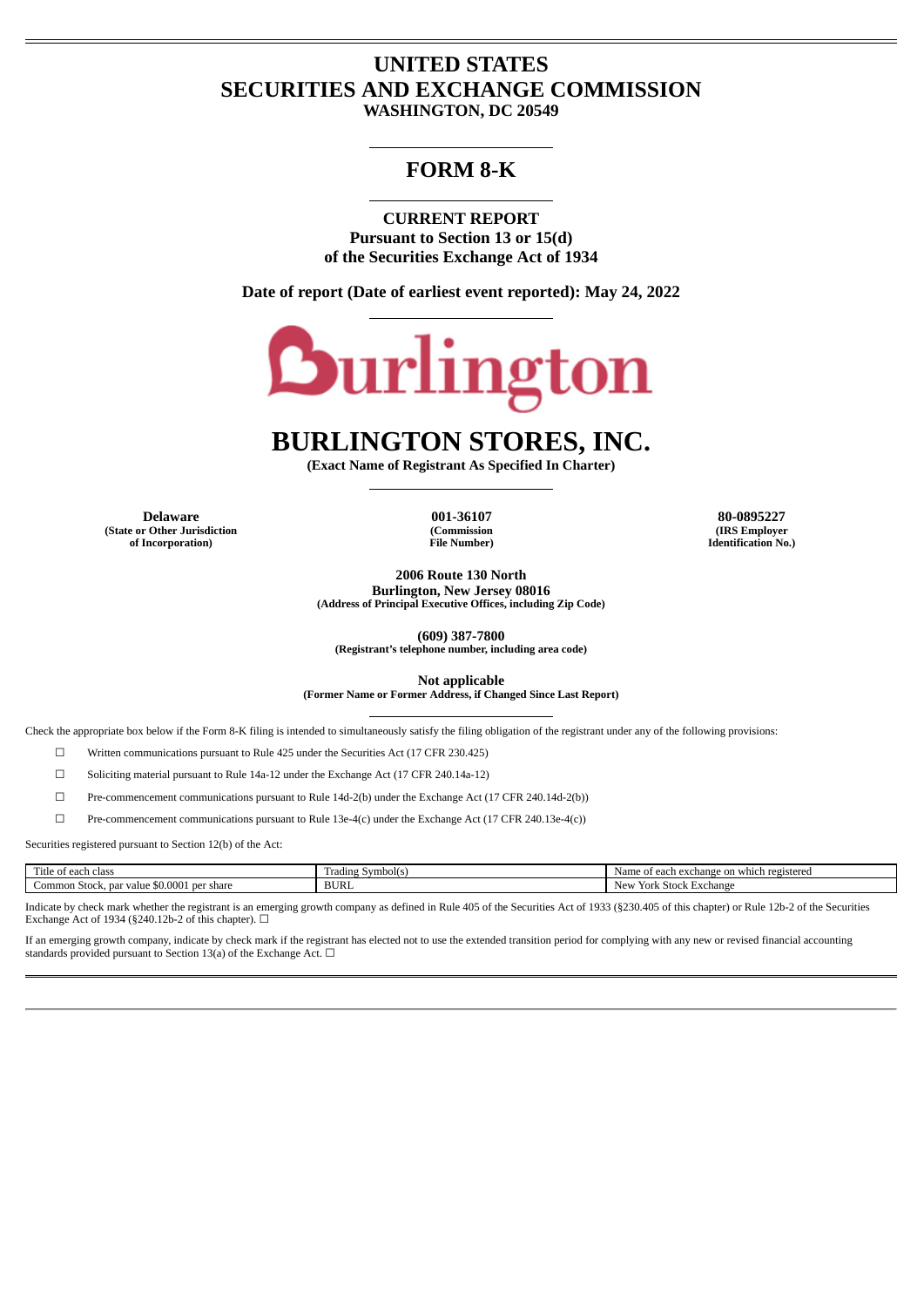#### **Item 2.02. Results of Operations and Financial Condition.**

On May 26, 2022, Burlington Stores, Inc. issued a press release announcing its operating results for the first quarter ended April 30, 2022. A copy of the press release is furnished as Exhibit 99.1 to this Current Report.

The information contained in this Item 2.02, and Exhibit 99.1 attached hereto, is being furnished and shall not be deemed to be "filed" for purposes of Section 18 of, or otherwise regarded as filed under, the Securities Exchange Act of 1934, as amended (the "Exchange Act"), nor shall it be deemed incorporated by reference into any filing under the Securities Act of 1933, as amended, or the Exchange Act, except as shall be expressly set forth by specific reference in such filing.

#### Item 5.02. Departure of Directors or Certain Officers; Election of Directors; Appointment of Certain Officers; Compensatory Arrangements of **Certain Officers.**

(c)

#### *Appointment of Kristin Wolfe to Executive Vice President and Chief Financial Officer*

On May 26, 2022, Burlington Stores, Inc. (the "Company") announced that Kristin Wolfe has been appointed as the Company's new Executive Vice President and Chief Financial Officer. Ms. Wolfe is expected to commence employment with the Company on or about August 1, 2022 (the "Commencement Date").

Ms. Wolfe, 44, has over thirteen years of off-price experience and has served in a wide range of financial, strategic and operational roles. She most recently served as the Group Senior Vice President, Corporate Finance of Ross Stores, Inc. from 2021 through her resignation in May 2022. Prior to that, she was Ross Stores' Senior Vice President, Store Operations from 2018 to 2021, Group Vice President, Store Finance and Strategy from 2016 to 2018, Vice President, Store Finance and Strategy from 2014 to 2016, Senior Director, Corporate Strategy from 2012 to 2014 and Director, Store Operations Finance from 2009 to 2012. Ms. Wolfe held various roles over a 10-year period with Bain & Company.

On May 24, 2022, the Company entered into an agreement with Ms. Wolfe describing the terms of her employment (the "Employment Agreement"). The payments and benefits to which Ms. Wolfe is entitled under the Employment Agreement include: (i) an annual base salary of \$750,000; (ii) participation in the Company's annual incentive program (with an annual target bonus opportunity of 75% of annual base salary and a pro-rated bonus for fiscal 2022); (iii) participation in the Company's long-term incentive program, with a target grant date fair value for Ms. Wolfe's fiscal year 2022 long-term incentive award equal to \$1,500,000 pro-rated for her time of service during fiscal 2022; (iv) a cash sign-on bonus of \$1,100,000 (the "Sign-On Bonus"); and (v) a one-time long-term incentive grant (the "Make-Whole Grant") with a target grant date fair value of \$3,500,000, vesting over three years, and with accelerated vesting upon a termination without cause or due to death or disability. The Make-Whole Grant is intended to compensate Ms. Wolfe for the estimated value of forfeited equity awards from her prior employer and the Sign-On Bonus is intended to compensate Ms. Wolfe for the estimated value of certain forfeited compensation from her prior employer as well as certain relocation costs.

The Employment Agreement (Exhibit 10.1) and the agreements covering the Make-Whole Grant (Exhibits 10.2 and 10.3) describe these payments and benefits and provide more detail on other terms and conditions such as the vesting provisions for equity awards, severance arrangements, including two years of salary continuation, for different termination scenarios, and participation in company benefit plans. The foregoing summary is qualified in its entirety by these agreements, which are incorporated herein by reference in their entirety.

The Company issued a press release on May 26, 2022 announcing Ms. Wolfe's appointment, a copy of which is furnished as Exhibit 99.2 to this report.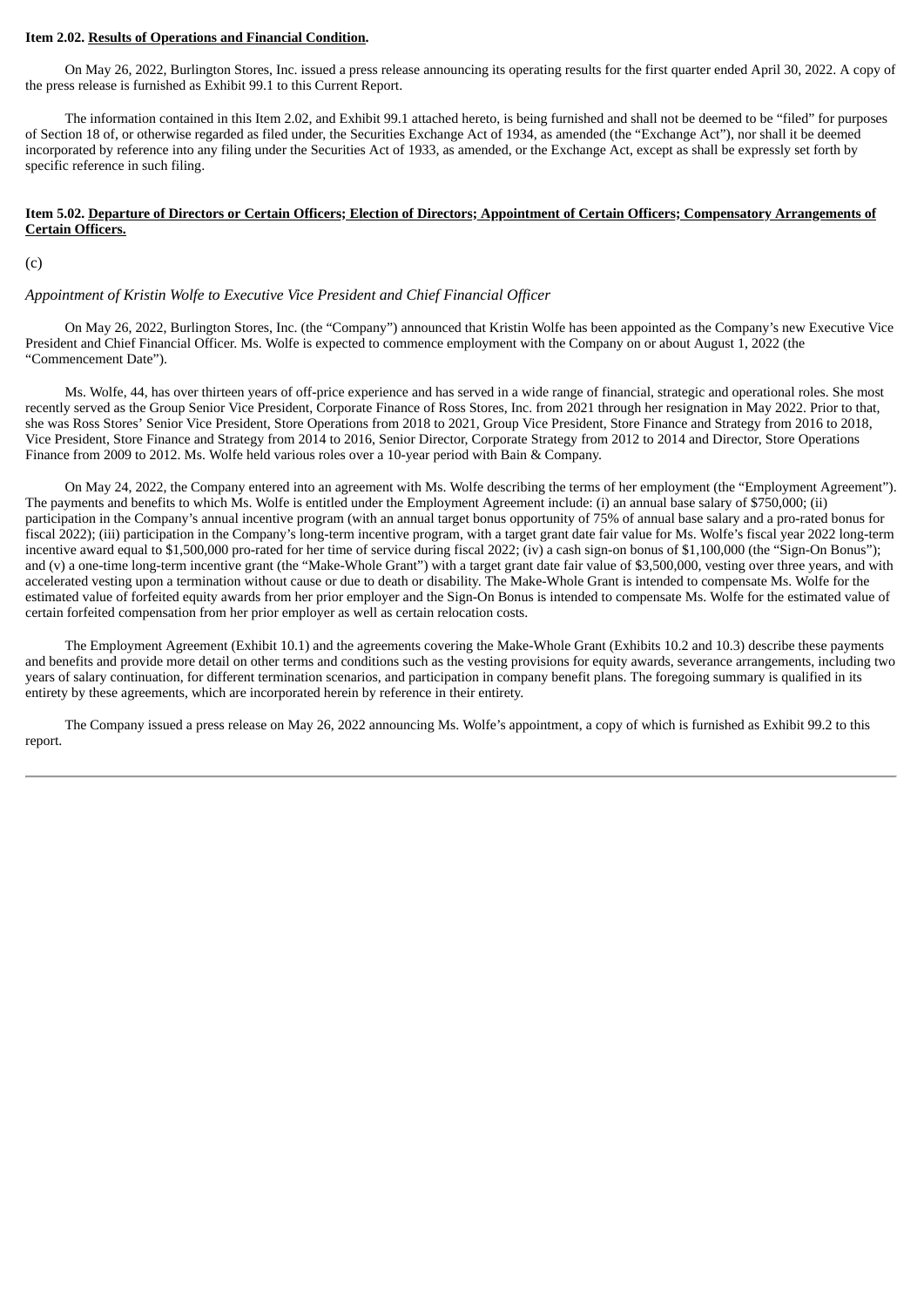# **Item 9.01. Financial Statements and Exhibits.**

(d) Exhibits

| <b>Exhibit</b><br>No. | <b>Description</b>                                                                                                                                                                                           |
|-----------------------|--------------------------------------------------------------------------------------------------------------------------------------------------------------------------------------------------------------|
| 10.1                  | Employment Agreement dated May 24, 2022 by and between Burlington Stores, Inc. and Kristin Wolfe                                                                                                             |
| 10.2                  | Form of Restricted Stock Unit Award Notice and Agreement between Burlington Stores, Inc. and Kristin Wolfe pursuant to the<br>Burlington Stores, Inc. 2022 Omnibus Incentive Plan (for Make-Whole RSU Award) |
| 10.3                  | Form of Stock Option Award Notice and Agreement between Burlington Stores, Inc. and Kristin Wolfe pursuant to the Burlington<br>Stores, Inc. 2022 Omnibus Incentive Plan (for Make-Whole Option Award)       |
| 99.1                  | Press Release dated May 26, 2022 (earnings release announcement)                                                                                                                                             |
| 99.2                  | Press Release dated May 26, 2022 (announcement regarding appointment of Chief Financial Officer)                                                                                                             |
| 104                   | Cover Page Interactive Data File (embedded within the Inline XBRL document)                                                                                                                                  |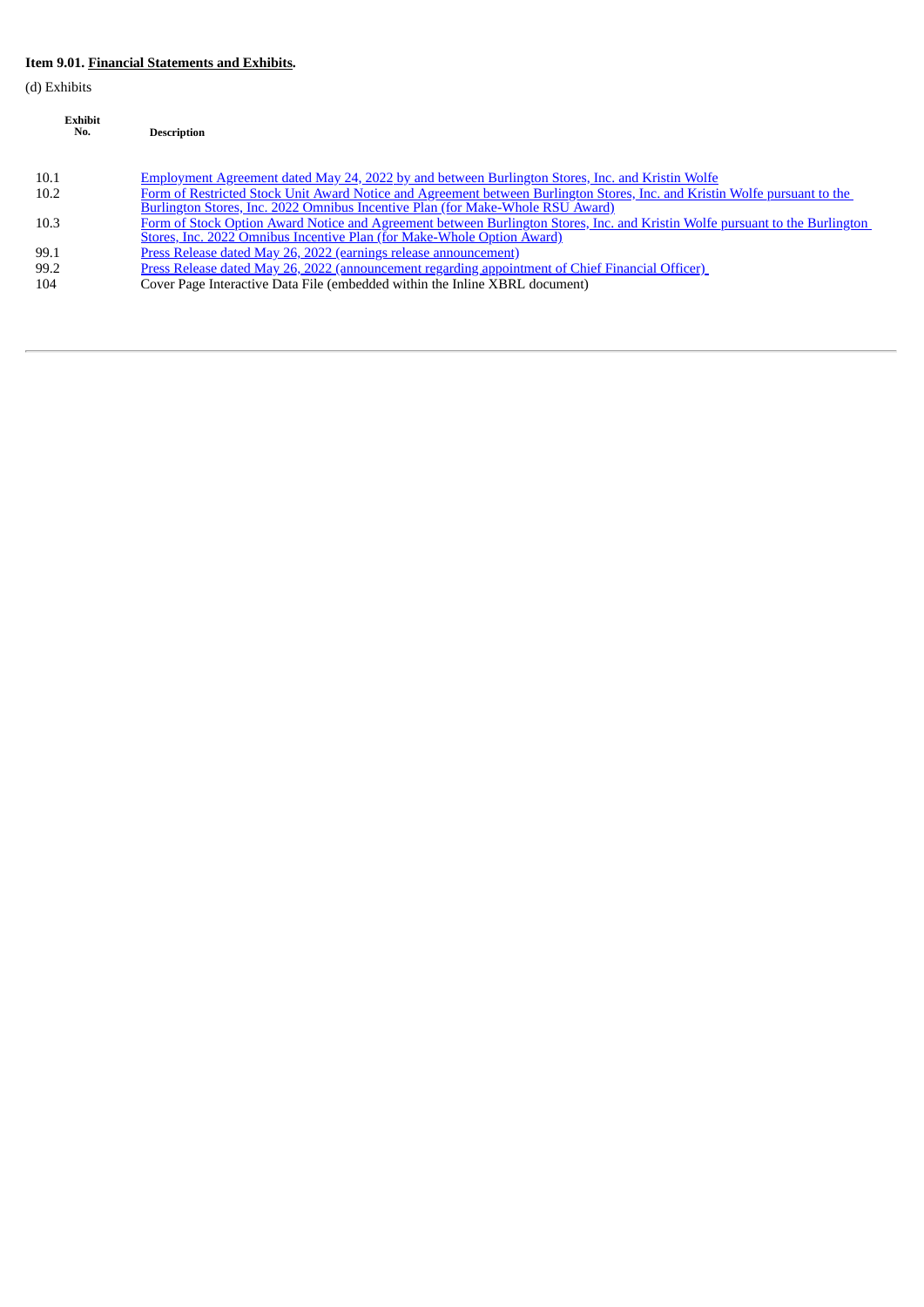# **SIGNATURE**

Pursuant to the requirements of the Securities Exchange Act of 1934, the registrant has duly caused this report to be signed on its behalf by the undersigned hereunto duly authorized.

# **BURLINGTON STORES, INC.**

/s/ David Glick

David Glick Group Senior Vice President of Investor Relations and Treasurer

Date: May 26, 2022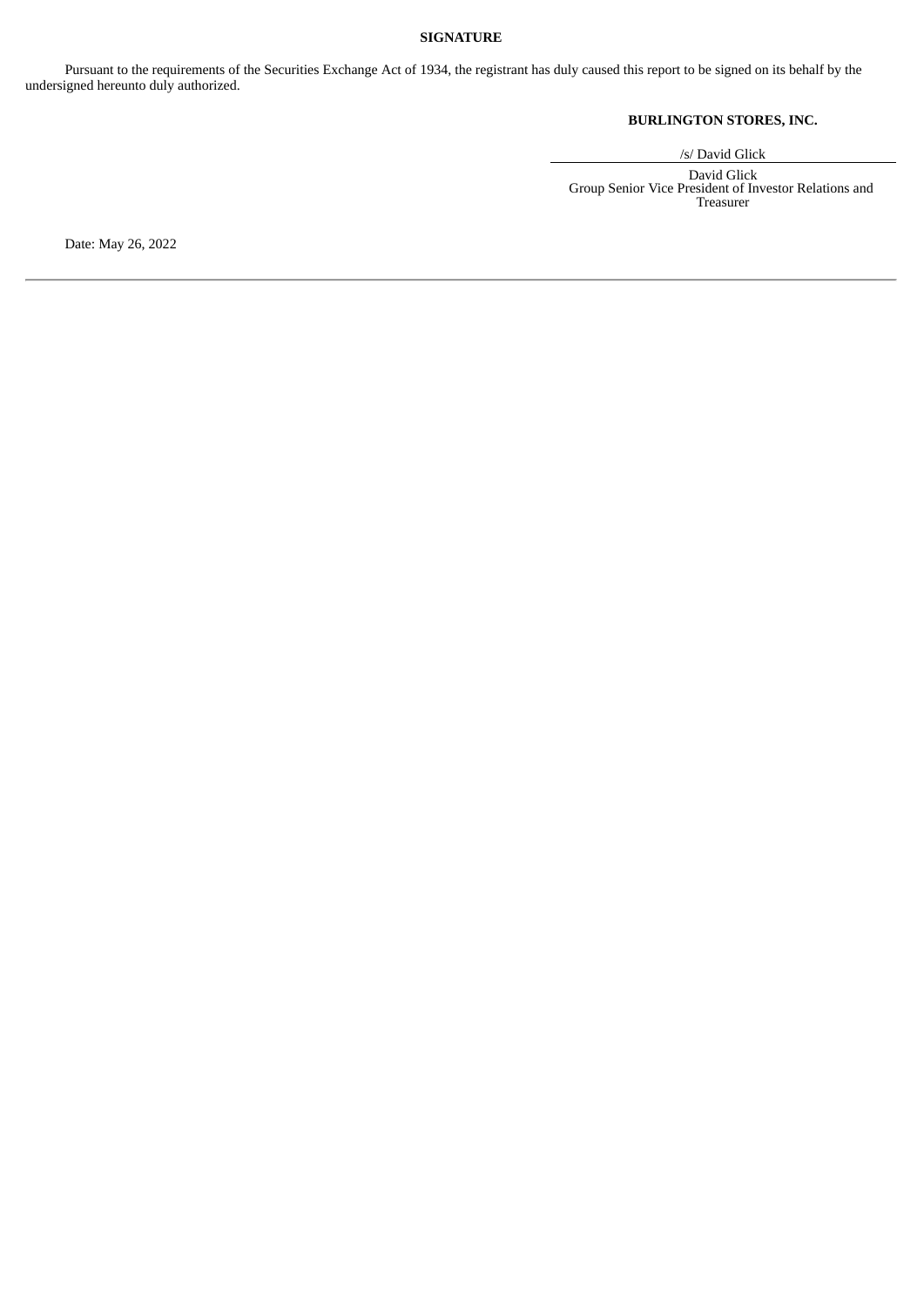## **EMPLOYMENT AGREEMENT**

<span id="page-4-0"></span>THIS EMPLOYMENT AGREEMENT (this "Agreement") is made as of May 24, 2022, by and between Burlington Stores, Inc., a Delaware corporation (the "Company"), and Kristin Wolfe ("Executive").

WHEREAS, the Company desires to employ Executive during the Employment Period, and Executive is willing to accept employment with the Company, on the terms and conditions set forth herein; and

WHEREAS, the agreements of Executive in Sections 5, 6 and 7 are material inducements to enter into this Agreement.

In consideration of the mutual covenants contained herein and other good and valuable consideration, the receipt and sufficiency of which are hereby acknowledged, the parties hereto agree as follows:

1. Definitions. In this Agreement:

"409A Penalties" has the meaning given to that term in Section 24. "Agreement" has the

meaning set forth in the preamble above. "Base Salary" has the meaning given to that term

in Section 3(a). "Board" means the Board of Directors of the Company.

"Cause" means Executive (i) is convicted of a felony or other crime involving dishonesty towards the Company or any of its Subsidiaries or material misuse of property of the Company or any of its Subsidiaries; (ii) engages in willful misconduct or fraud with respect to the Company or any of its Subsidiaries or any of their customers or suppliers or an intentional act of dishonesty or disloyalty in the course of Executive's employment; (iii) materially breaches any written policy of the Company, including the Company's policies prohibiting unlawful harassment, discrimination or retaliation, which breach, if capable of being cured, is not cured within 15 days after written notice thereof to Executive; (iv) refuses to perform Executive's material obligations under this Agreement (except in connection with a Disability) as reasonably directed by the Company's Chief Executive Officer (the "Chief Executive Officer"), which failure, if capable of being cured, is not cured within 15 days after written notice thereof to Executive;

(v) misappropriates one or more of the Company's or any of its Subsidiaries business opportunities or material assets; (vi) breaches Sections 5, 6 or 7 hereof which breach, if capable of being cured, is not cured within 10 days of written notice thereof has been delivered to Executive; or (vii) materially breaches this Agreement, which breach, if capable of being cured, is not cured within 15 days after written notice thereof to Executive. In each such case where notice and cure is required (*i.e.* pursuant to clauses (iii), (iv), (vi) and (vii)), such notice shall describe the condition giving rise to "Cause" with reasonable specificity. The Company may allow Executive an extension of time to cure a breach if the Board, in its sole discretion, determines that such extension is appropriate under the circumstances. 1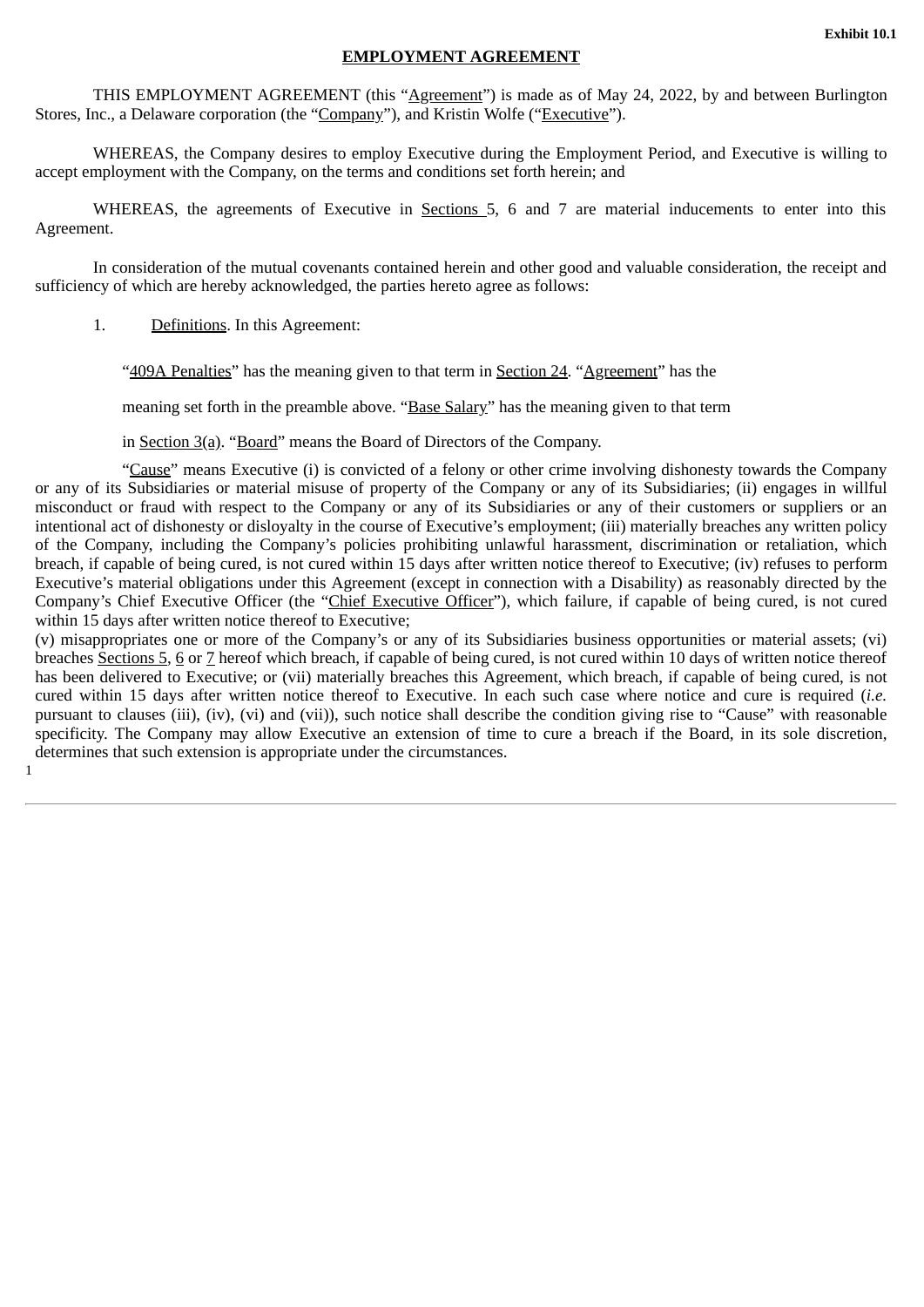"Code" means the Internal Revenue Code of 1986, as amended.

"Commencement Date" shall mean the effective date of Executive's commencement of employment with the Company, which shall be a date mutually agreed to between the Company and Executive, with such effective date of employment expected to be on or about August 1, 2022.

"Committee" means the Compensation Committee of the Board.

"Company" has the meaning set forth in the preamble above, together with its Subsidiaries and affiliates and includes all predecessor entities.

"Competing Business" has the meaning given to that term in Section 7(a). "Confidential Information" has the

meaning given to that term in Section 5(a). "Court" has the meaning given to that term in Section 8(b).

"Disability" means Executive's inability to perform the essential duties, responsibilities and functions of Executive's position with the Company and its Subsidiaries for any period totaling one hundred and eighty (180) days in any consecutive twelve (12) month period as a result of any mental or physical disability or incapacity, as determined under the definition of disability in the Company's long-term disability plan so as to qualify Executive for benefits under the terms of that plan or as determined by an independent physician to the extent no such plan is then in effect. Executive shall cooperate in all respects with the Company if a question arises as to whether Executive has become disabled (including, without limitation, submitting to an examination by a medical doctor or other health care specialists selected by the Company and authorizing such medical doctor or such other health care specialist to discuss Executive's condition with the Company).

"Employment Period" means the period commencing on the Commencement Date and ending on the date set forth in Section 4(a).

"Executive" has the meaning set forth in the preamble above.

2

"Fiscal 2022 LTI Grant" has the meaning given to that term in Section  $3(c)$ .

"Good Reason" means the occurrence of any of the following events without the written consent of Executive: (i) a material diminution of Executive's duties or the assignment to Executive of duties that are inconsistent in any substantial respect with the position, authority or responsibilities associated with Executive's position as set forth pursuant to Section 2(b), other than any such authorities, duties or responsibilities assigned at any time which are by their nature, or which are identified at the time of assignment, as being temporary or short-term; or (ii) a material breach by the Company of its obligations pursuant to this Agreement (including, without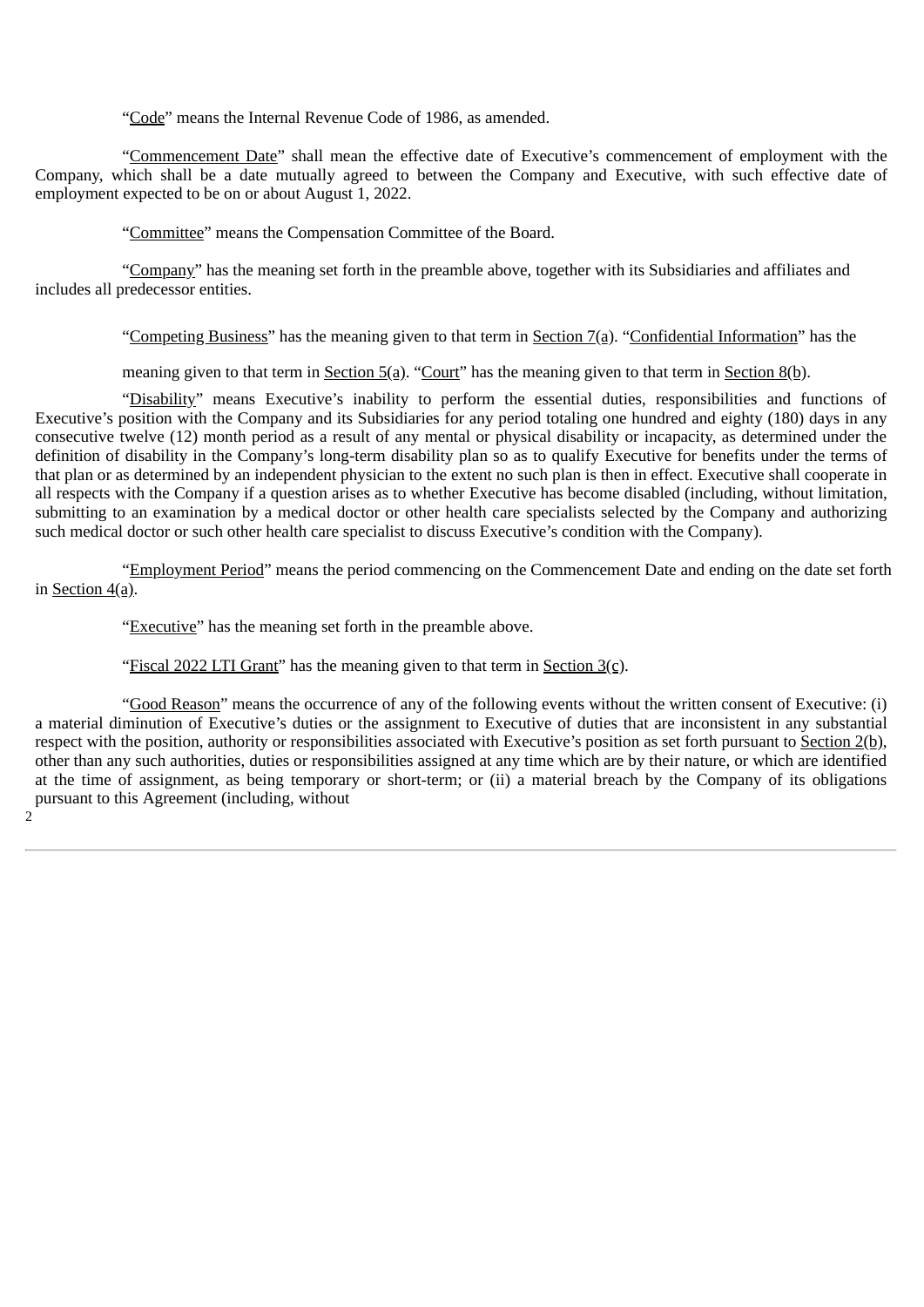limitation, its obligations pursuant to Section 3) (which such breach goes uncured after notice and a reasonable opportunity to cure); provided, however, no condition enumerated in the preceding shall be deemed to be "Good Reason" unless within thirty (30) days after Executive's knowledge of the initial existence of such condition, Executive shall have given the Company written notice thereof specifically describing the condition giving rise to "Good Reason" and allowing the

Company a period of thirty (30) days from the date of receipt of the notice to remedy such condition, and the Company shall have failed to cure such condition within such period. Notwithstanding the foregoing, in no event will a condition give rise to "Good Reason" hereunder unless within ten (10) days after the expiration of the period provided in Executive's notice to the Company to remedy said condition but in no event later than one hundred and twenty (120) days after the initial existence of said condition, Executive shall have actually terminated Executive's employment with the Company by giving written notice of resignation for failure of the Company to remedy such condition.

"Government Agencies" has the meaning given to that term in Section 5(c).

"Make-Whole Grant" has the meaning given to that term in Section 3(j).

"Non-Compete Period" has the meaning given to that term in Section 7(a). "Payments" has the meaning given to

that term in Section 23.

"Prior Employer" has the meaning given to that term in Section 9(c).

"Prior Employer Claims" has the meaning given to that term in Section 9(d).

"Sign-On Bonus" has the meaning given to that term in Section 3(i).

"Subsidiaries" means any corporation or other entity of which the securities or other ownership interests having the voting power to elect a majority of the board of directors or other governing body are, at the time of determination, owned by the Company, directly or through one of more Subsidiaries.

"Target Bonus" has the meaning given to that term in Section 3(b).

"Termination Year" means the calendar year in which the Employment Period is terminated.

"Work Product" has the meaning given to that term in Section 6.

2. Employment, Position and Duties.

- (a) The Company shall employ Executive and Executive hereby accepts employment with the Company, upon the terms and conditions set forth in this Agreement for the Employment Period.
- (b) During the Employment Period, Executive shall serve as Executive Vice President,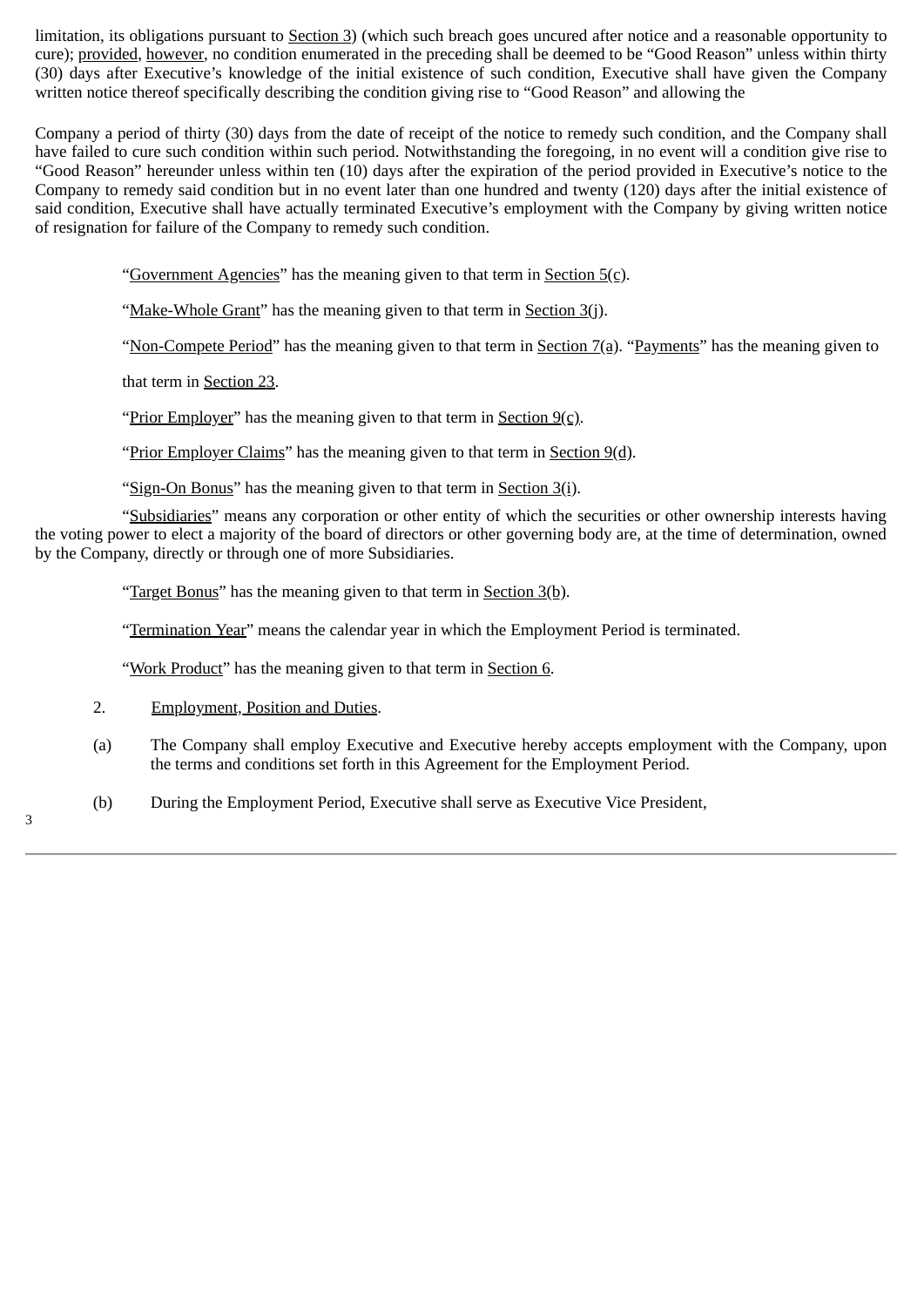Chief Financial Officer of the Company and shall perform the normal duties, responsibilities and functions of an executive officer with a similar role at a company of a similar size and type and shall have such power and authority as shall reasonably be required to enable Executive to perform Executive's duties hereunder, subject to the power and authority of the Board or the Chief Executive Officer to expand or limit such duties, responsibilities, functions, power and

authority. Upon the Commencement Date, Executive's principal place of work shall be in a location to be mutually agreed to by the parties.

(c) During the Employment Period, Executive shall (i) render such administrative, financial and other executive and managerial services to the Company and its Subsidiaries which are consistent with Executive's position as the Board or the Chief Executive Officer may from time to time direct, (ii) report to the Chief Executive Officer and devote Executive's best efforts and Executive's full business time and attention (except for permitted vacation periods and reasonable periods of illness or other incapacity) to the business and affairs of the Company and its Subsidiaries and (iii) submit to the Chief Executive Officer all business, commercial and investment opportunities presented to Executive or of which Executive becomes aware which relate to the business of the Company and its Subsidiaries, and unless approved by the Board in writing, Executive shall not pursue, directly or indirectly, any such opportunities on Executive's own behalf. Executive shall perform Executive's duties, responsibilities and functions to the Company and its Subsidiaries hereunder to the best of Executive's abilities in a diligent, trustworthy and professional manner and shall devote Executive's full business time and efforts to the business and affairs of the Company.

# 3. Compensation and Benefits.

- (a) Effective as of the Commencement Date, Executive's base salary shall be a minimum of Seven Hundred Fifty Thousand Dollars (\$750,000.00) per annum (as increased or decreased in accordance with this Agreement from time to time, the "Base Salary"), which salary shall be payable by the Company in regular installments in accordance with the Company's general payroll practices (in effect from time to time). Executive's Base Salary will be subject to annual review and increase or decrease (but shall not be decreased below the Base Salary in effect on the Commencement Date) by the Committee during the Employment Period.
- (b) Executive shall be entitled to participate in the Company's Senior Management Bonus Plan approved by the Committee, as in effect from time to time, with a target annual bonus of seventy-five percent (75%) of Executive's Base Salary ("Target Bonus") or such greater amount as the Committee in its sole discretion may from time to time determine; provided, however, that, subject to the Commencement Date occurring prior to October 31, 2022, with respect to the bonus period within which the Commencement Date occurs (and subject to Executive's meeting all requirements under the applicable bonus plan in such period), the bonus payable to Executive will be prorated based on the number of days between the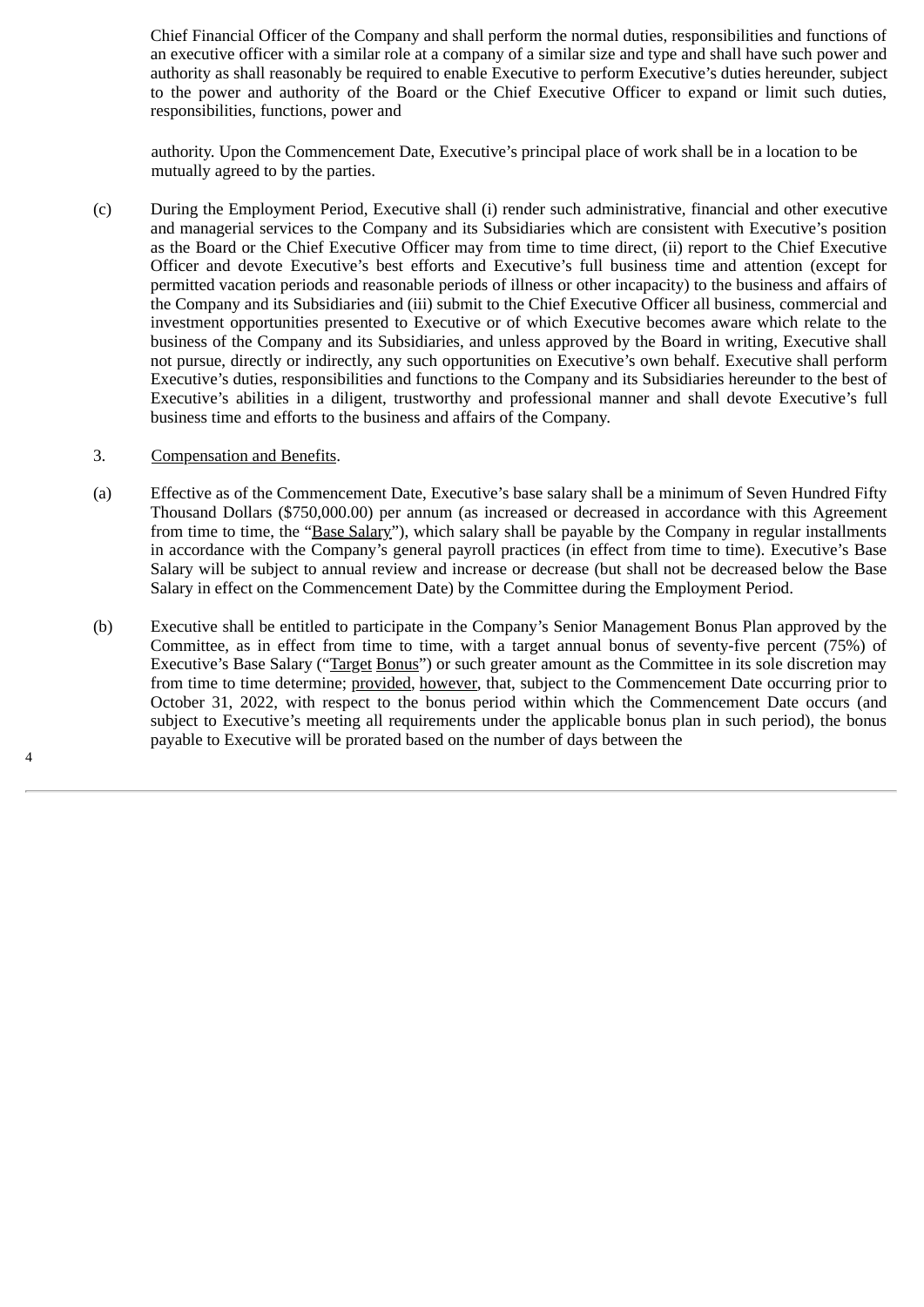Commencement Date and the end of such bonus period divided by the total number of days in the bonus period and subject to Executive's continuous employment through the payment date. The actual amount of the bonus earned by and payable to Executive for any year or portion of a year, as applicable, shall be determined upon the satisfaction of goals and objectives established by the Committee, and shall be subject to such other terms and conditions of the applicable bonus plan as in effect from time to time. Bonuses under any bonus plan (including, without

limitation, the Company's Senior Management Bonus Plan) are not earned and not payable in the event that Executive is not employed by Company on the actual payment date of any such bonus. Notwithstanding anything herein to the contrary, the annual bonus payable under this Section 3(b) shall be paid no later than 2 1/2 months following the conclusion of the Company's fiscal year in which such bonus is earned.

- (c) Beginning in fiscal 2023, in each fiscal year during the Employment Period in which Executive is actively serving as Executive Vice President, Chief Financial Officer on the regularly-scheduled date of annual grants of long-term incentives to senior executives, the Company shall provide to Executive a long-term incentive award. The fiscal 2022 long-term incentive award shall have a target grant date fair value equal to \$1,500,000, which amount shall be prorated based on the number of days served between the Commencement Date and the next regularly scheduled annual equity grant date for senior executive officers divided by 365 (the "Fiscal 2022 LTI Grant"). The Fiscal 2022 LTI Grant shall be delivered as follows: (i) 50% of the target award shall be awarded in the form of performance-based restricted stock units with vesting in fiscal 2025 based on performance goals established by the Committee and subject to Executive's continued employment through the applicable vesting date; (ii) 25% of the target award shall be awarded in the form of stock options, vesting in 25% annual increments subject to Executive's continued employment through the applicable vesting date; and (iii) the remaining 25% of the target award shall be awarded in the form of timebased restricted stock units, vesting in 25% annual increments subject to Executive's continued employment through the applicable vesting date. The Fiscal 2022 LTI Grant shall be awarded on the Commencement Date (or, if the Commencement Date is not a trading day on the New York Stock Exchange, the first trading day following the Commencement Date) and shall be subject to the same form of award agreements as those used with respect to the fiscal 2022 long-term incentive awards granted to the Company's other senior executive officers in fiscal 2022. Beginning in fiscal 2023, long-term incentive grants shall be determined by the Committee and shall be through equity vehicles and designs that are generally consistent with those awarded to the Company's other senior executive officers in each year.
- (d) The Committee, during the term of this Agreement shall review annually, or at more frequent intervals which the Committee determines is appropriate, Executive's compensation and may award Executive additional compensation as the Committee deems appropriate in its sole discretion.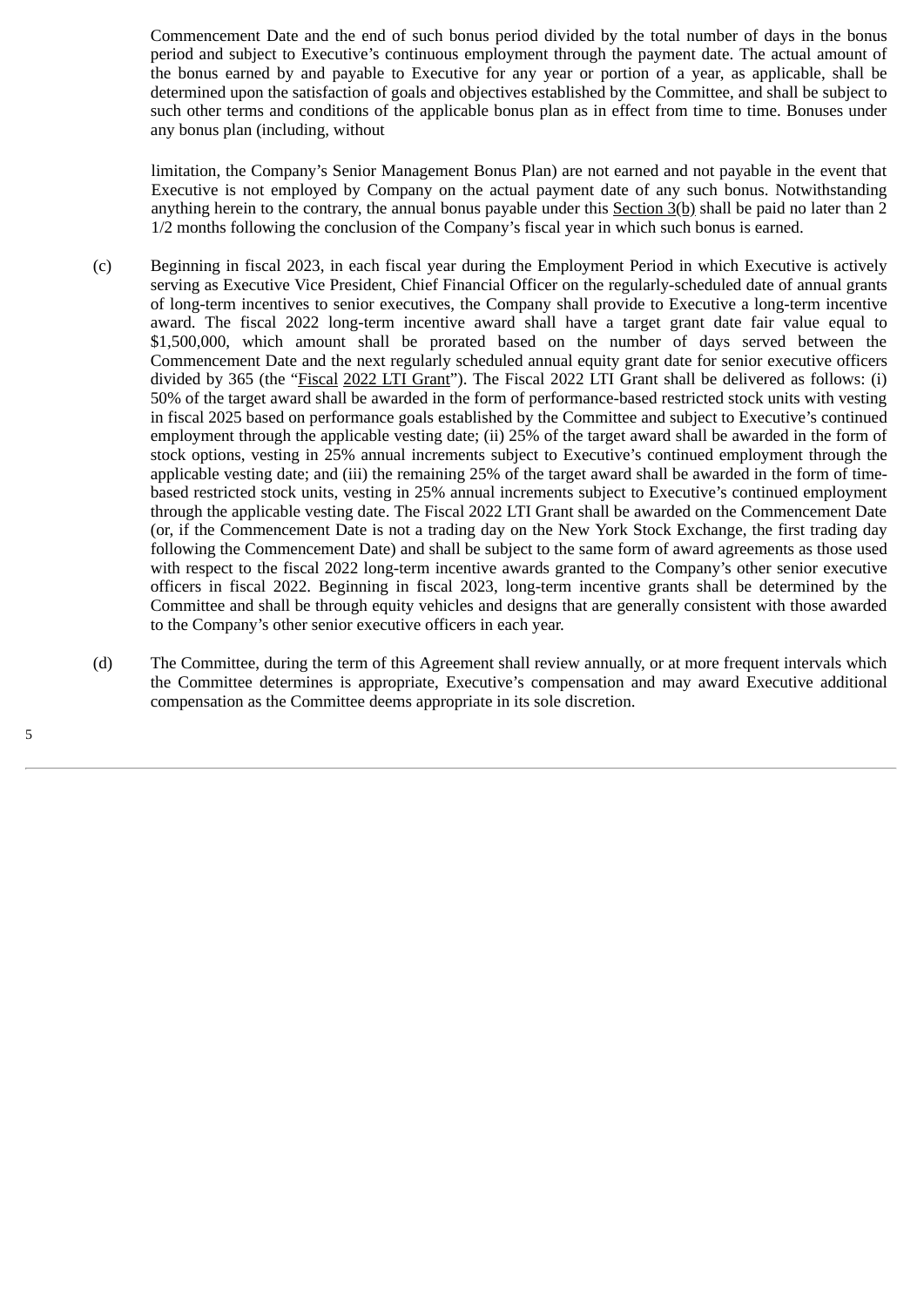- (e) Executive shall be entitled to the number of paid vacation and other paid time off in each calendar year in accordance with the Company's policies applicable to employees of comparable level, which if not taken in any year may not be carried forward to any subsequent calendar year and no compensation shall be payable in lieu thereof.
- (f) During the Employment Period, the Company shall reimburse Executive for all reasonable business expenses incurred by Executive in the course of performing

Executive's duties, responsibilities and functions under this Agreement which are consistent with the Company's policies in effect from time to time with respect to travel, entertainment and other business expenses, subject to the Company's requirements with respect to reporting and documentation of such expenses.

- (g) Executive shall be entitled to participate, on the same basis as other executives of comparable level in the Company, in any compensation, bonus, incentive, award, expense medical reimbursement, perquisites, deferred compensation, pension, retirement, stock award, stock option or other benefit, plan or arrangement of the Company (including, without limitation, any plan sponsored by the entity owning or controlling the Company, or any affiliate of such entity) now existing or hereafter adopted, all upon terms at least as favorable as those enjoyed by other salaried employees of comparable level of the Company; provided, however, the Company may restrict or exclude Executive's participation in any such plan, or the benefits thereunder, on such terms and conditions as the Company shall in its sole discretion determine, if at any time Executive shall be working fewer than five days a week (excluding vacation and paid time-off taken in accordance with the Company's policies) or on other part-time basis during regular business days. Executive also shall be entitled to hospital, health, disability, medical and life insurance, and any other benefits enjoyed, from time to time, by other salaried employees of the Company of comparable level, all upon terms as favorable as those enjoyed by other salaried employees of comparable level of the Company. Notwithstanding anything in this Section  $3(g)$  to the contrary, if the Company adopts any change in the benefits provided for other salaried employees of the Company of comparable level, and such policy is uniformly applied to all such employees of the Company (and any successor or acquirer of the Company, if any), then no such change shall be deemed a breach by the Company of this Section  $3(g)$ .
- (h) Executive will be indemnified and defended for acts performed (or omissions made) in Executive's capacity as an officer or director of the Company to the fullest extent specified in the Company's certificate of incorporation and bylaws and as permitted under Delaware law. During Executive's employment and for not less than six (6) years following the latest termination thereof, the Company shall insure Executive under a contract of directors and officers liability insurance to the same extent as similarly situated executive officers of the Company are so insured.
- (i) The Company will make a sign-on payment to Executive in an amount equal to \$1,100,000 (the "Sign-On Bonus"), payable as soon as reasonably practicable (but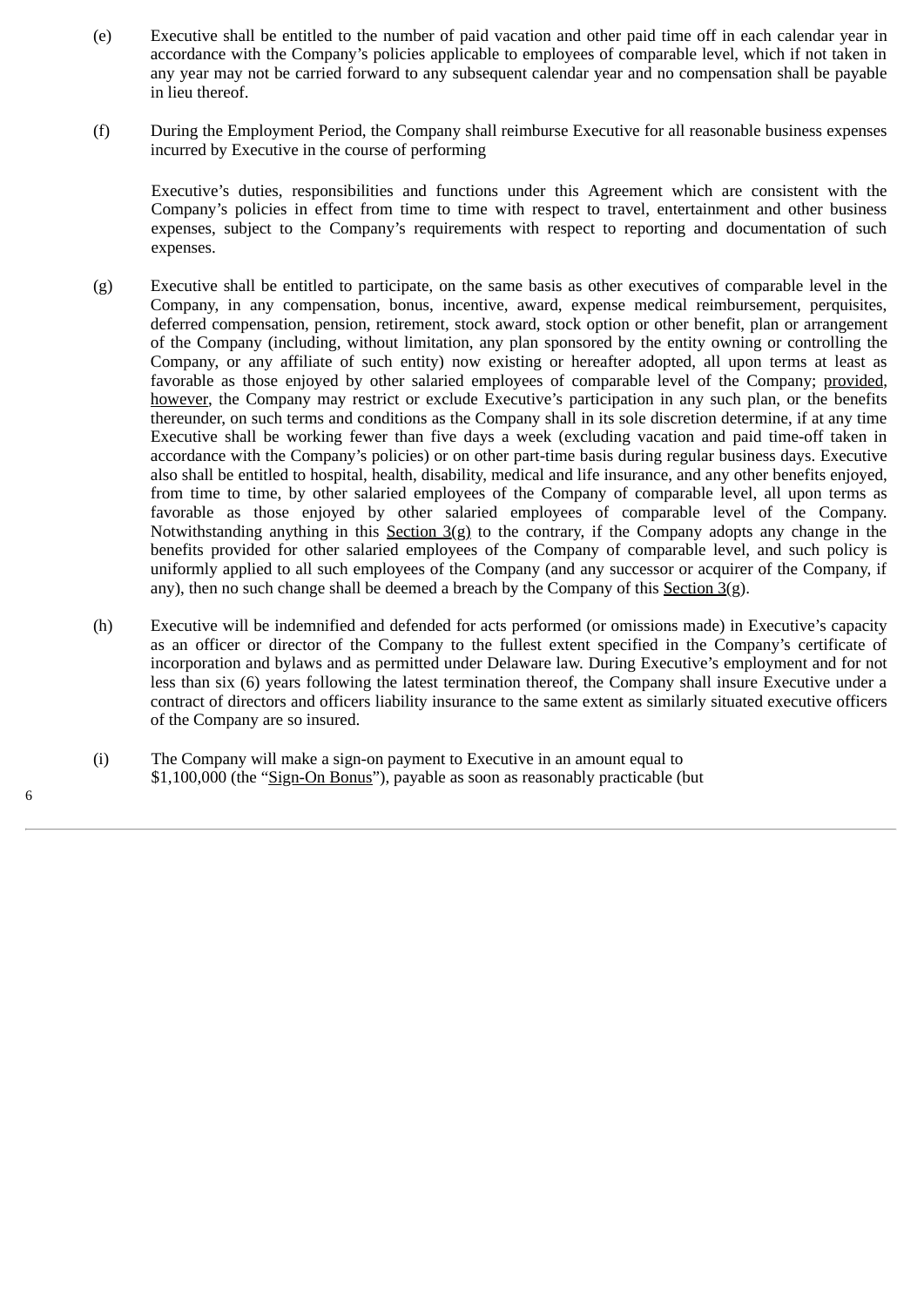not later than 30 days) following the Commencement Date. Such payment shall be subject to all customary withholding, payroll and other taxes and shall not, for the avoidance of doubt, be grossed up for any such taxes. Notwithstanding anything herein to the contrary, if the Company terminates Executive's employment for Cause or Executive resigns from the Company without Good Reason (as defined herein), in each case, prior to the 18-month anniversary of the Commencement Date, Executive shall repay to the Company the Sign-On Bonus within ten (10) days of Executive's termination of employment, without the necessity of any

demand by the Company; provided, further, to the extent permitted by applicable law and in accordance with Section 409A of the Code, if Executive is required to repay the Sign-On Bonus, then the Company shall be entitled to offset the required repayment amount against any compensation or other amounts due from the Company to Executive.

(j) In consideration of and to compensate Executive for equity awards forfeited at Executive's Prior Employer, and subject to the commencement of Executive's employment hereunder and to Executive's provision, within five (5) business days prior to the Commencement Date, of documentation reasonably establishing that such forfeiture has occurred, Executive shall receive, effective upon the Commencement Date (or, if the Commencement Date is not a trading day on the New York Stock Exchange, the first trading day following the Commencement Date), a make-whole long-term incentive grant in the form of restricted stock units with a target grant date fair value of \$3,500,000 (the "Make-Whole Grant") delivered as follows: (i) 50% of the target award shall be awarded in the form of stock options, with the exercise price of such options set at the Company's closing share price on the Commencement Date (or, if the Commencement Date is not a trading day on the New York Stock Exchange, the first trading day following the Commencement Date), vesting 28.5% on August 1, 2023, 28.5% on August 1, 2024 and 43% on August 1, 2025, and (ii) the remaining 50% of the target award shall be awarded in the form of time-based restricted stock units, vesting 28.5% on August 1, 2023, 28.5% on August 1, 2024, and 43% on August 1, 2025, in each case, subject to Executive's continued employment through the applicable vesting date. The Make-Whole Grant shall be delivered in substantially the same form of award agreement as used with respect to the fiscal 2022 long-term incentive awards granted to the Company's other senior executive officers in fiscal 2022 (including the provisions providing for full vesting upon a termination of employment due to death or "disability," as defined in such agreements), except that the Make-Whole Grant shall vest in full upon a termination by the Company without Cause.

# 4. Termination and Payment Terms.

7

(a) The Employment Period shall commence on the Commencement Date and shall terminate, (i) immediately upon Executive's resignation, death or Disability or (ii) by resolution of the Board, with or without Cause, at any time. Except as otherwise provided herein, any termination of the Employment Period by the Company shall be effective as specified in a written notice from the Company to Executive. For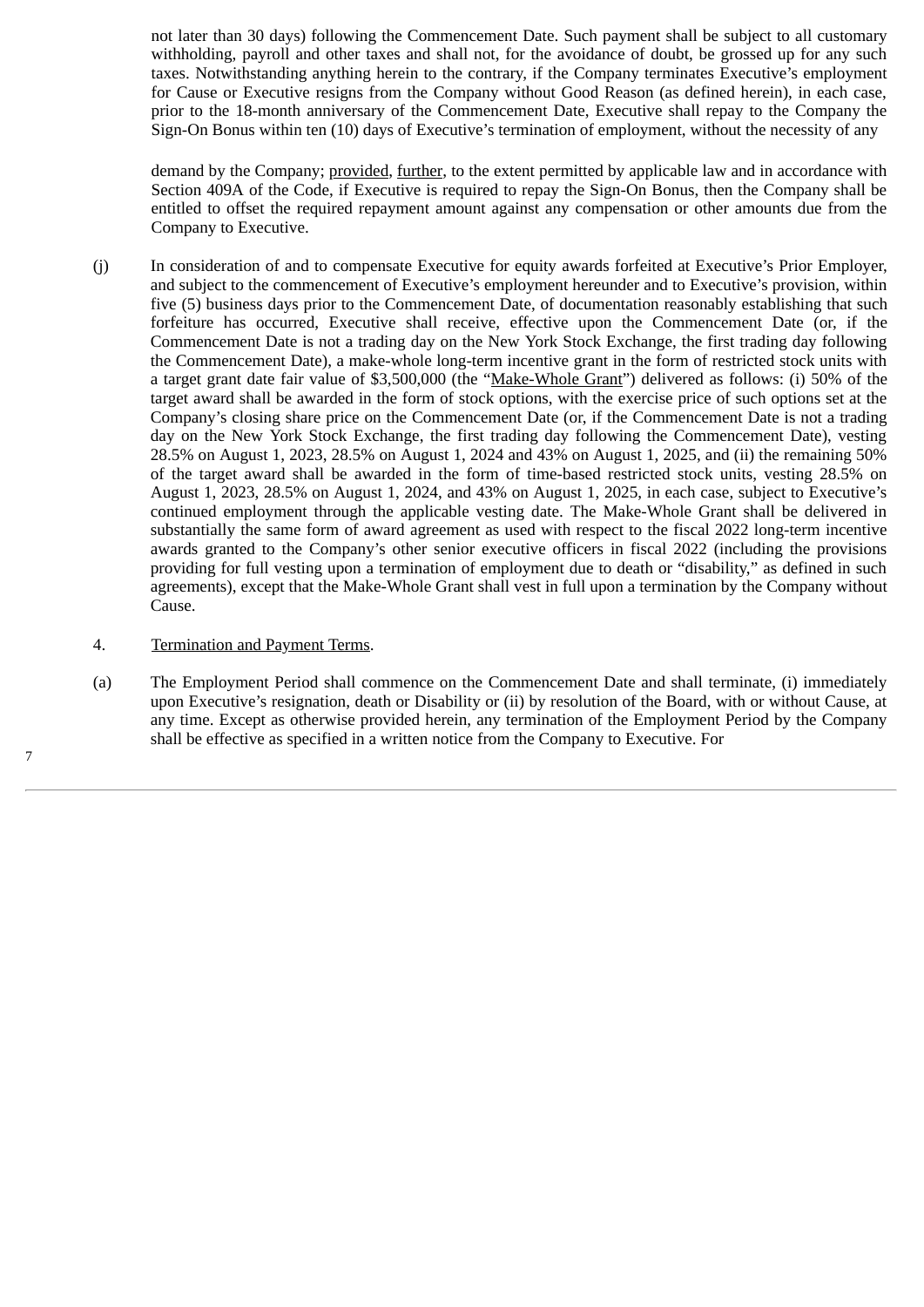the avoidance of doubt, Executive's employment with the Company is "at will," subject only to the notice and severance provisions expressly set forth herein.

(b) If the Employment Period is terminated:

(i) by resolution of the Board (other than for Cause or Disability) or by Executive resigning for Good Reason, Executive shall be entitled to receive (A) all previously earned and accrued but unpaid Base Salary and vacation and unpaid business expenses up to the date of such termination, (B) an amount equal to the bonus (if any) under

the Senior Management Bonus Plan with respect to the fiscal year prior to the Termination Year that has been determined (or is determinable) but not yet paid to Executive, which payment shall be made when the bonus payments for such Termination Year are otherwise due (but in any event no later than 2<sup>1</sup>/2 months following the conclusion of the Company's fiscal year in which the bonus is earned), (C) the pro rata portion of Executive's Target Bonus (pursuant to Section 3(b) hereof) during the Termination Year, to the extent targets thereunder are achieved for such year, after such termination or expiration, pro rated based on the number of days of the Termination Year prior to the date of termination, which payment shall be made when the bonus payments for such Termination Year are otherwise due, (D) severance pay in an amount equal to two times Executive's Base Salary in effect immediately prior to Executive's termination of employment hereunder, payable in 24 monthly installments following the termination of Executive's employment in accordance with the Company's standard payroll practices, and (E) full continuation of Executive's health, dental and vision insurance benefits during the two (2) year severance period; or

(ii) for any other reason, including as a result of Executive's death, Disability, voluntary resignation for other than Good Reason or by resolution of the Board for Cause, Executive's sole entitlement shall be to receive all previously earned and accrued but unpaid Base Salary, vacation and unpaid business expenses up to the date of such termination and Executive shall not be entitled to any further Base Salary, bonus payments or benefits for that year or any future year, except as required by law, or to any other severance compensation of any kind.

(c) Executive agrees that: (i) Executive shall be entitled to the payments and services provided for in Sections  $4(b)(i)(B)$ ,  $4(b)(i)(C)$ ,  $4(b)(i)(D)$ , and  $4(b)(i)(E)$ , if any, if and only if Executive has executed and delivered a customary release in a form acceptable to the Company (the "Release") (and no longer subject to revocation, if applicable) within fifty two (52) days following the date of termination and Executive has not breached as of the date of termination of the Employment Period the provisions of Sections 5, 6 and 7 hereof and does not breach such sections or such covenants at any time during the period for which such payments or services are to be made; and (ii) the Company's obligation to make such payments and services will terminate upon the occurrence of any such breach during such period. Executive shall not have any obligation to mitigate the amounts payable to Executive pursuant to Sections  $4(b)(i)(B)$ ,  $4(b)(i)(C)$ ,  $4(b)(i)(D)$  and  $4(b)(i)(E)$  by seeking or accepting alternative employment; provided, that Executive's rights to receive the benefits provided for in Section 4(b)(i)(E) shall cease at such time as he is eligible to be covered under the health, dental or vision insurance benefits, as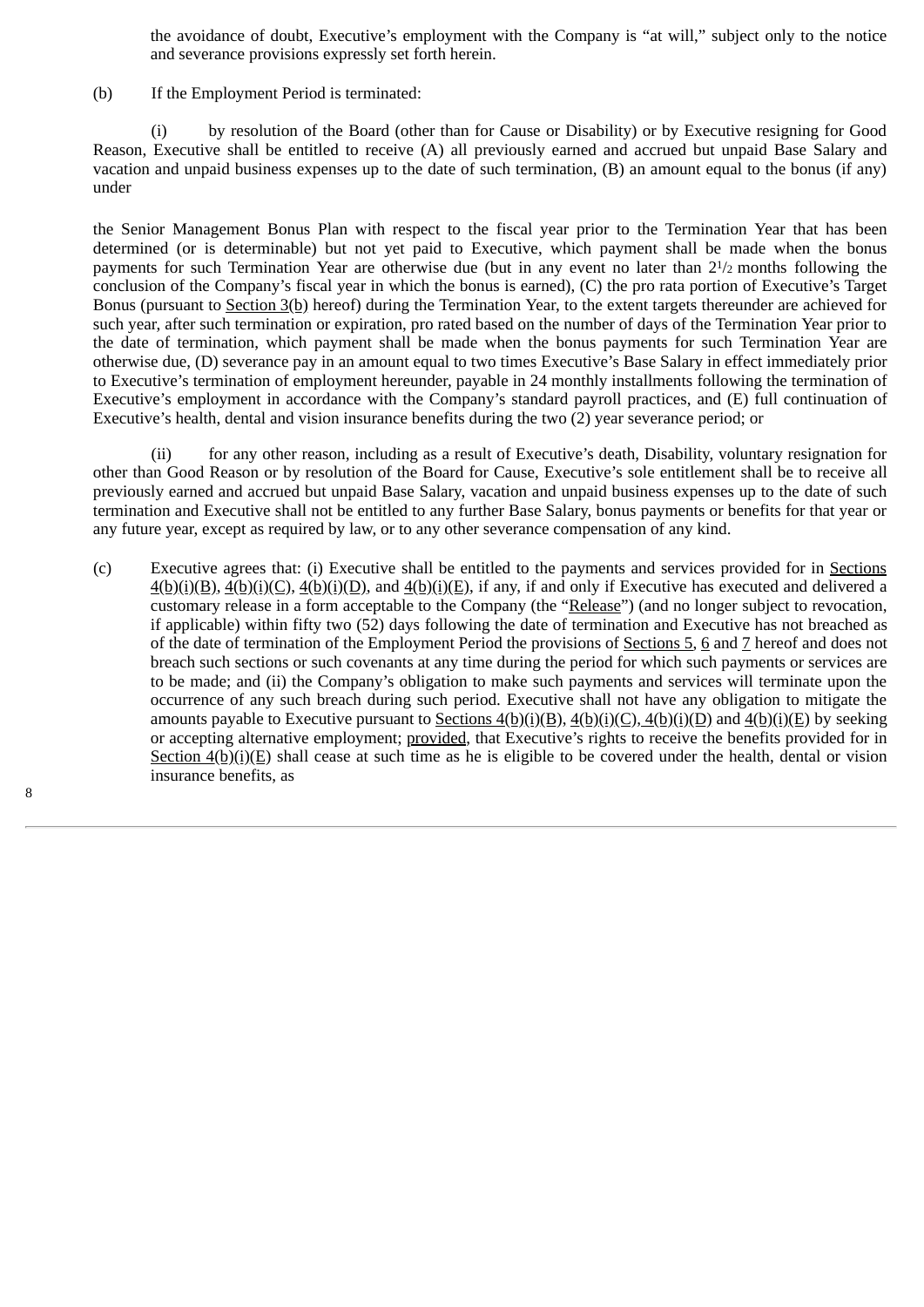applicable, of any subsequent employer.

(d) Except as stated above, any payments pursuant to **Section 4(b)** shall be paid by the Company in regular installments in accordance with the Company's general payroll practices, and following such payments the Company shall have no further obligation to Executive pursuant to this Section 4 except as provided by law; provided that to the extent that the payment of any amount constitutes "nonqualified deferred compensation" for purposes of Section 409A of the Code, any such

payment scheduled to occur during the first sixty (60) days following the termination of employment shall not be paid until the first regularly scheduled pay period following the sixtieth (60th) day following such termination and shall include payment of any amount that was otherwise scheduled to be paid prior thereto. All amounts payable to Executive as compensation hereunder shall be subject to all customary withholding, payroll and other taxes. The Company shall be entitled to deduct or withhold from any amounts payable to Executive any federal, state, local or foreign withholding taxes, excise tax, or employment taxes imposed with respect to Executive's compensation or other payments or Executive's ownership interest in the Company (including, without limitation, wages, bonuses, dividends, the receipt or exercise of equity options and/or the receipt or vesting of restricted equity).

- (e) Executive hereby agrees that except as expressly provided herein, no severance compensation of any kind, nature or amount shall be payable to Executive and except as expressly provided herein, Executive hereby irrevocably waives any claim for severance compensation.
- (f) Except as provided in Sections 4(b)(i) and 4(b)(ii) above, all of Executive's rights pursuant to Section 3 (other than Section 3(h)) shall cease upon the termination of the Employment Period.
- 5. Confidential Information.
- (a) Executive acknowledges and agrees that the information, observations and data (including trade secrets) obtained by Executive while employed by the Company and its Subsidiaries (or, prior to the term of employment, in contemplation of such employment) concerning the business or affairs of the Company and its Subsidiaries are the confidential information ("Confidential Information"), and the property, of the Company and/or its Subsidiaries. Without limiting the foregoing, the term "Confidential Information" shall be interpreted as broadly as possible to include all observations, data and other information of any sort that are (i) related to any past, current or potential business of the Company or any of its Subsidiaries or any of their respective predecessors, and any other business related to any of the foregoing, and (ii) not generally known to and available for use by those within the line of business or industry of the Company or by the public (except to the extent such information has become generally known to and available for use by the public as a direct or indirect result of Executive's acts or omissions) including all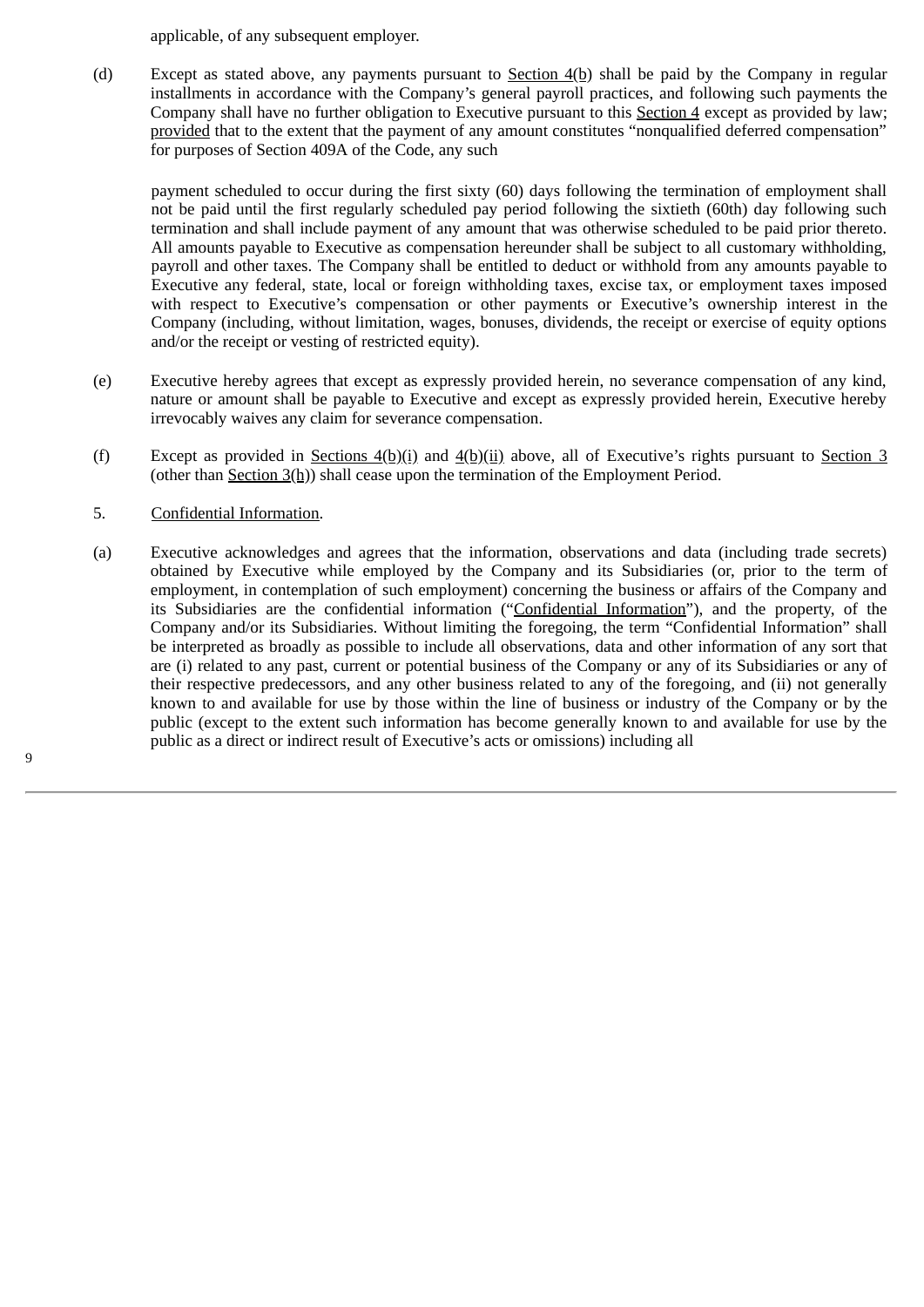(A)Work Product (as defined below); (B) information concerning development, acquisition or investment opportunities in or reasonably related to the business or industry of the Company or any of its Subsidiaries of which Executive is aware or becomes aware during the term of Executive's employment; (C) information identifying or otherwise concerning any current, former or prospective suppliers, distributors, contractors, agents or customers of the Company or any of its Subsidiaries; (D) development, transition, integration and transformation plans, methodologies, processes and methods of doing business; (E) strategic, marketing, promotional and financial information (including all financial statements), business

and expansion plans, including plans and information regarding planned, projected and/or potential sales, pricing, discount and cost information; (F) information identifying or otherwise concerning employees, independent contractors and consultants; (G) information on new and existing programs and services, prices, terms, and related information; (H) the terms of this Agreement; (I) all information marked, or otherwise designated, as confidential by the Company or any of its Subsidiaries or which Executive should reasonably know is confidential or proprietary information of the Company or any of its Subsidiaries; (J) all information or materials similar or related to any of the foregoing, in whatever form or medium, whether now existing or arising hereafter (and regardless of whether merely stored in the mind of Executive or employees or consultants of the Company or any of its Subsidiaries, or embodied in a tangible form or medium); and (K) all tangible embodiments of any of the foregoing.

(b) Therefore, Executive agrees that, except as set forth in Section 5(c) or required by law or court order, including, without limitation, depositions, interrogatories, court testimony, and the like (and in such case provided that Executive must give the Company and/or its Subsidiaries, as applicable, prompt written notice of any such legal requirement, disclose no more information than is so required and seek, at the Company's sole cost and expense, confidential treatment where available and cooperate fully with all efforts by the Company and/or its Subsidiaries to obtain a protective order or similar confidentiality treatment for such information) or in connection with Executive's performance of Executive's duties hereunder, Executive shall not disclose to any unauthorized person or entity or use for Executive's own purposes any Confidential Information without the prior written consent of the Board, unless and to the extent that the Confidential Information becomes generally known to and available for use by the public other than as a direct or indirect result of Executive's acts or omissions. Executive shall deliver to the Company at the termination of the Employment Period, or at any other time the Company may request, all memoranda, notes, plans, records, reports, computer tapes, printouts and software and other documents and data (and copies thereof) embodying or relating to the Confidential Information (including any Work Product (as defined below)) or the business of the Company and its Subsidiaries which Executive may then possess or have under Executive's control and if, at any time thereafter, any such materials are brought to Executive's attention or Executive discovers them in Executive's possession or control, Executive shall deliver such materials to the Company immediately upon such notice or discovery.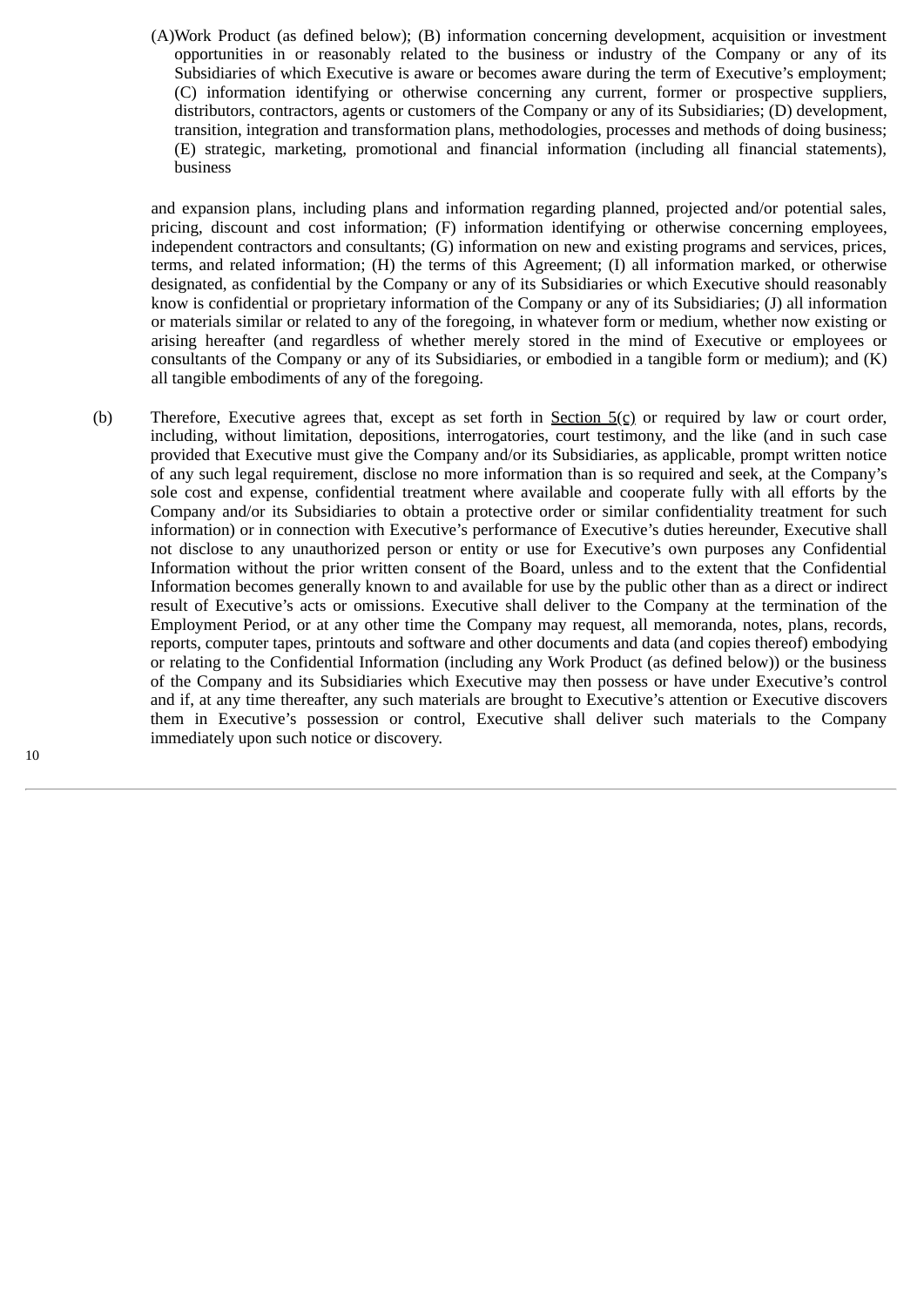(c) Notwithstanding anything in this Agreement to the contrary, Executive understands that nothing contained in this Agreement limits Executive's ability to report possible violations of law or regulation to or file a charge or complaint with the Securities and Exchange Commission, the Equal Employment Opportunity Commission, the National Labor Relations Board, the Occupational Safety and Health Administration, the Department of Justice, the Congress, any Inspector General, or any other federal, state or local governmental agency or commission or regulatory authority (collectively, "Government Agencies"). Executive further

understands that this Agreement does not limit Executive's ability to communicate with any Government Agencies or otherwise participate in any investigation or proceeding that may be conducted by any Government Agency, including providing documents or other information, without notice to the Company. Furthermore (I) Executive shall not be held criminally or civilly liable under any federal or state trade secret law for the disclosure of a trade secret that: (A) is made

(i)in confidence to a federal, state, or local government official, either directly or indirectly, or to an attorney; and (ii) solely for the purpose of reporting or investigating a suspected violation of law; or (B) is made in a complaint or other document filed in a lawsuit or other proceeding, if such filing is made under seal, and (II) if Executive files a lawsuit for retaliation by the Company for reporting a suspected violation of law, Executive may disclose a trade secret to Executive's attorney and use the trade secret information in the court proceeding, if Executive files any document containing the trade secret under seal and does not disclose the trade secret except pursuant to court order.

6. Intellectual Property, Inventions and Patents. Executive acknowledges and agrees that all discoveries, concepts, ideas, inventions, innovations, improvements, developments, methods, specifications, designs, analyses, drawings, reports, patents and patent applications, processes, programs, systems, software, firmware, materials, plans, sketches, models, know-how, devices, developments, data, databases, technology, trade secrets, works of authorship, copyrightable works and mask works (whether or not including any confidential information) and all registrations or applications related thereto, all other intellectual property or proprietary information and all similar or related information (whether or not patentable or copyrightable and whether or not reduced to tangible form or practice) which relate to the Company's or any of its Subsidiaries' actual or anticipated business, research and development or existing or future products or services and which are conceived, developed or made by Executive (whether alone or jointly with others) while employed by the Company or its predecessors and its Subsidiaries ("Work Product") shall be deemed to be "work made for hire" (as defined in the Copyright Act, 17 U.S.C.A. § 101 et seq., as amended) and owned exclusively by the Company. To the extent that any Work Product is not deemed to be "work made for hire" under applicable law, and all right, title and interest in and to such Work Product have not automatically vested in the Company, Executive hereby (A) irrevocably assigns, transfers and conveys, and shall assign transfer and convey, to the full extent permitted by applicable law, all right, title and interest in and to the Work Product on a worldwide basis to the Company (or such other person or entity as the Company shall designate), without further consideration, and (B) waives all moral rights in or to all Work Product, and to the extent such rights may not be waived, agrees not to assert such rights against the 11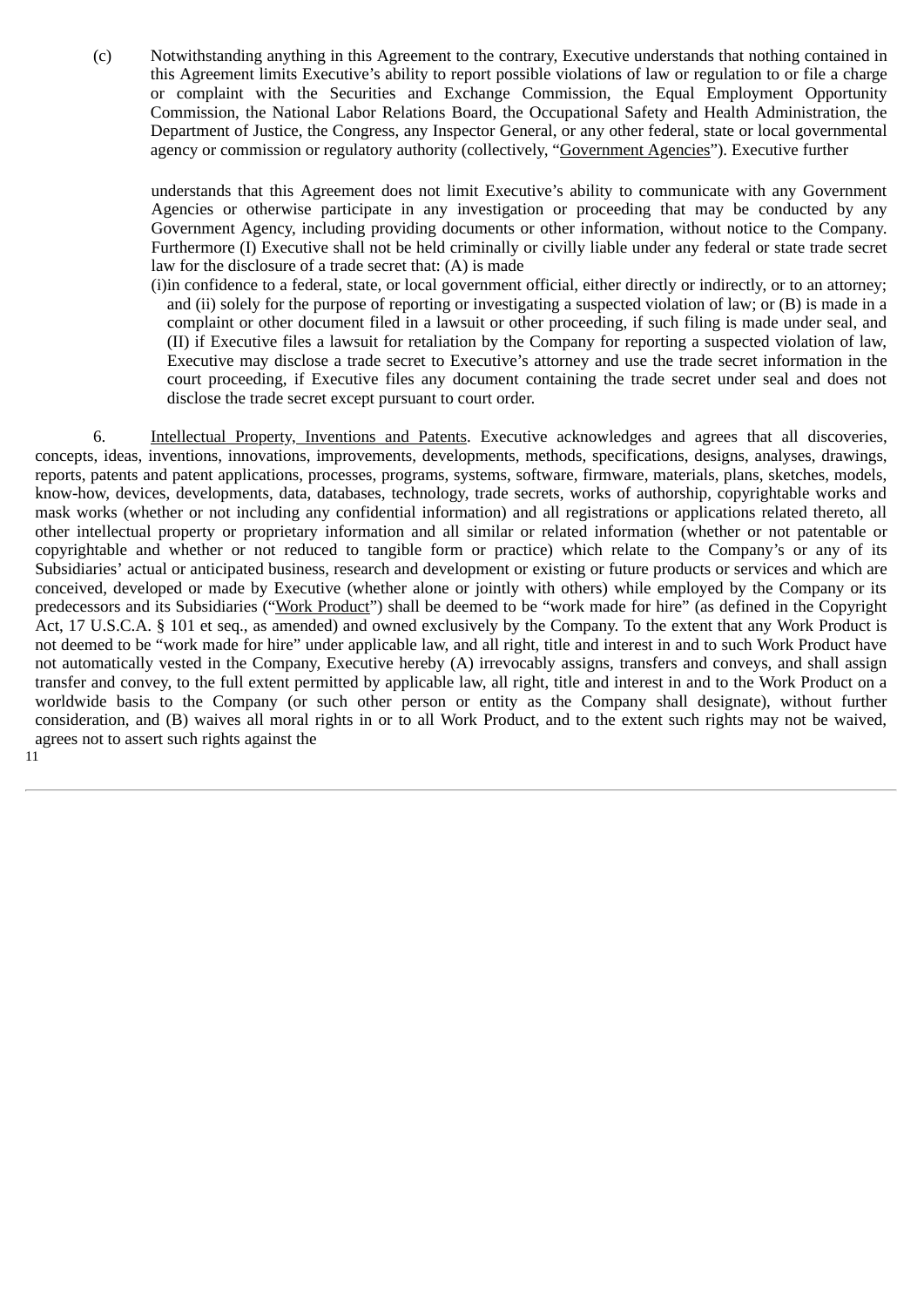Company or its respective licensees, successors or assigns. Executive shall, at the Company's expense, execute all documents and perform all actions reasonably requested by the Board (whether during or after the Employment Period) to establish, confirm, evidence, effectuate, maintain, protect, enforce, perfect, record, patent or register any of the Company's rights hereunder (including, without limitation, assignments, consents, powers of attorney and other instruments).

# 7. Non-Compete, Non-Solicitation.

- (a) In further consideration of the compensation to be paid to Executive hereunder, Executive acknowledges and agrees that during the course of Executive's employment with the Company and its Subsidiaries Executive shall become familiar with the Company's trade secrets and with other Confidential Information and that Executive's services have been and shall be of special, unique and extraordinary value to the Company and its Subsidiaries, and therefore, Executive agrees that, during Executive's employment with the Company and for a period of two (2) years thereafter (the "Non-Compete Period"), Executive shall not directly or indirectly (whether as an owner, partner, shareholder, agent, officer, director, employee, independent contractor, consultant or otherwise) own any interest in, operate, invest in, manage, control, participate in, consult with, render services for (alone or in association with any person or entity), in any manner engage in any business activity on behalf of a Competing Business within any geographical area in which the Company or its Subsidiaries operates or plan to operate. Nothing herein shall prohibit Executive from being a passive owner of not more than 2% of the outstanding stock of any class of a corporation which is publicly traded, so long as Executive has no active participation in the business of such corporation. For purposes of this Agreement, "Competing Business" means each of the following entities, together with their respective subsidiaries, affiliates, successors and assigns: Macy's, Inc., the TJX Companies, Inc. and Ross Stores, Inc.
- (b) During the Non-Compete Period, Executive shall not, directly or indirectly, and shall ensure that any person or entity controlled by Executive does not, (i) induce or attempt to induce any employee of the Company or any Subsidiary to leave the employ of the Company or such Subsidiary, or in any way interfere with the relationship between the Company or any Subsidiary and any employee thereof,
	- (ii)hire, directly or through another person, any person (whether or not solicited) who was an executive of the Company or any Subsidiary at any time within the one year period before Executive's termination from employment, (iii) induce or attempt to induce any customer, supplier, licensee, licensor, franchisee or other business relation of the Company or any Subsidiary to cease doing business with the Company or such Subsidiary, engage in or assist any person or entity in engaging in any Competing Business or in any way interfere with the relationship between any such customer, supplier, licensee or business relation and the Company or any Subsidiary (Executive understands that any person or entity that Executive contacted during the one year period prior to the date of Executive's termination of employment for the purpose of soliciting sales from such person or entity shall be regarded as a "potential customer" of the Company and its Subsidiaries as to whom the Company has a protectable proprietary interest) or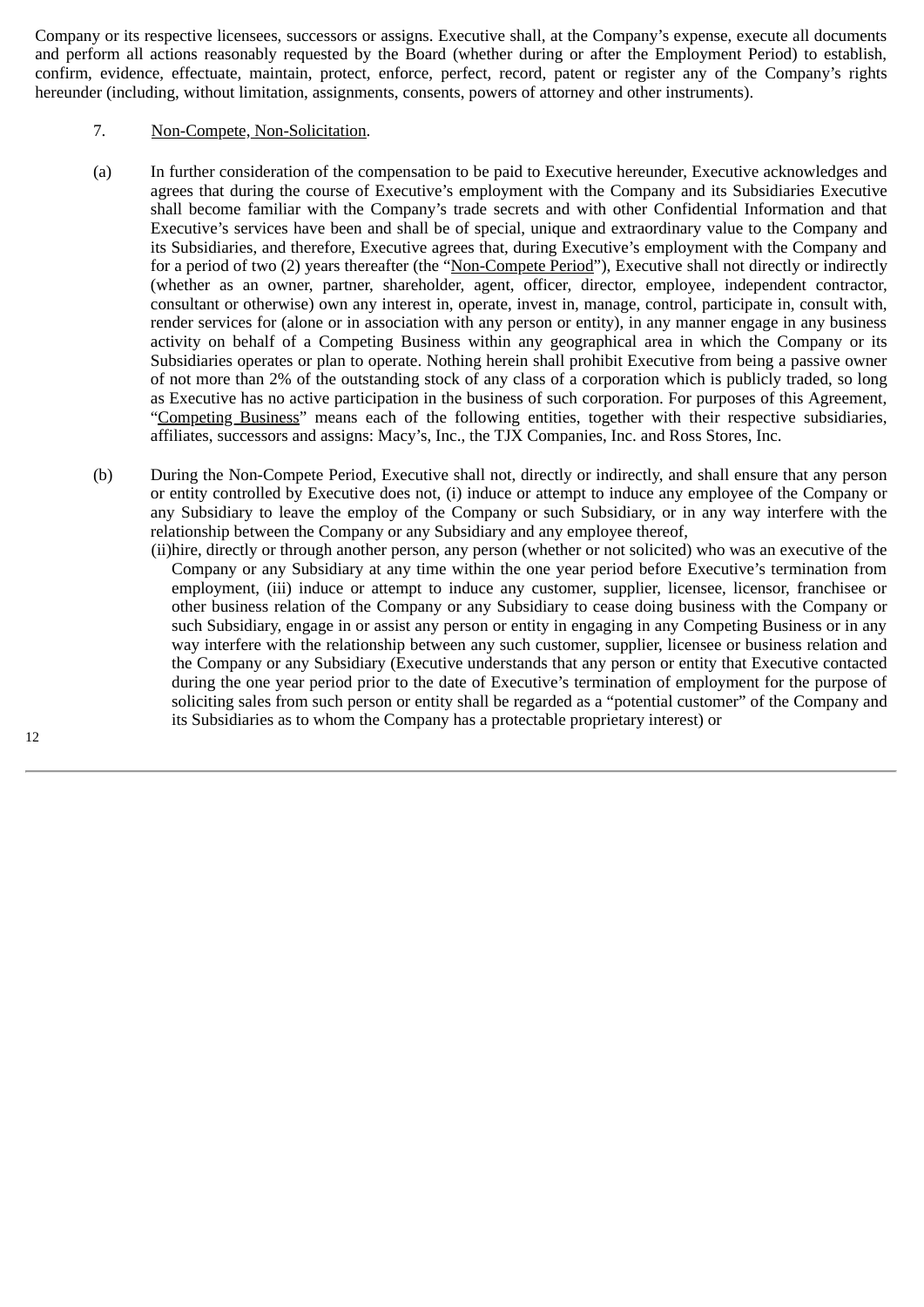(iv) make or solicit or encourage others to make or solicit directly or indirectly any defamatory statement or communication about the Company or any of its Subsidiaries or any of their respective businesses, products, services or activities (it being understood that such restriction shall not prohibit truthful testimony compelled by valid legal process).

# 8. Enforcement.

- (a) Executive acknowledges and agrees that the Company entered into this Agreement in reliance on the provisions of <u>Sections 5, 6</u> and  $\overline{Z}$  and the enforcement of this Agreement is necessary to ensure the preservation, protection and continuity of the business of the Company and its Subsidiaries and other Confidential Information and goodwill of the Company and its Subsidiaries to the extent and for the periods of time expressly agreed to herein. Executive acknowledges and agrees that she has carefully read this Agreement and has given careful consideration to the restraints imposed upon Executive by this Agreement, and is in full accord as to their necessity for the reasonable and proper protection of confidential and proprietary information of the Company and its Subsidiaries now existing or to be developed in the future. Executive expressly acknowledges and agrees that each and every restraint imposed by this Agreement is reasonable with respect to subject matter, time period and geographical area.
- (b) Notwithstanding any provision to the contrary herein, the Company or its Subsidiaries may pursue, at its discretion, enforcement of Sections 5, 6 and 7 in any court of competent jurisdiction (each a "Court").
- (c) Whenever possible, each provision of this Agreement shall be interpreted in such manner as to be effective and valid under applicable law, but if any provision of this Agreement is held to be invalid, illegal or unenforceable in any respect under any applicable law or rule in any jurisdiction, such invalidity, illegality or unenforceability shall not affect any other provision or any other jurisdiction, but this Agreement shall be reformed, construed and enforced in such jurisdiction as if such invalid, illegal or unenforceable provision had never been contained herein. More specifically, if any Court determines that any of the covenants set forth in Sections 5, 6 and 7 are overbroad or unreasonable under applicable law in duration, geographical area or scope, the parties to this Agreement specifically agree and authorize such Court to rewrite this Agreement to reflect the maximum duration, geographical area and/or scope permitted under applicable law.
- (d) Because Executive's services are unique and because Executive has intimate knowledge of and access to Confidential Information and Work Product, the parties hereto agree that money damages would not be an adequate remedy for any breach of Sections  $5, 6$  and  $7$ , and any breach of the terms of Sections  $5, 6$  and  $7$ would result in irreparable injury and damage to the Company and its Subsidiaries for which the Company and its Subsidiaries would have no adequate remedy at law. Therefore, in the event of a breach or threatened breach of Sections 5, 6 and 7, the Company or its successors or assigns, in addition to any other rights and remedies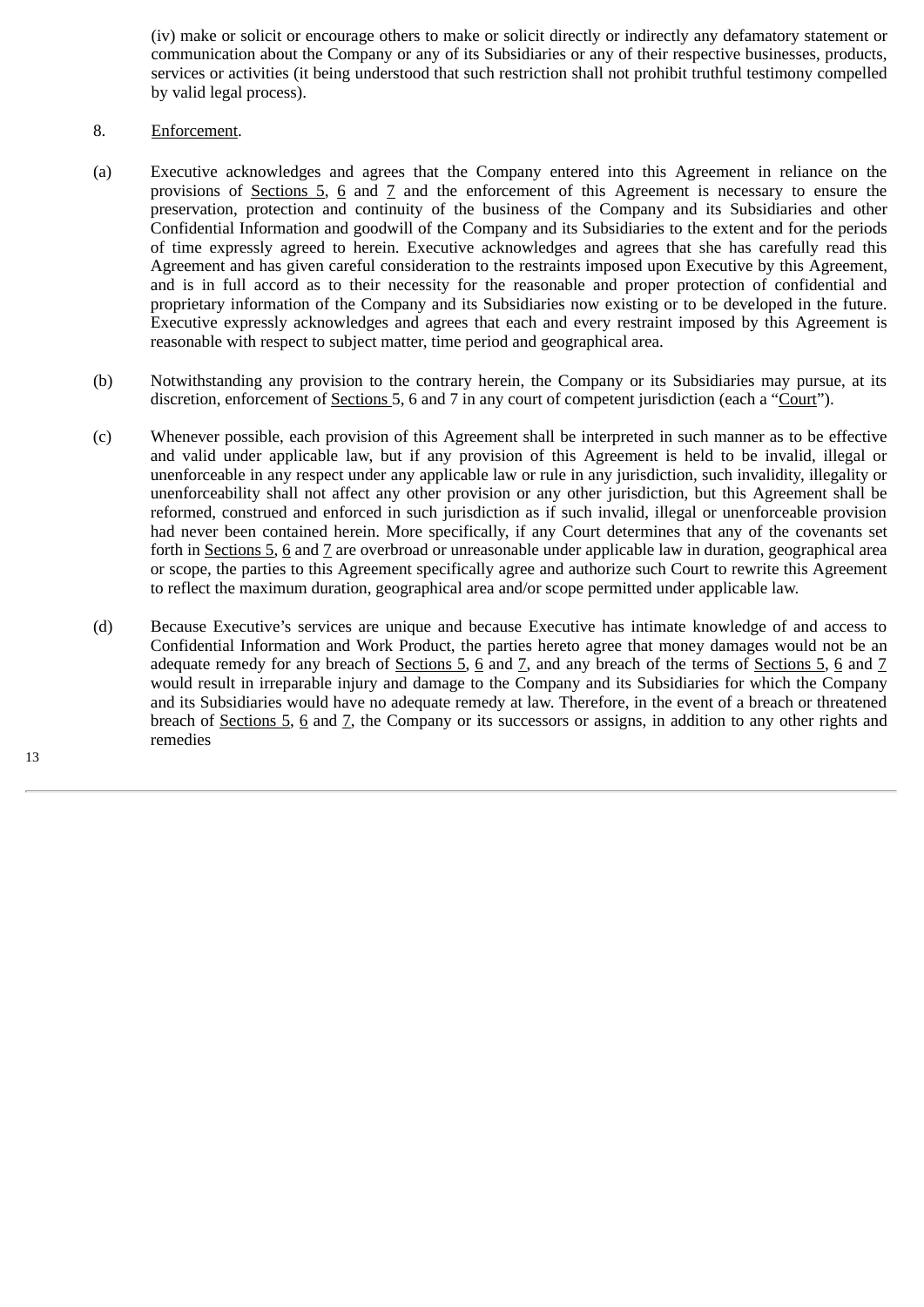existing in their favor at law or in equity, shall be entitled to specific performance and/or immediate injunctive or other equitable relief from a Court in order to enforce, or prevent any violations of, the provisions hereof (without posting a bond or other security), without having to prove damages. The terms of this Section 8 shall not prevent the Company or any of its Subsidiaries from pursuing any other available remedies for any breach or threatened breach of this Agreement, including the recovery of damages from Executive.

# 9. Executive's Representations; Prior Employment.

- (a) Executive hereby represents and warrants to the Company that, subject to the acknowledgements and agreements of Company and Executive set forth in Section  $9(c)$  below, (i) the execution, delivery and performance of this Agreement by Executive does not and shall not conflict with, breach, violate or cause a default under any contract, agreement, covenant, restriction, instrument, order, judgment or decree to which Executive is a party or by which she is bound (including any arising out of any prior employment), (ii) Executive is not a party to or bound by any contract, agreement, covenant, restriction, instrument, order, judgment or decree with any other person or entity (including any arising out of any prior employment) that would restrict Executive from performing the services contemplated hereunder, and (iii) upon the execution and delivery of this Agreement by the Company, this Agreement shall be the valid and binding obligation of Executive, enforceable in accordance with its terms.
- (b) Executive hereby agrees that she shall not use or disclose confidential information or trade secrets, if any, of any former employers or any other person or entity to whom Executive owes an obligation of confidentiality, and that she shall not bring onto the premises of the Company any unpublished documents or any property belonging to any former employer or any other person or entity to whom Executive owes an obligation of confidentiality.
- (c) The Company acknowledges that Executive previously entered into an employment agreement with Executive's former employer (the "Prior Employer") which contains restrictive covenants among other provisions that have been disclosed to the Company. Executive shall keep the Company informed regarding any communications, whether written or oral, that she receives from Executive's Prior Employer and which concern Executive's decision to accept employment with the Company and act as its Executive Vice President, Chief Financial Officer.
- (d) In the event that the Prior Employer threatens or asserts any claim that Executive, by accepting the position of, or acting or performing Executive's duties as, the Executive Vice President, Chief Financial Officer of the Company, has breached or violated any employment, confidentiality, or other similar agreement that would materially limit Executive's ability to perform any of Executive's duties under this Agreement or subject Executive to legal expenses or liability for damages, (collectively, "Prior Employer Claims") and provided that Executive adheres to the reasonable and lawful instructions of the Company in connection with Executive's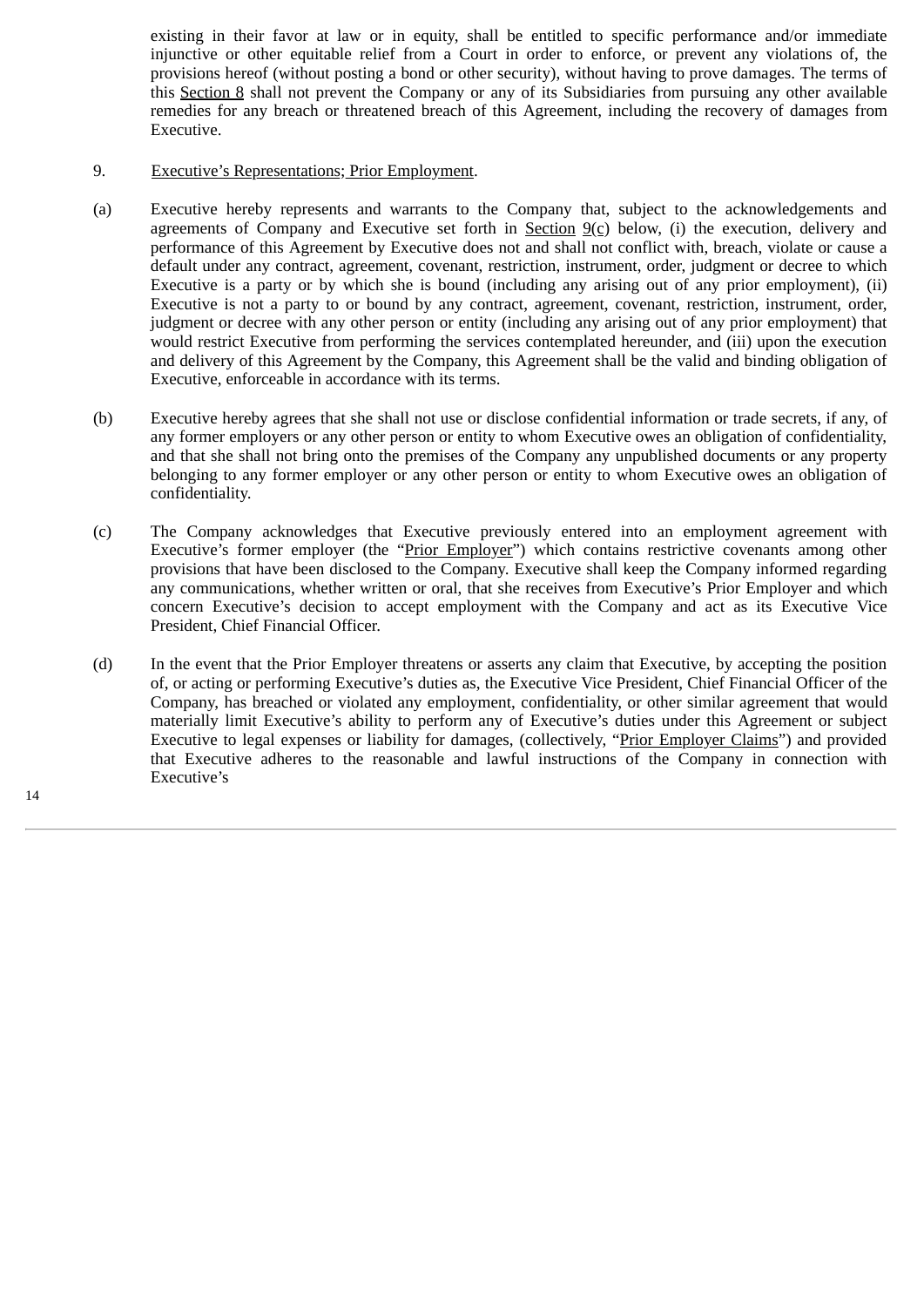obligations to the Prior Employer, the Company shall indemnify, defend and hold harmless Executive (and Executive's heirs, legatees and distributees in the event of Executive's death) from and against any damages, amounts paid in settlement and expenses (including legal fees and expenses) incurred by Executive and arising from any such Prior Employer Claims. The Company shall have the right to select any counsel reasonably acceptable to Executive to represent Executive in connection with any Prior Employer Claims, and the Company shall have the right to settle or compromise any Prior Employer Claim indemnified hereby.

(e) In the event that the Prior Employer brings any Prior Employer Claims, the Company shall have the option to terminate Executive's employment with the Company. In the event of any such termination, and notwithstanding anything in this Agreement to the contrary, (i) Executive shall be treated as being terminated without Cause, (ii) Executive shall continue to be entitled to the benefit of the indemnification set forth in Section 3(h) (including directors and officers liability insurance) and Section 9(d) above, and (iii) Executive shall not have the right to any other payments, bonuses, or benefits of any kind following such termination, and all of Executive's right, title, and interest in all of the equity securities and other benefits granted to Executive pursuant to this Agreement (other than the Sign-On Bonus and Make-Whole Grant) shall be cancelled in their entirety without any consideration payable in connection therewith and without regard to any of the provisions of such agreements that would otherwise apply in such circumstances.

# (f) **EXECUTIVE HEREBY ACKNOWLEDGES, AGREES AND REPRESENTS THAT EXECUTIVE HAS CONSULTED WITH INDEPENDENT LEGAL COUNSEL REGARDING EXECUTIVE'S RIGHTS AND OBLIGATIONS UNDER THIS AGREEMENT AND THAT EXECUTIVE FULLY UNDERSTANDS THE TERMS AND CONDITIONS CONTAINED HEREIN AND THEREIN**.

10. Survival. Sections 3(h) and Sections 4 through 24, inclusive, shall survive and continue in full force in accordance with their terms notwithstanding the termination of the Employment Period.

11. Notices. Any notice provided for in this Agreement shall be in writing and shall be either personally delivered, sent by reputable overnight courier service with confirmation of delivery, sent by facsimile (with evidence of transmission) or mailed by first class mail, return receipt requested, to the recipient at the address below indicated:

To Executive:

Kristin Wolfe

At the last known address set forth on the personnel records of the Company To the Company: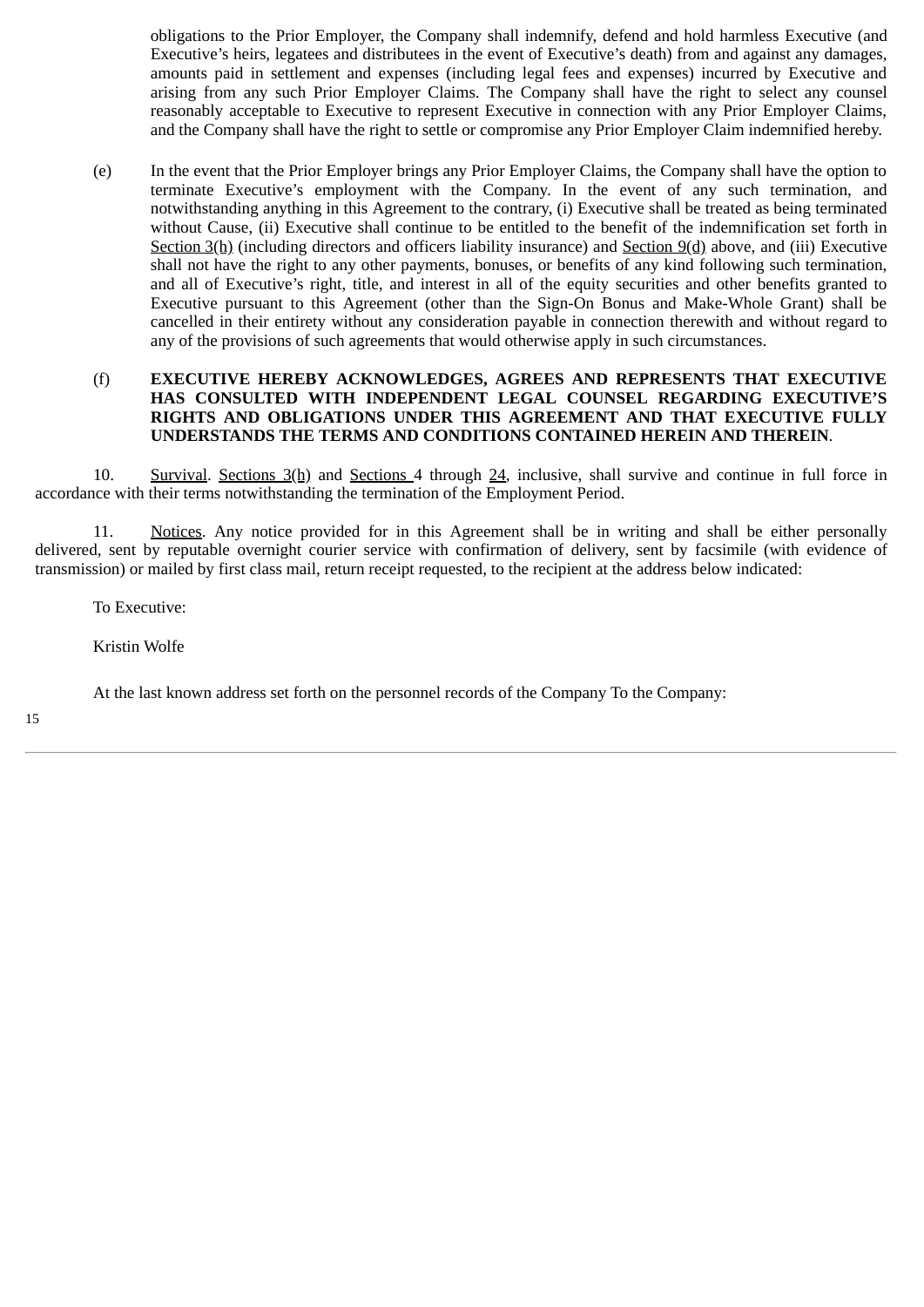Burlington Stores, Inc. 1830 Route 130 Burlington, New Jersey 08016 Attention: General Counsel Facsimile No.: (609) 239-9675

or such other address or to the attention of such other person as the recipient party shall have specified by prior written notice to the sending party. Any notice under this Agreement shall be deemed to have been given when personally delivered, one (1) business day following delivery

to the overnight courier service, if given by facsimile, when such facsimile is transmitted to the applicable fax number specified above and the appropriate facsimile confirmation is received, or if so mailed, on receipt.

12. Complete Agreement. This Agreement and those other documents expressly referred to herein embody the complete agreement and understanding among the parties hereto and supersede and preempt any prior understandings, agreements or representations by or among the parties hereto, written or oral, which may have related to the subject matter hereof in any way.

13. Counterparts. This Agreement may be executed in separate counterparts, each of which is deemed to be an original and all of which taken together constitute one and the same agreement.

14. Successors and Assigns. This Agreement is intended to bind and inure to the benefit of and be enforceable by Executive, the Company and their respective heirs, successors and assigns; provided, that the services provided by Executive under this Agreement are of a personal nature and rights and obligations of Executive under this Agreement shall not be assignable.

15. Choice of Law. All issues and questions concerning the construction, validity, enforcement and interpretation of this Agreement shall be governed by, and construed in accordance with, the laws of the State of New York, without giving effect to any choice of law or conflict of law rules or provisions (whether of the State of New York or any other jurisdiction) that would cause the application of the laws of any jurisdiction other than the State of New York. In furtherance of the foregoing, the internal law of the State of New York shall control the interpretation and construction of this Agreement, even though under that jurisdiction's choice of law or conflict of law analysis, the substantive law of some other jurisdiction would ordinarily apply.

16. Consent to Jurisdiction. EACH OF THE PARTIES IRREVOCABLY SUBMITS TO THE EXCLUSIVE JURISDICTION OF THE STATE OR FEDERAL COURTS LOCATED IN THE CITY AND STATE OF NEW YORK IN THE BOROUGH OF MANHATTAN FOR THE PURPOSES OF ANY SUIT, ACTION OR OTHER PROCEEDING ARISING OUT OF THIS AGREEMENT, ANY RELATED AGREEMENT OR ANY TRANSACTION CONTEMPLATED HEREBY OR THEREBY. EACH OF THE PARTIES HERETO FURTHER AGREES THAT SERVICE OF ANY PROCESS, SUMMONS, NOTICE OR DOCUMENT BY

U.S. REGISTERED MAIL TO SUCH PARTY'S RESPECTIVE ADDRESS SET FORTH IN SECTION 11 SHALL BE EFFECTIVE SERVICE OF PROCESS FOR ANY ACTION, SUIT OR 16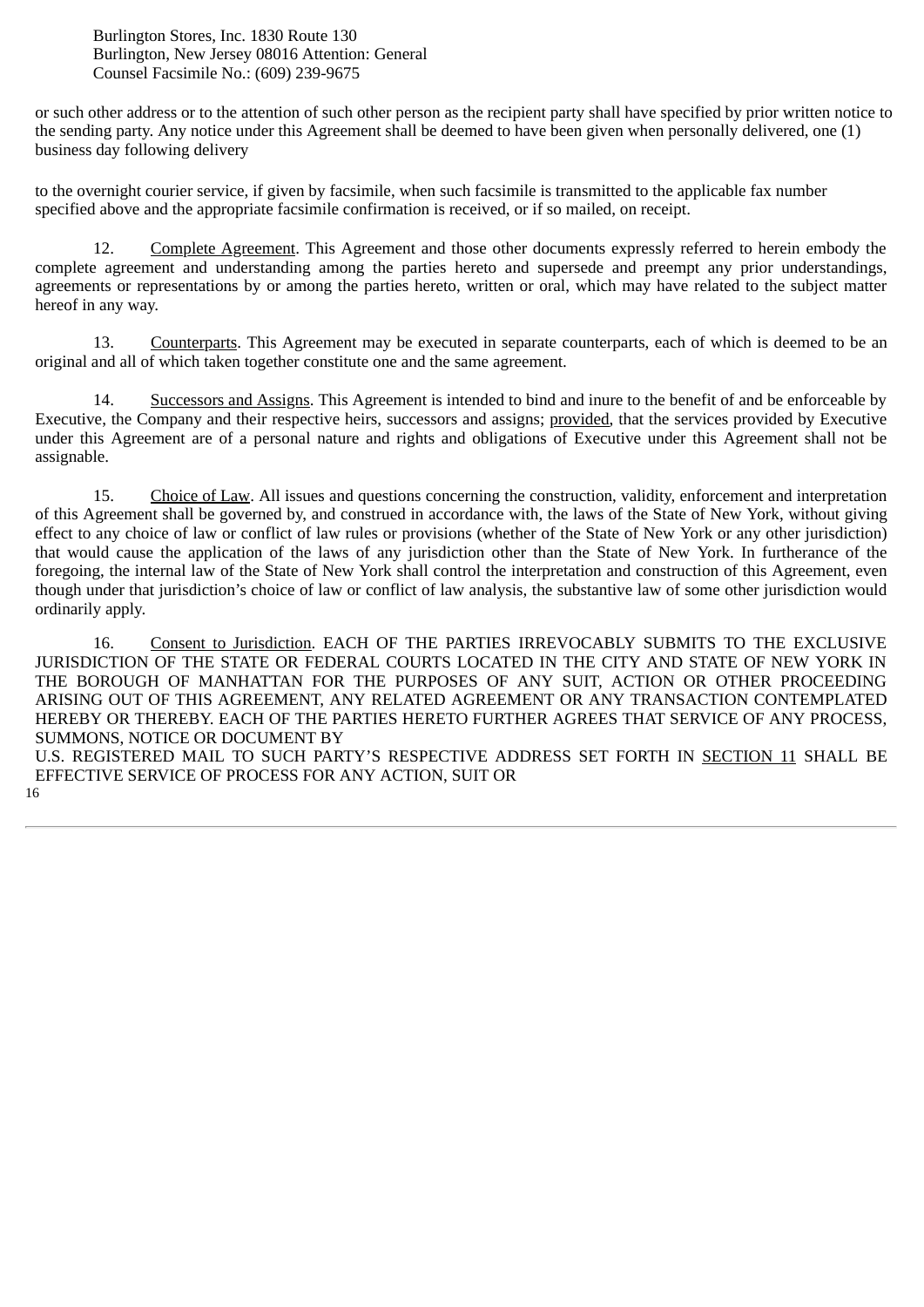PROCEEDING WITH RESPECT TO ANY MATTERS TO WHICH IT HAS SUBMITTED TO JURISDICTION IN THIS SECTION 16. EACH OF THE PARTIES HERETO IRREVOCABLY AND UNCONDITIONALLY WAIVES ANY OBJECTION TO THE LAYING OF VENUE OF ANY ACTION, SUIT OR PROCEEDING ARISING OUT OF THIS AGREEMENT, ANY RELATED DOCUMENT OR THE TRANSACTIONS CONTEMPLATED HEREBY AND THEREBY IN THE STATE OR FEDERAL COURTS LOCATED IN THE CITY AND STATE OF NEW YORK IN THE BOROUGH OF MANHATTAN AND HEREBY AND THEREBY FURTHER IRREVOCABLY AND UNCONDITIONALLY WAIVES AND AGREES NOT TO PLEAD OR CLAIM IN ANY SUCH

COURT THAT ANY SUCH ACTION, SUIT OR PROCEEDING BROUGHT IN ANY SUCH COURT HAS BEEN BROUGHT IN AN INCONVENIENT FORUM.

17. Waiver of Jury Trial. AS A SPECIFICALLY BARGAINED FOR INDUCEMENT FOR EACH OF THE PARTIES HERETO TO ENTER INTO THIS AGREEMENT AFTER HAVING THE OPPORTUNITY TO CONSULT WITH COUNSEL, EACH PARTY HERETO EXPRESSLY WAIVES THE RIGHT TO TRIAL BY JURY IN ANY LAWSUIT OR PROCEEDING RELATING TO OR ARISING IN ANY WAY FROM THIS AGREEMENT OR THE MATTERS CONTEMPLATED HEREBY.

18. Amendment and Waiver. The provisions of this Agreement may be amended or waived only with the prior written consent of the Company (as approved by the Board) and Executive, and no course of conduct or course of dealing or failure or delay by any party hereto in enforcing or exercising any of the provisions of this Agreement (including, without limitation, the Company's right to terminate the Employment Period for Cause) shall affect the validity, binding effect or enforceability of this Agreement or be deemed to be an implied waiver of any provision of this Agreement.

19. Key Man Life Insurance. The Company may apply for and obtain and maintain a key man life insurance policy in the name of Executive together with other executives of the Company in an amount deemed sufficient by the Board, the beneficiary of which shall be the Company. Executive shall submit to physical examinations and answer reasonable questions in connection with the application and, if obtained, the maintenance of, as may be required, such insurance policy, the findings of which shall be held in the strictest confidence and used exclusively for the purpose of obtaining such insurance.

20. Executive's Cooperation. During the Employment Period and thereafter, Executive shall cooperate with the Company and its Subsidiaries in any internal investigation or administrative, regulatory or judicial proceeding as reasonably requested by the Company (including, without limitation, Executive being available to the Company upon reasonable notice for interviews and factual investigations, appearing at the Company's request to give testimony without requiring service of a subpoena or other legal process, volunteering to the Company all pertinent information and turning over to the Company all relevant documents which are or may come into Executive's possession, all at times and on schedules that are reasonably consistent with Executive's other permitted activities and commitments). In the event the Company requires Executive's cooperation in accordance with this section after the termination of the Employment Period, the Company shall reimburse Executive for all of Executive's reasonable travel and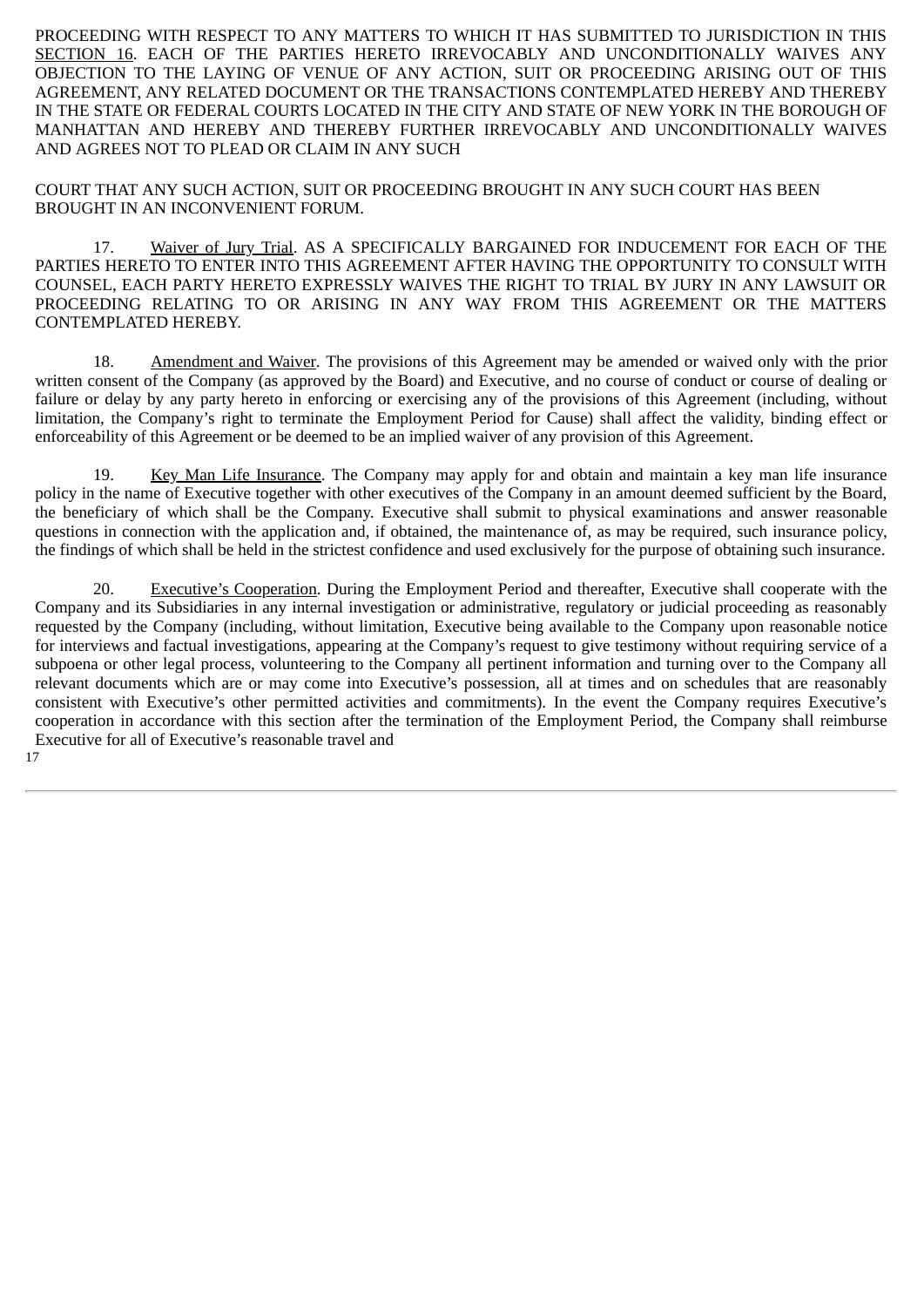lodging costs and expenses incurred, in connection therewith, plus pay Executive a reasonable amount per day for Executive's time spent.

21. Clawbacks. The payments to Executive pursuant to this Agreement are subject to forfeiture or recovery by the Company or other action pursuant to any clawback or recoupment policy which the Company may adopt from time to time, including without limitation any such policy or provision that the Company has included in any of its existing compensation programs or plans or that it may be required to adopt under the Dodd-Frank Wall Street Reform and Consumer Protection Act and implementing rules and regulations thereunder, or as otherwise required by law.

22. Company Policies. Executive shall be subject to and shall comply with additional Company policies as they may exist from time-to-time, including the Company's Code of Conduct and policies with regard to stock ownership by senior executives and policies regarding trading of securities.

23. Section 280G. Notwithstanding anything to the contrary in this Agreement, Executive expressly agrees that if the payments and benefits provided for in this Agreement or any other payments and benefits which Executive has the right to receive from the Company and its affiliates (collectively, the "Payments"), would constitute a "parachute payment" (as defined in Section 280G(b)(2) of the Code), then the Payments shall be either (a) reduced (but not below zero) so that the present value of the Payments will be one dollar (\$1.00) less than three times Executive's "base amount" (as defined in Section 280G(b)(3) of the Code) and so that no portion of the Payments received by Executive shall be subject to the excise tax imposed by Section 4999 of the Code or (b) paid in full, whichever produces the better net after-tax position to Executive. The reduction of Payments, if any, shall be made by reducing first any Payments that are exempt from Section 409A of the Code and then reducing any Payments subject to Section 409A of the Code in the reverse order in which such Payments would be paid or provided (beginning with such payment or benefit that would be made last in time and continuing, to the extent necessary, through to such payment or benefit that would be made first in time). The determination as to whether any such reduction in the Payments is necessary shall be made by the Committee in good faith. If a reduced Payment is made or provided and, through error or otherwise, that Payment, when aggregated with other payments and benefits from Employers (or their affiliates) used in determining if a "parachute payment" exists, exceeds one dollar (\$1.00) less than three times Executive's base amount, then Executive shall immediately repay such excess to the Company.

24. Section 409A. This Agreement is intended to comply with the requirements of Section 409A of the Code, and shall be interpreted and construed consistently with such intent. The payments to Executive pursuant to this Agreement are also intended to be exempt from Section 409A of the Code to the maximum extent possible, under either the separation pay exemption pursuant to Treasury regulation §1.409A-1(b)(9)(iii) or as short-term deferrals pursuant to Treasury regulation §1.409A-1(b)(4), and for such purposes, each payment to Executive under this Agreement shall be considered a separate payment. In the event the terms of this Agreement would subject Executive to taxes or penalties under Section 409A of the Code ("409A Penalties"), the Company and Executive shall cooperate diligently to amend the terms of the Agreement to avoid such 409A Penalties, to the extent possible. To the extent any amounts under this Agreement are payable by reference to Executive's "termination of employment" such term and similar terms 18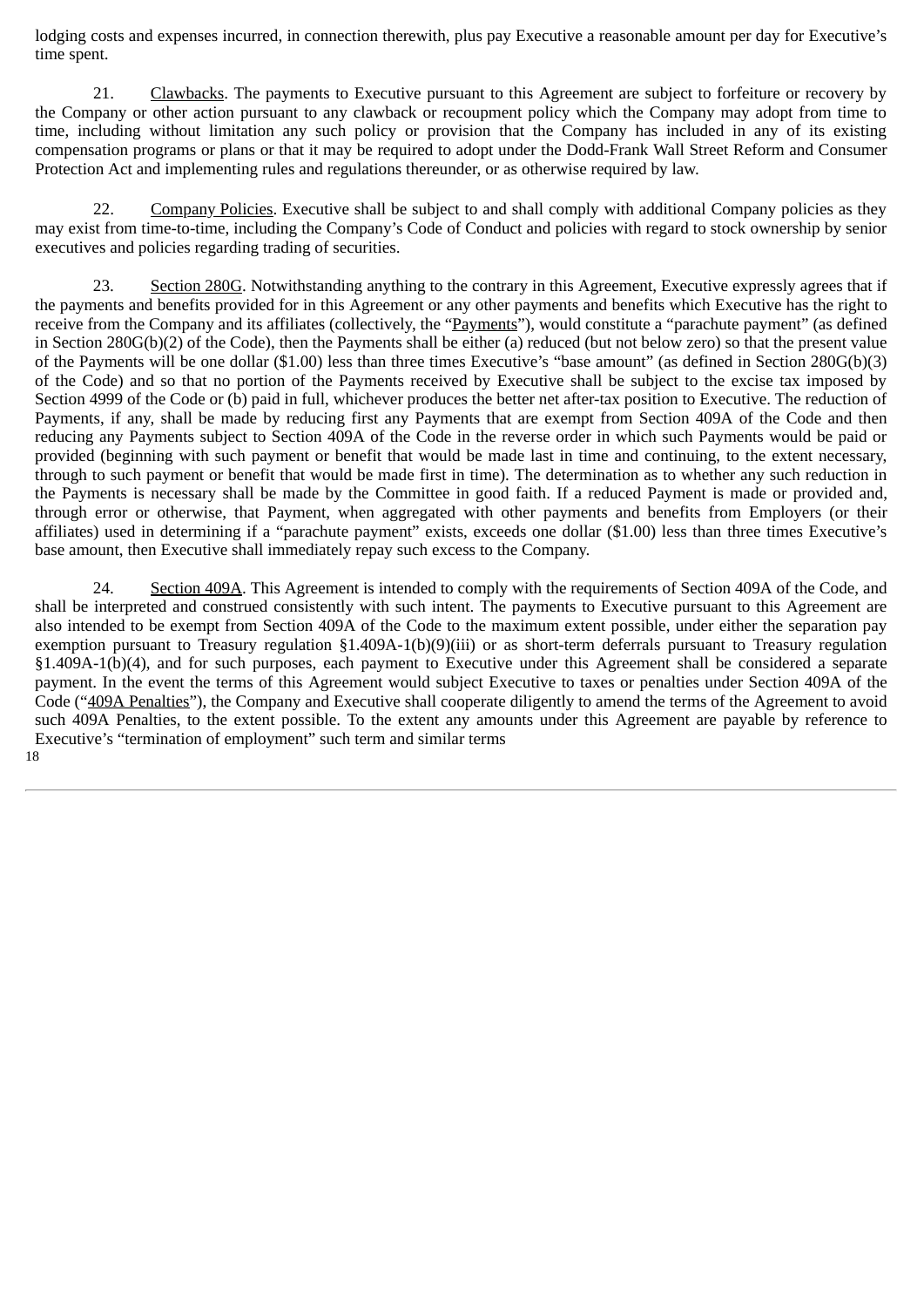shall be deemed to refer to Executive's "separation from service," within the meaning of Section 409A of the Code. Notwithstanding any other provision in this Agreement, to the extent any payments made or contemplated hereunder constitute nonqualified deferred compensation, within the meaning of Section 409A, then (i) each such payment which is conditioned upon Executive's execution of a release and which is to be paid or provided during a designated period that begins in one taxable year and ends in a second taxable year, shall be paid or provided in the later of the two taxable years and (ii) if Executive is a specified employee (within the meaning of Section 409A of the Code) as of the date of Executive's separation from service, each such payment that is payable upon Executive's separation from service and would have been paid prior to the six- month anniversary of Executive's separation from service, shall be delayed until the earlier to

occur of (A) the first day of the seventh month following Executive's separation from service or

(B) the date of Executive's death. Any reimbursement payable to Executive pursuant to this Agreement shall be conditioned on the submission by Executive of all expense reports reasonably required by Employer under any applicable expense reimbursement policy, and shall be paid to Executive within 30 days following receipt of such expense reports, but in no event later than the last day of the calendar year following the calendar year in which Executive incurred the reimbursable expense. Any amount of expenses eligible for reimbursement, or in-kind benefit provided, during a calendar year shall not affect the amount of expenses eligible for reimbursement, or in-kind benefit to be provided, during any other calendar year. The right to any reimbursement or in-kind benefit pursuant to this Agreement shall not be subject to liquidation or exchange for any other benefit.

# [REMAINDER OF PAGE INTENTIONALLY LEFT BLANK]

IN WITNESS WHEREOF, the parties hereto have executed this Agreement as of the date first written above.

# **BURLINGTON STORES, INC.**

By: /s/ Michael R. Allison Name: Michael R. Allison Title: Executive Vice President & Chief Administrative Officer

/s/ Kristin Wolfe

**KRISTIN WOLFE**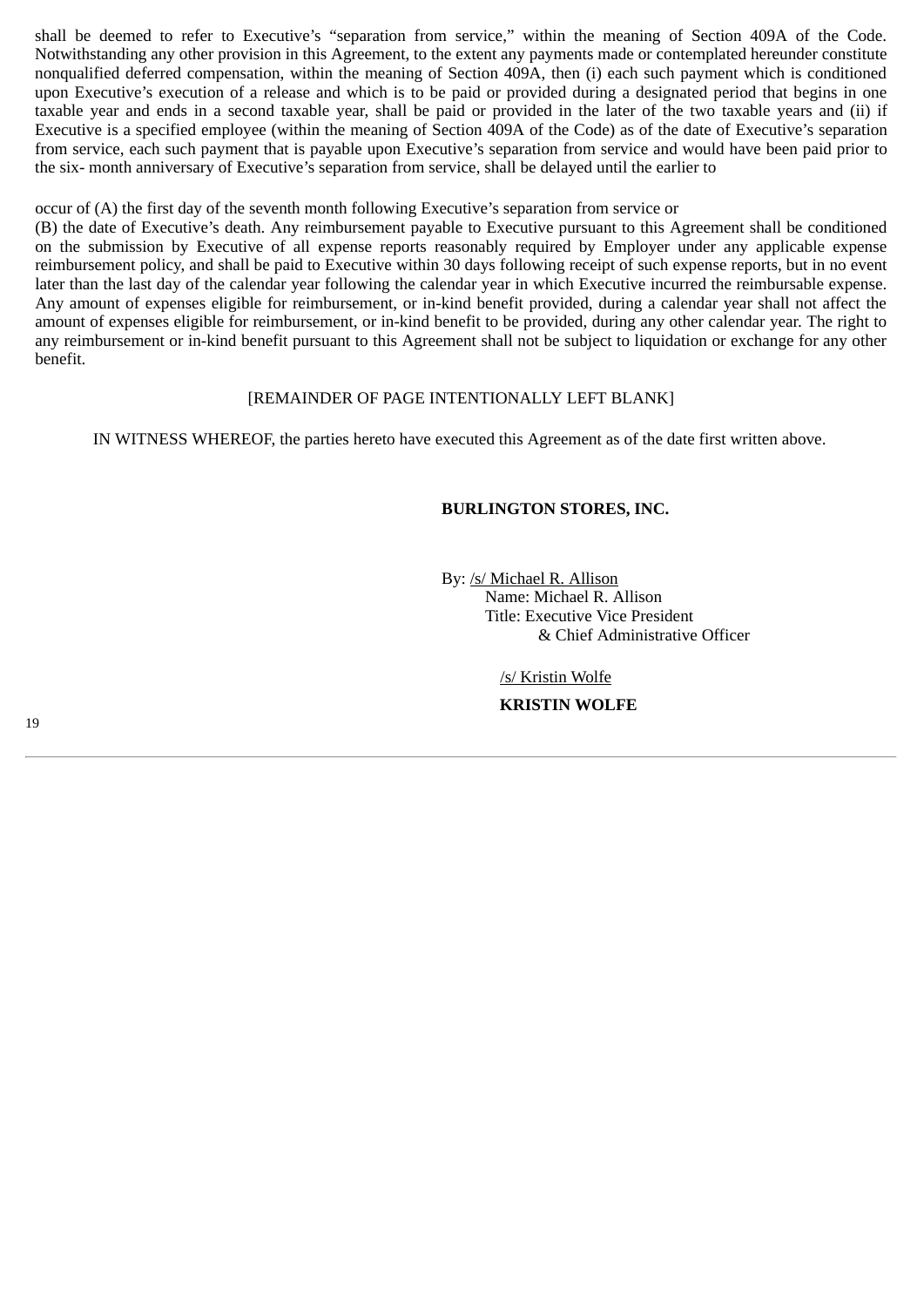#### **BURLINGTON STORES, INC.**

#### **2022 OMNIBUS INCENTIVE PLAN**

#### **RESTRICTED STOCK UNIT AWARD NOTICE**

#### <span id="page-23-0"></span>**Kristin Wolfe,**

You have been awarded a restricted stock unit award with respect to shares of common stock of Burlington Stores, Inc., a Delaware corporation (the "Company"), pursuant to the terms and conditions of the Burlington Stores, Inc. 2022 Omnibus Incentive Plan (the "Plan") and the Restricted Stock Unit Award Agreement (together with this Award Notice, the "Agreement"). The Restricted Stock Unit Award Agreement is attached hereto. Capitalized terms not defined herein shall have the meanings specified in the Plan or the Agreement.

Restricted Stock Units: You have been awarded a restricted stock unit award with respect to [\_\_\_\_\_\_\_] shares of Common Stock, par value \$0.0001 per share ("Common Stock"), subject to adjustment as provided in the Plan.

Grant Date: [\_\_\_\_\_\_\_\_\_\_\_\_\_\_\_\_\_\_\_\_, \_\_\_\_\_]

Vesting Schedule: Except as otherwise provided in the Plan, the Agreement or any other agreement between the Company or any of its Subsidiaries and Holder, the Award shall vest in with respect to 28.5% of the shares of Common Stock subject to the Award on the Grant Date on August 1, 2023, with respect to 28.5% of the shares of Common Stock subject to the Award on the Grant Date on August 1, 2024 and with respect to 43% of the shares of Common Stock subject to the Award on the Grant Date on August 1, 2025 (each, a "Vesting Date"), if, and only if, you are, and have been, continuously employed by the Company or any of its Subsidiaries from the date of this Agreement through and including the applicable Vesting Date.

\*\*\*\*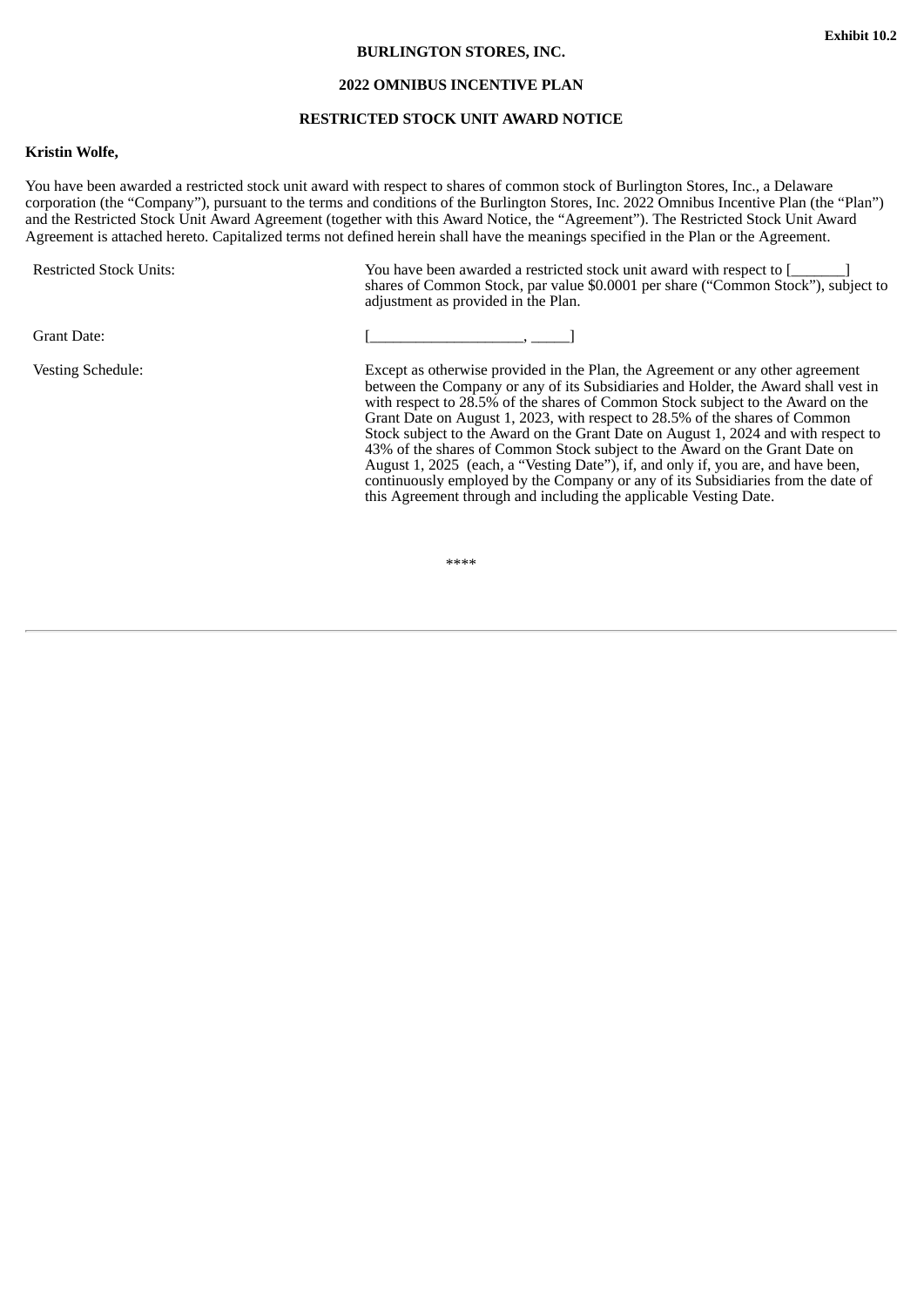| By:    |  |  |
|--------|--|--|
| Name:  |  |  |
| Title: |  |  |

Acknowledgment, Acceptance and Agreement:

By accepting this grant on the Company's stock plan administrator's website, I hereby accept the restricted stock units granted to me and acknowledge and agree to be bound by the terms and conditions of this Award Notice, the Agreement and the Plan.

 $\frac{1}{2}$  ,  $\frac{1}{2}$  ,  $\frac{1}{2}$  ,  $\frac{1}{2}$  ,  $\frac{1}{2}$  ,  $\frac{1}{2}$  ,  $\frac{1}{2}$  ,  $\frac{1}{2}$  ,  $\frac{1}{2}$  ,  $\frac{1}{2}$  ,  $\frac{1}{2}$  ,  $\frac{1}{2}$  ,  $\frac{1}{2}$  ,  $\frac{1}{2}$  ,  $\frac{1}{2}$  ,  $\frac{1}{2}$  ,  $\frac{1}{2}$  ,  $\frac{1}{2}$  ,  $\frac{1$ Holder Name

 $\Box$  Date

**Signature**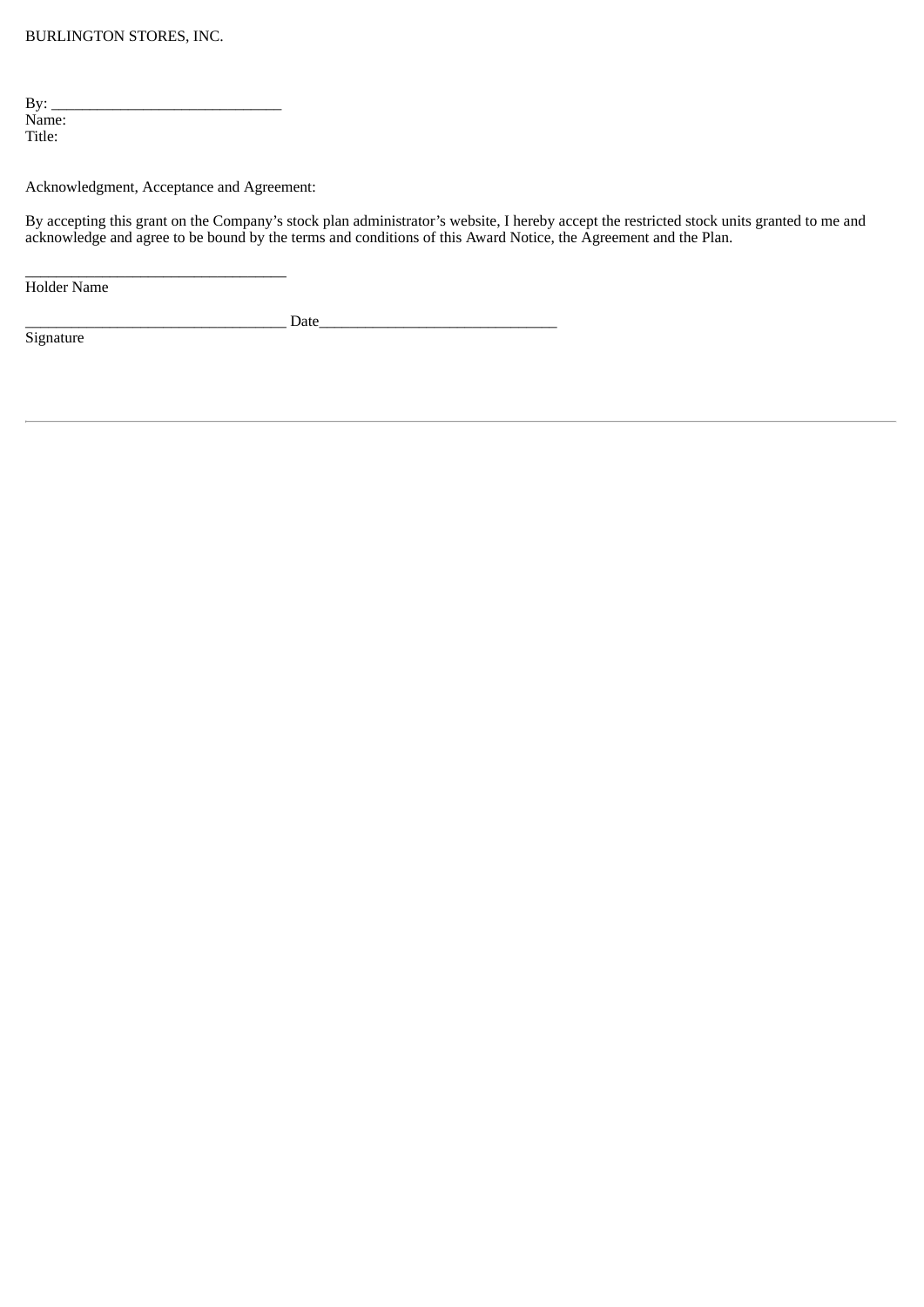#### **BURLINGTON STORES, INC.**

#### **2022 OMNIBUS INCENTIVE PLAN**

#### **RESTRICTED STOCK UNIT AWARD AGREEMENT**

Burlington Stores, Inc., a Delaware corporation (the "Company"), hereby grants to the individual (the "Holder") named in the award notice attached hereto (the "Award Notice") as of the date set forth in the Award Notice (the "Grant Date"), pursuant to the provisions of the Burlington Stores, Inc. 2022 Omnibus Incentive Plan (the "Plan"), a restricted stock unit award (the "Award") with respect to the number of shares of the Company's Common Stock, par value \$0.0001 per share ("Common Stock") set forth in the Award Notice, upon and subject to the restrictions, terms and conditions set forth in the Award Notice, the Plan and this agreement (the "Agreement"). Capitalized terms not defined herein shall have the meanings specified in the Plan.

1. Award Subject to Acceptance of Agreement. The Award shall be null and void unless Holder electronically accepts this Agreement within Holder's stock plan account with the Company's stock plan administrator according to the procedures then in effect (or, if permitted by the Company, accepts this Agreement by executing the Award Notice in the space provided therefor and returning an original execution copy of the Award Notice to the Company).

Rights as a Stockholder. Holder shall not be entitled to any privileges of ownership with respect to the shares of Common Stock subject to the Award unless and until, and only to the extent, such shares become vested pursuant to Section 3 hereof and Holder becomes a stockholder of record with respect to such shares.

3. Restriction Period and Vesting.

3.1 Service-Based Vesting Conditions. Subject to the remainder of this Section 3, the Common Stock shall vest pursuant to the terms of this Agreement and the Plan in accordance with the Vesting Schedule set forth in the Award Notice. The period of time prior to full vesting shall be referred to herein as the "Restriction Period."

#### 3.2 Termination of Employment.

(a) Termination due to Death or Disability. If Holder's employment with the Company and its Subsidiaries terminates prior to the end of the Restriction Period by reason of Holder's death or termination by the Company or its Subsidiaries due to Disability, then in either such case, Holder shall become fully vested in the unvested portion of the Award as of the date of termination of employment. For purposes of this Agreement, "Disability" shall mean that the Holder is unable to engage in any substantial gainful activity by reason of any medically determinable physical or mental impairment that can be expected to result in death or can be expected to last for a continuous period of not less than twelve (12) months.

(b) Termination Without Cause. If Holder's employment with the Company and its Subsidiaries is terminated by the Company or its Subsidiaries without Cause prior to the end of the Restriction Period, then the unvested portion of the Award shall become fully vested as of the date of termination of employment. Notwithstanding anything in this Agreement or in the Plan to the contrary, for purposes of this Agreement, "Cause" shall have the meaning provided in the terms of Holder's employment agreement with the Company, as in effect on the Grant Date.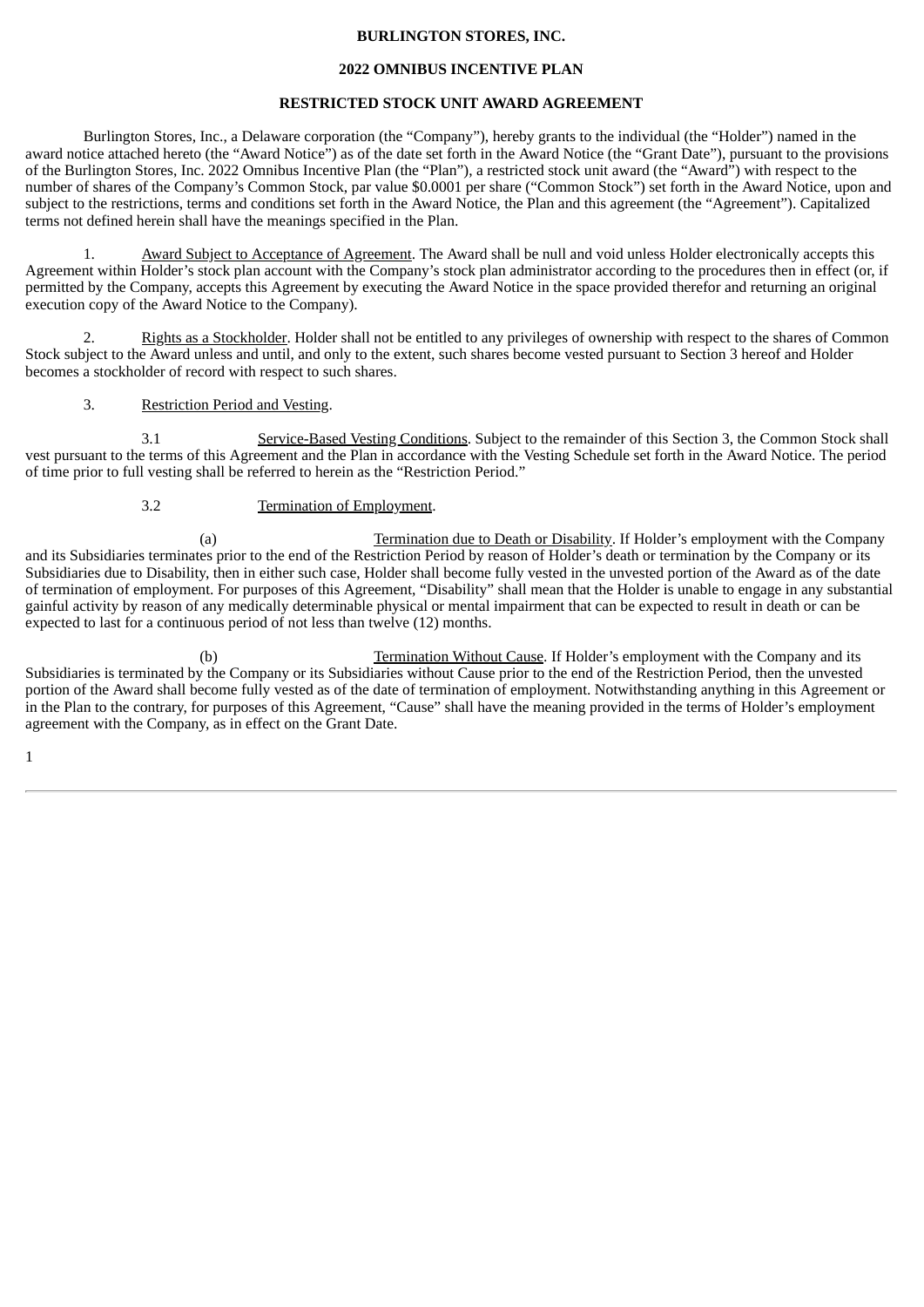(c) Change in Control Qualifying Termination. If Holder's employment with the Company and its Subsidiaries terminates prior to the end of the Restriction Period due to a Change in Control Qualifying Termination, then the unvested portion of the Award shall become fully vested as of the date of termination of employment. Except as otherwise provided in any other agreement between the Company or any of its Subsidiaries and Holder, a Change in Control Qualifying Termination means a resignation by Holder for Good Reason within the two year period immediately following a Change in Control. Notwithstanding anything in the Agreement or in the Plan to the contrary, for purposes of the Agreement, "Good Reason" shall have the meaning provided in the terms of Holder's employment agreement with the Company, as in effect on the Grant Date.

(d) Termination for any other Reason. If (i) Holder's employment with the Company and its Subsidiaries terminates prior to the end of the Restriction Period for any reason other than as specified in Sections  $3.2(a) - (c)$  or (ii) Holder breaches any non-competition obligation Holder has to the Company or any of its Subsidiaries under any agreement, then the unvested portion of the Award shall be immediately forfeited by Holder and cancelled by the Company.

4. **Issuance or Delivery of Shares**. Except as otherwise provided for herein, within 60 days after each applicable Vesting Date (or, if earlier, Holder's termination of employment in accordance with Sections 3.2(a) - (c)), the Company shall issue or deliver, subject to the conditions of this Agreement, the vested shares of Common Stock to Holder. Such issuance or delivery shall be evidenced by the appropriate entry on the books of the Company or of a duly authorized transfer agent of the Company. The Company shall pay all original issue or transfer taxes and all fees and expenses incident to such issuance or delivery, except as otherwise provided in Section 7. Prior to the issuance to Holder of the shares of Common Stock subject to the Award, Holder shall have no direct or secured claim in any specific assets of the Company or in such shares of Common Stock, and will have the status of a general unsecured creditor of the Company.

#### 5. Non-Compete, Non-Solicitation; Confidentiality.

5.1 Non-Compete. In further consideration of the Award granted to Holder hereunder, Holder acknowledges and agrees that during the course of Holder's employment with the Company and its Subsidiaries, Holder shall become familiar, and during Holder's employment with the predecessors of the Company and its Subsidiaries, Holder has become familiar, with the Company's and its Subsidiaries' trade secrets and with other confidential information and that Holder's services have been and shall be of special, unique and extraordinary value to the Company and its Subsidiaries, and therefore, Holder agrees that, during his or her employment with the Company and its Subsidiaries and, if Holder's employment with the Company and its Subsidiaries terminates for any reason, for a period of one year thereafter (the "Non-Compete Period"), Holder shall not directly or indirectly (whether as an owner, partner, shareholder, agent, officer, director, employee, independent contractor, consultant or otherwise) own any interest in, operate, invest in, manage, control, participate in, consult with, render services for (alone or in association with any person or entity), or in any manner engage in any business activity on behalf of a Competing Business within any geographical area in which the Company or its Subsidiaries currently operates or plans to operate. Nothing herein shall prohibit Holder from being a passive owner of not more than 2% of the outstanding stock of any class of a corporation, which is publicly traded, so long as Holder has no active participation in the business of such corporation. For purposes of this Agreement, "Competing Business" means each of the following entities, together with their respective subsidiaries, affiliates, successors and assigns: Macy's, Inc., the TJX Companies, Inc. and Ross Stores, Inc.

5.2 Non-Solicitation. During the Non-Compete Period, Holder shall not, directly or indirectly, and shall ensure that any person or entity controlled by Holder does not, (a) induce or attempt to induce any employee of the Company or any Subsidiary to leave the employ of the Company or such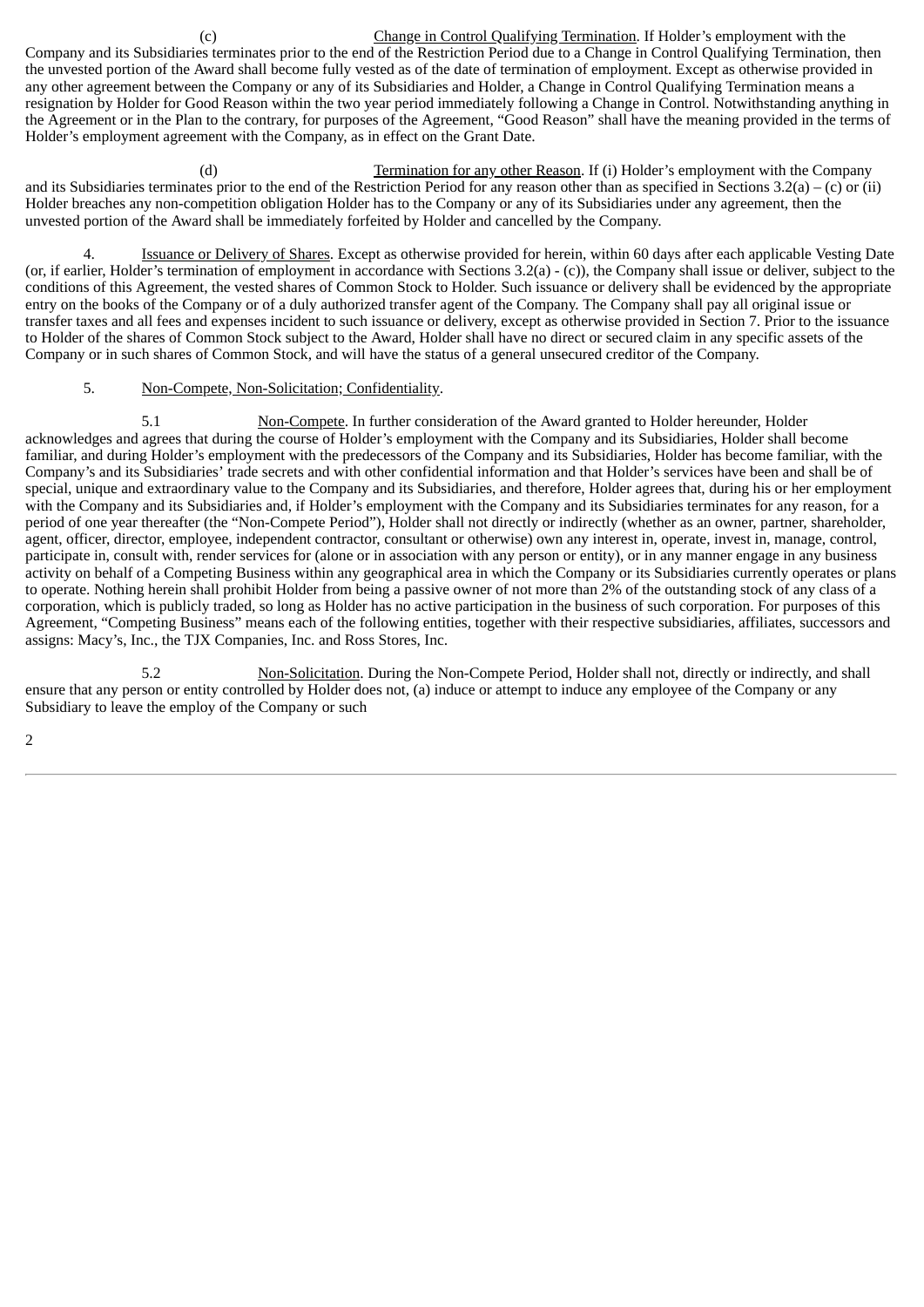Subsidiary, or in any way interfere with the relationship between the Company or any Subsidiary and any employee thereof, (b) hire, directly or through another person, any person (whether or not solicited) who was an employee of the Company or any Subsidiary at any time within the one year period before Holder's termination from employment, (c) induce or attempt to induce any customer, supplier, licensee, licensor, franchisee or other business relation of the Company or any Subsidiary to cease doing business with the Company or such Subsidiary, assist any Competing Business or in any way interfere with the relationship between any such customer, supplier, licensee or business relation and the Company or any Subsidiary or (d) make or solicit or encourage others to make or solicit directly or indirectly any defamatory statement or communication about the Company or any of its Subsidiaries or any of their respective businesses, products, services or activities (it being understood that such restriction shall not prohibit truthful testimony compelled by valid legal process).

5.3 Confidentiality. Holder acknowledges and agrees that the information, observations and data (including trade secrets) obtained by Holder while employed by the Company and its Subsidiaries concerning the business or affairs of the Company and its Subsidiaries are the confidential information ("Confidential Information"), and the property, of the Company and/or its Subsidiaries. Without limiting the foregoing, the term "Confidential Information" shall be interpreted as broadly as possible to include all observations, data and other information of any sort that are (a) related to any past, current or potential business of the Company or any of its Subsidiaries or any of their respective predecessors, and any other business related to any of the foregoing, and (b) not generally known to and available for use by those within the line of business or industry of the Company or by the public (except to the extent such information has become generally known to and available for use by the public as a direct or indirect result of Holder's acts or omissions) including all (i) work product; (ii) information concerning development, acquisition or investment opportunities in or reasonably related to the business or industry of the Company or any of its Subsidiaries of which Holder is aware or becomes aware during the term of his employment; (iii) information identifying or otherwise concerning any current, former or prospective suppliers, distributors, contractors, agents or customers of the Company or any of its Subsidiaries; (iv) development, transition, integration and transformation plans, methodologies, processes and methods of doing business; (v) strategic, marketing, promotional and financial information (including all financial statements), business and expansion plans, including plans and information regarding planned, projected and/or potential sales, pricing, discount and cost information; (vi) information identifying or otherwise concerning employees, independent contractors and consultants; (vii) information on new and existing programs and services, prices, terms, and related information; (viii) all information marked, or otherwise designated, as confidential by the Company or any of its Subsidiaries or which Holder should reasonably know is confidential or proprietary information of the Company or any of its Subsidiaries; (ix) all information or materials similar or related to any of the foregoing, in whatever form or medium, whether now existing or arising hereafter (and regardless of whether merely stored in the mind of Holder or employees or consultants of the Company or any of its Subsidiaries, or embodied in a tangible form or medium); and (x) all tangible embodiments of any of the foregoing.

5.4 Disclosure. Holder agrees that, except as required by law or court order, including, without limitation, depositions, interrogatories, court testimony, and the like (and in such case provided that Holder must give the Company and/or its Subsidiaries, as applicable, prompt written notice of any such legal requirement, disclose no more information than is so required and seek, at the Company's sole cost and expense, confidential treatment where available and cooperate fully with all efforts by the Company and/or its Subsidiaries to obtain a protective order or similar confidentiality treatment for such information), Holder shall not disclose to any unauthorized person or entity or use for Holder's own purposes any Confidential Information without the prior written consent of the Board, unless and to the extent that the Confidential Information becomes generally known to and available for use by the public other than as a direct or indirect result of Holder's acts or omissions. Holder shall deliver to the Company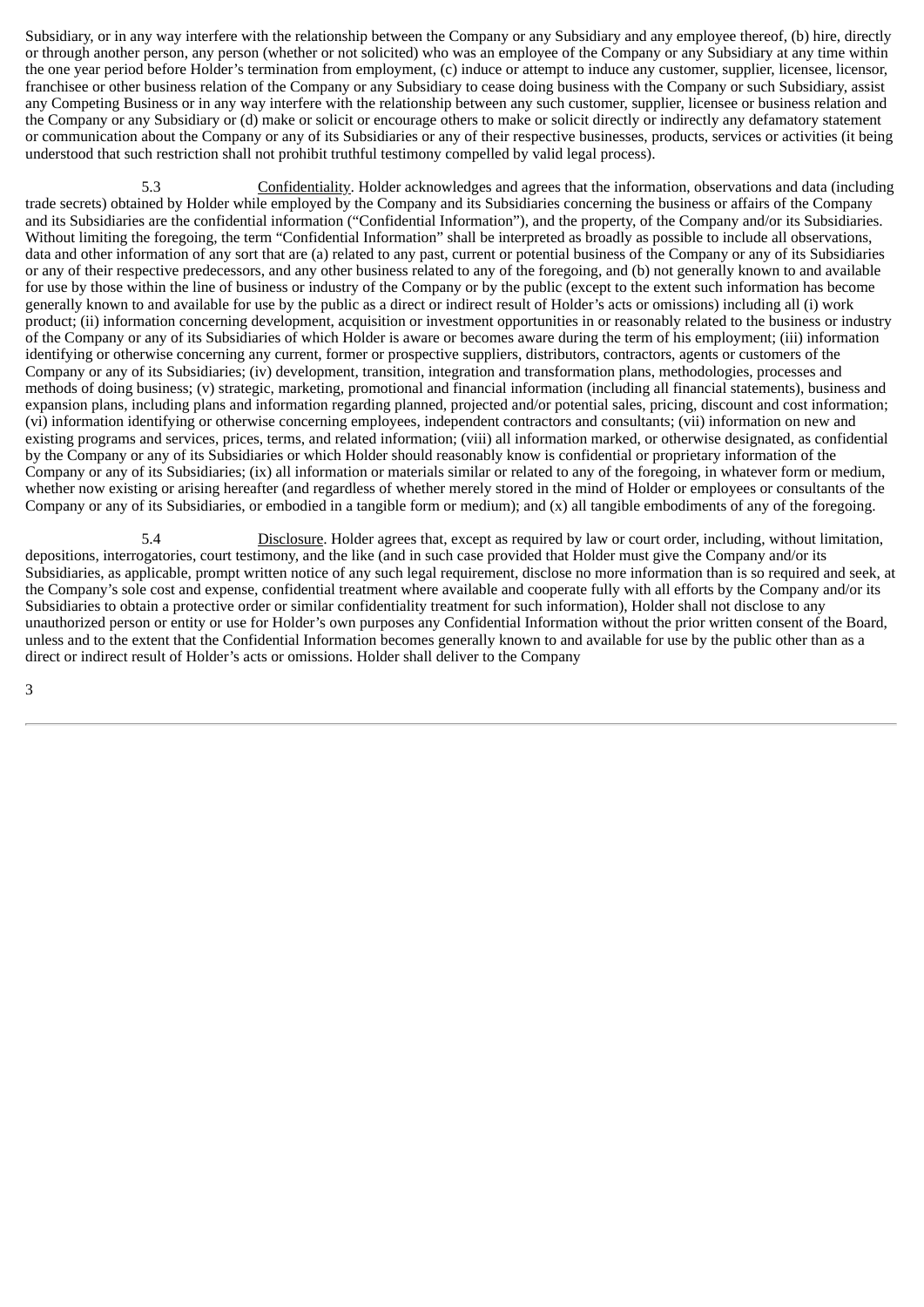at the time Holder's employment ceases, or at any other time the Company may request, all memoranda, notes, plans, records, reports, computer tapes, printouts and software and other documents and data (and copies thereof) embodying or relating to the Confidential Information (including any work product) or the business of the Company and its Subsidiaries which Holder may then possess or have under Holder's control and if, at any time thereafter, any such materials are brought to Holder's attention or Holder discovers them in his possession or control, Holder shall deliver such materials to the Company immediately upon such notice or discovery.

5.5 Protected Rights. Pursuant to 18 U.S.C. § 1833(b), "an individual shall not be held criminally or civilly liable under any Federal or State trade secret law for the disclosure of a trade secret that-(A) is made-(i) in confidence to a Federal, State, or local government official, either directly or indirectly, or to an attorney; and (ii) solely for the purpose of reporting or investigating a suspected violation of law; or (B) is made in a complaint or other document filed in a lawsuit or other proceeding, if such filing is made under seal." Accordingly, Holder has the right to disclose in confidence trade secrets to Federal, State, and local government officials, or to an attorney, for the sole purpose of reporting or investigating a suspected violation of law. Holder also has the right to disclose trade secrets in a document filed in a lawsuit or other proceeding, but only if the filing is made under seal and protected from public disclosure. Nothing in this Agreement is intended to conflict with 18 U.S.C. § 1833(b) or create liability for disclosures of trade secrets that are expressly allowed by 18 U.S.C. § 1833(b). Holder understands that nothing contained in this Agreement limits Holder's ability to file a charge or complaint with the Equal Employment Opportunity Commission, the National Labor Relations Board, the Occupational Safety and Health Administration, the Securities and Exchange Commission or any other federal, state or local governmental agency or commission ("Government Agencies"). Holder further understands that this Agreement does not limit Holder's ability to communicate with any Government Agencies or otherwise participate in any investigation or proceeding that may be conducted by any Government Agency, including providing documents or other information, without notice to the Company. This Agreement does not limit Holder's right to receive an award for information provided to any Government Agencies.

5.6 Other Agreements. Notwithstanding the foregoing and any other language in this Agreement, this Agreement does not supersede or preclude the enforceability of any restrictive covenant provision contained in any prior agreement entered into by Holder. Further, no prior restrictive covenant supersedes or precludes the enforceability of any provision contained in this Agreement.

5.7 Applicability. Notwithstanding the foregoing and any other language in this Agreement, Section 5.1 shall not apply to Holder if he or she is below the position of Director level as of the Grant Date.

# 6. Enforcement.

6.1 Reliance. Holder acknowledges and agrees that the Company entered into this Agreement in reliance on the provisions of Section 5 and the enforcement of this Agreement is necessary to ensure the preservation, protection and continuity of the business of the Company and its Subsidiaries and other Confidential Information and goodwill of the Company and its Subsidiaries to the extent and for the periods of time expressly agreed to herein. Holder acknowledges and agrees that Holder has carefully read this Agreement and has given careful consideration to the restraints imposed upon Holder by this Agreement, and is in full accord as to their necessity for the reasonable protection of the Company's and its Subsidiaries' interests and the reasonable and proper protection of confidential and proprietary information of the Company and its Subsidiaries now existing or to be developed in the future. Holder expressly acknowledges and agrees that each and every restraint imposed by this Agreement is reasonable with respect to subject matter, time period and geographical area.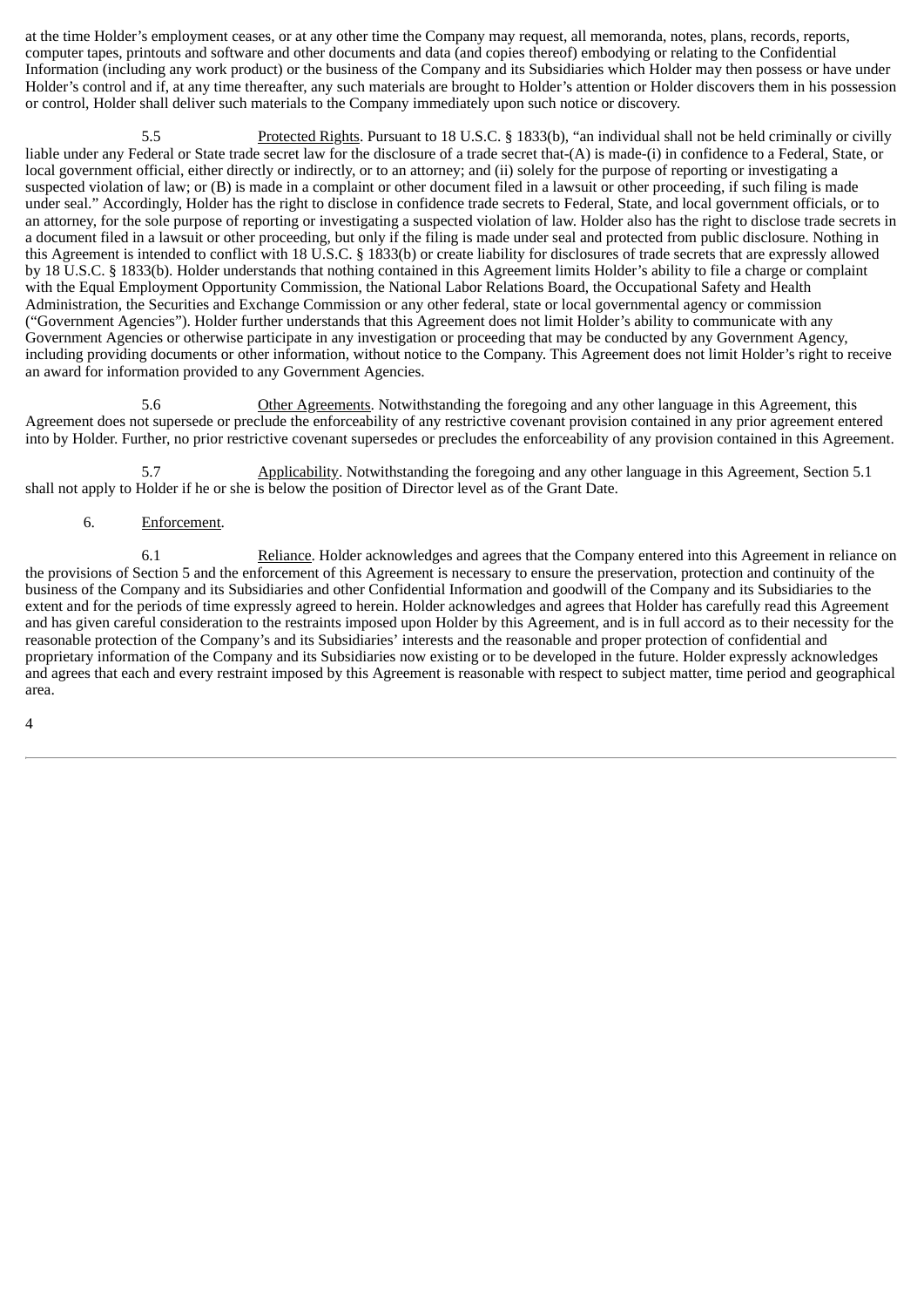6.2 Enforcement. Notwithstanding any provision to the contrary herein, the Company or its Subsidiaries may pursue, at its discretion, enforcement of Section 5 in any court of competent jurisdiction (each, a "Court").

6.3 Severability. Whenever possible, each provision of this Agreement shall be interpreted in such manner as to be effective and valid under applicable law, but if any provision of this Agreement is held to be invalid, illegal or unenforceable in any respect under any applicable law or rule in any jurisdiction, such invalidity, illegality or unenforceability shall not affect any other provision or any other jurisdiction, but this Agreement shall be reformed, construed and enforced in such jurisdiction as if such invalid, illegal or unenforceable provision had never been contained herein. More specifically, if any Court determines that any of the covenants set forth in Section 5 are overbroad or unreasonable under applicable law in duration, geographical area or scope, the parties to this Agreement specifically agree and authorize such Court to rewrite this Agreement to reflect the maximum duration, geographical area and/or scope permitted under applicable law.

6.4 Equitable Relief. Because Holder's services are unique and because Holder has intimate knowledge of and access to confidential information and work product, the parties hereto agree that money damages would not be an adequate remedy for any breach of Section 5, and any breach of the terms of Section 5 would result in irreparable injury and damage to the Company and its Subsidiaries for which the Company and its Subsidiaries would have no adequate remedy at law. Therefore, in the event of a breach or threatened breach of Section 5, the Company or its successors or assigns, in addition to any other rights and remedies existing in their favor at law or in equity, shall be entitled to specific performance and/or immediate injunctive or other equitable relief from a Court in order to enforce, or prevent any violations of, the provisions hereof (without posting a bond or other security), without having to prove damages. The terms of this Section 6 shall not prevent the Company or any of its Subsidiaries from pursuing any other available remedies for any breach or threatened breach of this Agreement, including the recovery of damages from Holder.

#### 7. Transfer Restrictions and Investment Representation.

7.1 Nontransferability of Award. The Award may not be transferred by Holder other than by will or the laws of descent and distribution or pursuant to the designation of one or more beneficiaries on the form prescribed by the Company. Except to the extent permitted by the foregoing sentence, the Award may not be sold, transferred, assigned, pledged, hypothecated, encumbered or otherwise disposed of (whether by operation of law or otherwise) or be subject to execution, attachment or similar process. Upon any attempt to so sell, transfer, assign, pledge, hypothecate, encumber or otherwise dispose of the Award, the Award and all rights hereunder shall immediately become null and void.

7.2 Investment Representation. Holder hereby represents and covenants that (a) any sale of any share of Common Stock acquired upon the vesting of the Award shall be made either pursuant to an effective registration statement under the Securities Act of 1933, as amended (the "Securities Act"), and any applicable state securities laws, or pursuant to an exemption from registration under the Securities Act and such state securities laws and (b) if requested by the Company, Holder shall submit a written statement, in a form satisfactory to the Company, to the effect that such representation is true and correct as of the date of any sale of any such shares. As a further condition precedent to the vesting of the Award and subject to Section 409A of the Code, Holder shall comply with all regulations and requirements of any regulatory authority having control of or supervision over the issuance or delivery of the shares and, in connection therewith, shall execute any documents which the Board or the Committee shall in its sole discretion deem necessary or advisable.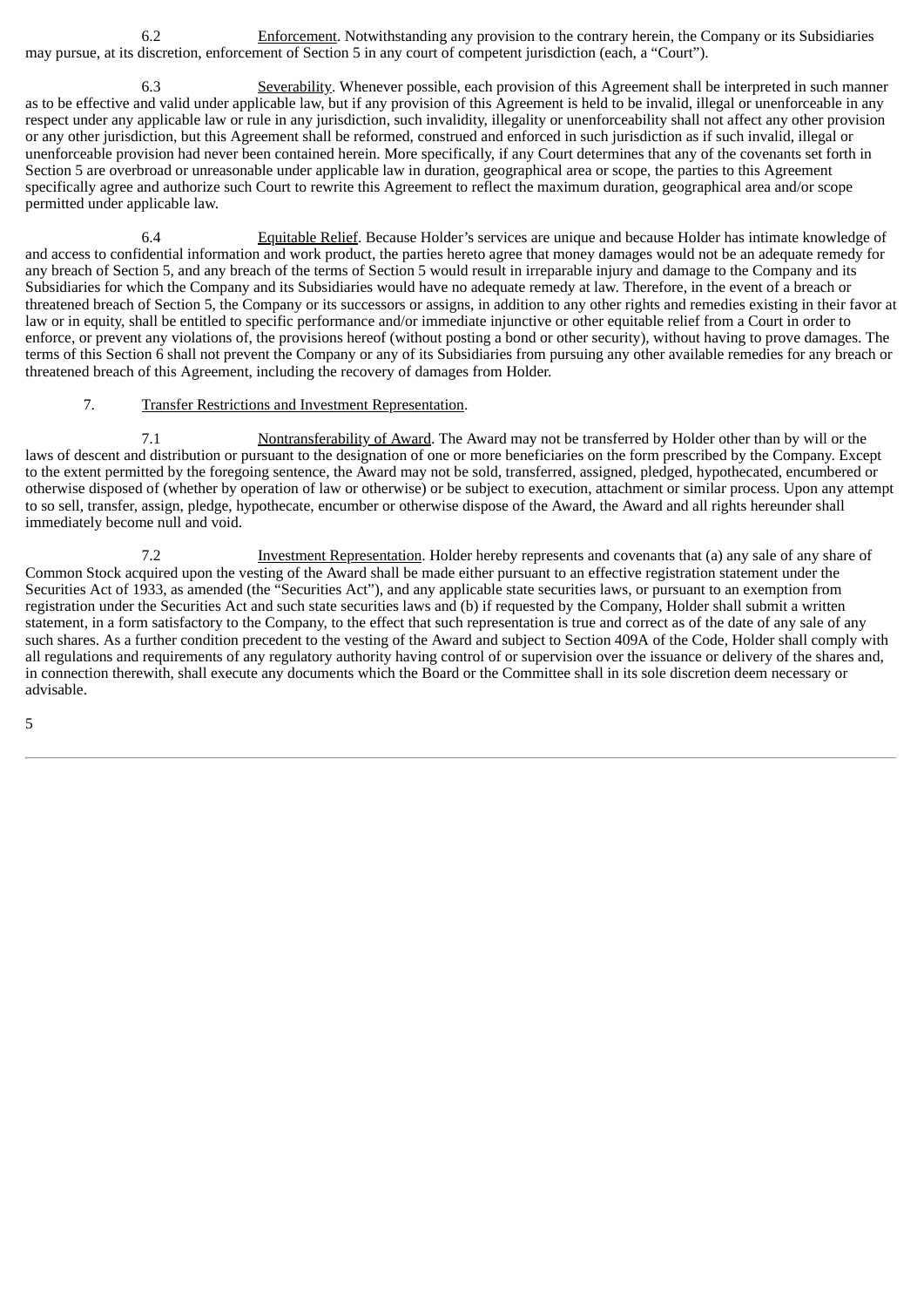#### 8. Additional Terms and Conditions of Award.

8.1 Withholding Taxes. As a condition precedent to the delivery to Holder of any shares of Common Stock upon vesting of the Award, Holder shall, upon request by the Company, pay to the Company such amount of cash as the Company may be required, under all applicable federal, state, local or other laws or regulations, to withhold and pay over as income or other withholding taxes (the "Required Tax Payments") with respect to the Award. If Holder shall fail to advance the Required Tax Payments after request by the Company, the Company may, in its discretion, deduct any Required Tax Payments from any amount then or thereafter payable by the Company to Holder or withhold shares of Common Stock. Holder may elect to satisfy his or her obligation to advance the Required Tax Payments by any of the following means: (i) a cash payment to the Company; (ii) authorizing the Company to withhold from the shares of Common Stock otherwise to be delivered to Holder pursuant to the Award, a number of whole shares of Common Stock having an aggregate Fair Market Value, determined as of the date the obligation to withhold or pay taxes first arises in connection with the Award, equal to the Required Tax Payments; or (iii) any combination of (i) and (ii). Shares to be delivered or withheld may be withheld up to the maximum statutory tax rates in the applicable jurisdictions. Any fraction of a share of Common Stock which would be required to satisfy any such obligation shall be disregarded and the remaining amount due shall be paid in cash by Holder. No shares of Common Stock shall be issued or delivered until the Required Tax Payments have been satisfied in full.

8.2 Adjustment. In the event of any equity restructuring (within the meaning of Financial Accounting Standards Board Accounting Standards Codification Topic 718, Compensation—Stock Compensation) that causes the per share value of the Common Stock to change, such as a stock dividend, stock split, spinoff, rights offering or recapitalization through an extraordinary dividend, the number and class of securities subject to the Award shall be equitably adjusted by the Committee. In the event of any other change in corporate capitalization, including a merger, consolidation, reorganization, or partial or complete liquidation of the Company, such equitable adjustments described in the foregoing sentence may be made as determined to be appropriate and equitable by the Committee (or, if the Company is not the surviving corporation in any such transaction, the board of directors of the surviving corporation) to prevent dilution or enlargement of rights of participants. The decision of the Committee regarding any such adjustment shall be final, binding and conclusive.

8.3 Compliance with Applicable Law. The Award is subject to the condition that if the listing, registration or qualification of the shares of Common Stock subject to the Award upon any securities exchange or under any law, or the consent or approval of any governmental body, or the taking of any other action is necessary or desirable as a condition of, or in connection with, the delivery of shares hereunder, the shares of Common Stock subject to the Award shall not be delivered, in whole or in part, unless such listing, registration, qualification, consent, approval or other action shall have been effected or obtained, free of any conditions not acceptable to the Company. The Company agrees to use reasonable efforts to effect or obtain any such listing, registration, qualification, consent, approval or other action.

8.4 Award Confers No Rights to Continued Employment. In no event shall the granting of the Award or its acceptance by Holder, or any provision of the Agreement or the Plan, give or be deemed to give Holder any right to continued employment by the Company, any Subsidiary or any affiliate of the Company or affect in any manner the right of the Company, any Subsidiary or any affiliate of the Company to terminate the employment of any person at any time.

8.5 Decisions of Committee. The Committee shall have the right to resolve all questions which may arise in connection with the Award. Any interpretation, determination or other action made or taken by the Committee regarding the Plan or this Agreement shall be final, binding and conclusive.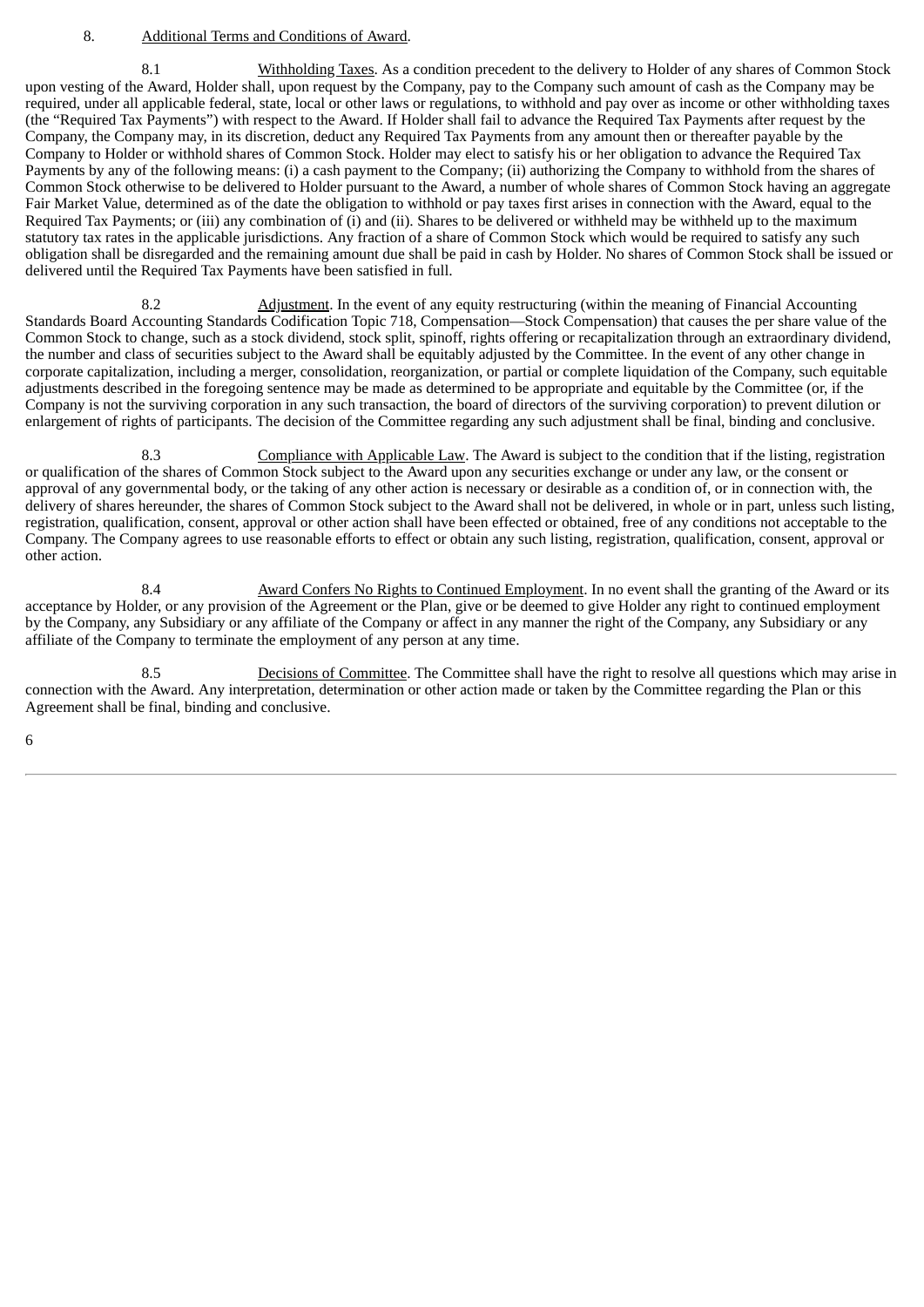8.6 Successors. This Agreement shall be binding upon and inure to the benefit of any successor or successors of the Company and any person or persons who shall, upon the death of Holder, acquire any rights hereunder in accordance with this Agreement or the Plan.

8.7 Notices. All notices, requests or other communications provided for in this Agreement shall be made, if to the Company, to Burlington Stores, Inc., 2006 Route 130 North, Burlington, NJ 08016, Attention: General Counsel, and if to Holder, to the last known mailing address of Holder contained in the records of the Company. All notices, requests or other communications provided for in this Agreement shall be made in writing either (a) by personal delivery, (b) by facsimile or electronic mail with confirmation of receipt, (c) by mailing in the United States mails or (d) by express courier service. The notice, request or other communication shall be deemed to be received upon personal delivery, upon confirmation of receipt of facsimile or electronic mail transmission or upon receipt by the party entitled thereto if by United States mail or express courier service; provided, however, that if a notice, request or other communication sent to the Company is not received during regular business hours, it shall be deemed to be received on the next succeeding business day of the Company.

8.8 Governing Law. This Agreement, the Award and all determinations made and actions taken pursuant hereto and thereto, to the extent not governed by the Code or the laws of the United States, shall be governed by the laws of the State of Delaware and construed in accordance therewith without giving effect to principles of conflicts of laws.

8.9 Agreement Subject to the Plan. This Agreement is subject to the provisions of the Plan and shall be interpreted in accordance therewith. In the event that the provisions of this Agreement and the Plan conflict, the Plan shall control. Holder hereby acknowledges receipt of a copy of the Plan.

8.10 Entire Agreement. Except as provided for in Section 5.6, this Agreement and the Plan constitute the entire agreement of the parties with respect to the subject matter hereof and supersede in their entirety all prior undertakings and agreements of the Company and Holder with respect to the subject matter hereof, and may not be modified adversely to Holder's interest except by means of a writing signed by the Company and Holder. Notwithstanding the foregoing, Holder acknowledges that Holder is subject to Company policies relating to trading in the Company's securities.

8.11 Amendment and Waiver. The Company may amend the provisions of this Agreement at any time; provided that an amendment that would adversely affect Holder's rights under this Agreement shall be subject to the written consent of Holder. No course of conduct or failure or delay in enforcing the provisions of this Agreement shall affect the validity, binding effect or enforceability of this Agreement.

8.12 Counterparts. The Award Notice may be executed in two counterparts, each of which shall be deemed an original and both of which together shall constitute one and the same instrument.

8.13 Compliance With Section 409A of the Code. This Award is intended to be exempt from or comply with Section 409A of the Code, and shall be interpreted and construed accordingly and each payment hereunder shall be considered a separate payment. To the extent this Agreement provides for the Award to become vested and be settled upon the Holder's termination of employment, the applicable shares of Common Stock shall be transferred to the Holder or his or her beneficiary upon the Holder's "separation from service," within the meaning of Section 409A of the Code; provided that if the Holder is a "specified employee," within the meaning of Section 409A of the Code, then to the extent the Award constitutes nonqualified deferred compensation, within the meaning of Section 409A of the Code, such shares of Common Stock shall be transferred to the Holder or his or her beneficiary upon the earlier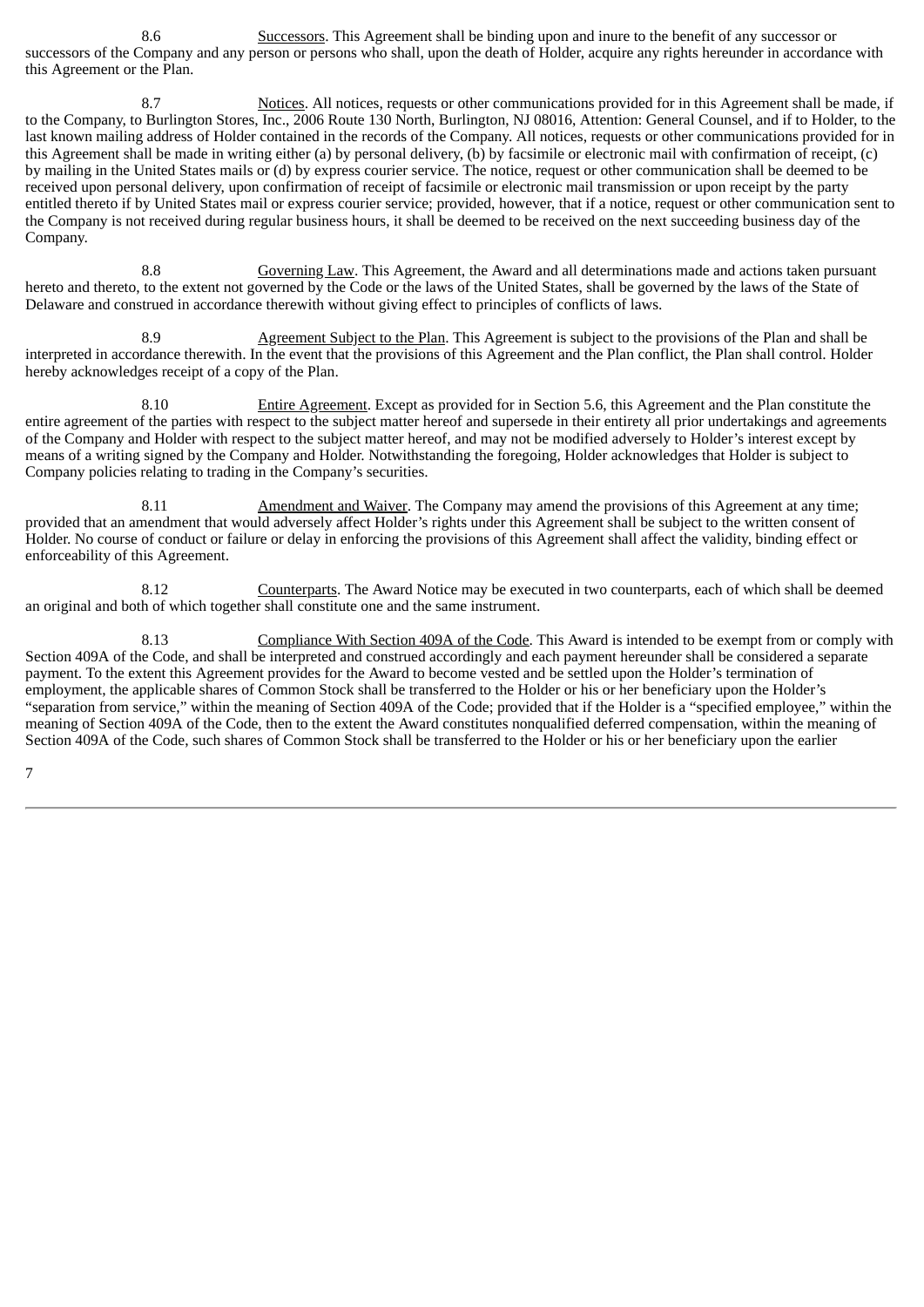to occur of (a) the six-month anniversary of such separation from service and (b) the date of the Holder's death.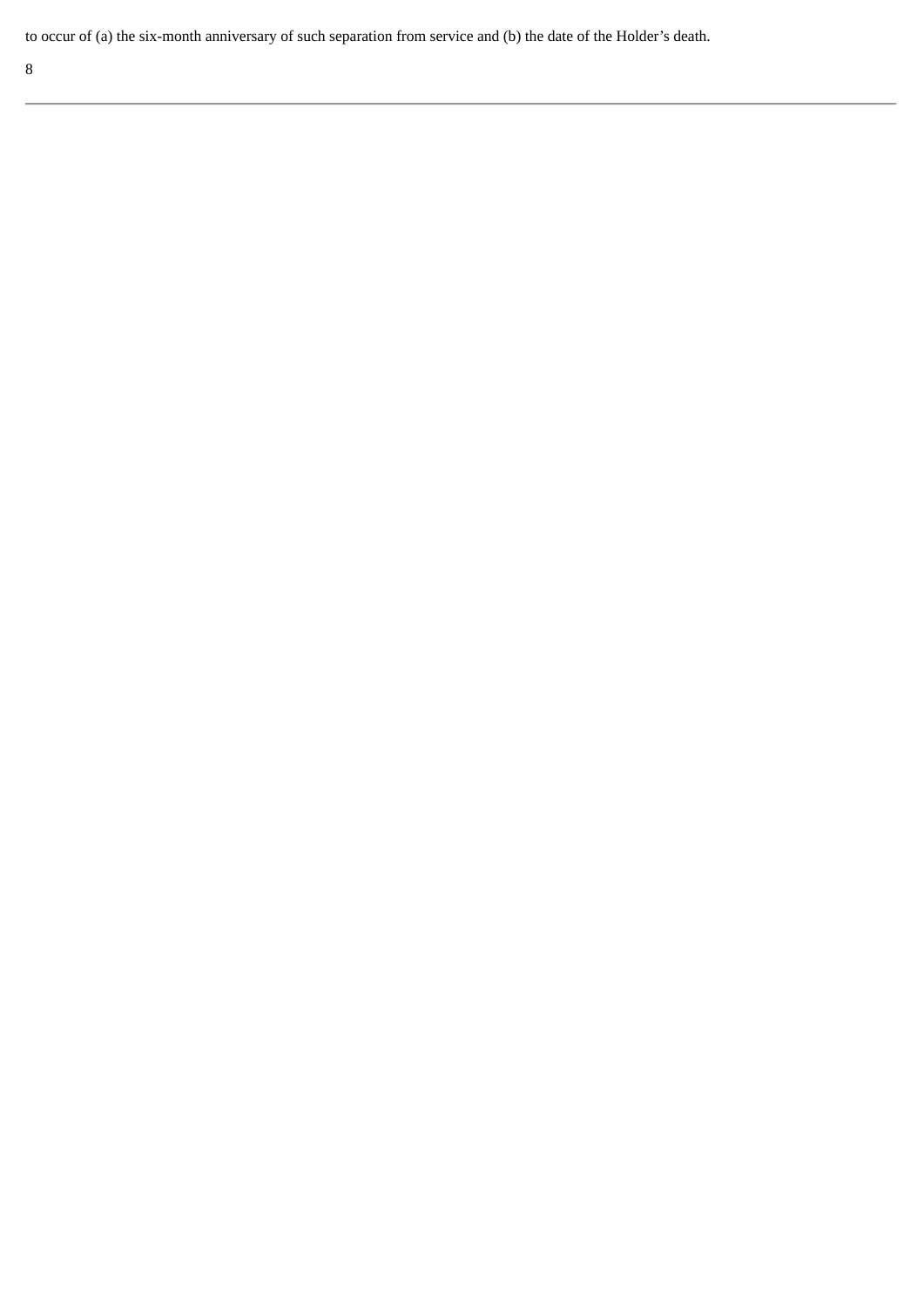#### **BURLINGTON STORES, INC.**

# **2022 OMNIBUS INCENTIVE PLAN**

## **STOCK OPTION AWARD NOTICE**

# <span id="page-33-0"></span>**Kristin Wolfe,**

You have been awarded a stock option to purchase shares of common stock of Burlington Stores, Inc., a Delaware corporation (the "Company"), pursuant to the terms and conditions of the Burlington Stores, Inc. 2022 Omnibus Incentive Plan (the "Plan") and the Stock Option Agreement (together with this Award Notice, the "Agreement"). The Stock Option Agreement is attached hereto. Capitalized terms not defined herein shall have the meanings specified in the Plan or the Agreement.

| Option:                  | You have been awarded a Non-Qualified Stock Option to purchase from the Company<br>[insert number] shares of Common Stock, par value \$0.0001 per share (the "Common<br>Stock"), subject to adjustment as provided in Section 6.2 of the Agreement.                                                                                                                                                                                                                                                                                                                                                                                                                                                                                                             |
|--------------------------|-----------------------------------------------------------------------------------------------------------------------------------------------------------------------------------------------------------------------------------------------------------------------------------------------------------------------------------------------------------------------------------------------------------------------------------------------------------------------------------------------------------------------------------------------------------------------------------------------------------------------------------------------------------------------------------------------------------------------------------------------------------------|
| <b>Option Date:</b>      |                                                                                                                                                                                                                                                                                                                                                                                                                                                                                                                                                                                                                                                                                                                                                                 |
| <b>Exercise Price:</b>   | ] per share, subject to adjustment as provided in Section 6.2 of the<br>Agreement.                                                                                                                                                                                                                                                                                                                                                                                                                                                                                                                                                                                                                                                                              |
| <u>Vesting Schedule:</u> | Except as otherwise provided in the Plan, the Agreement or any other agreement between<br>the Company or any of its Subsidiaries and Optionee, the Option shall vest with respect to<br>28.5% of the shares of Common Stock subject to the Option on the Option Date on August<br>1, 2023, with respect to 28.5% of the shares of Common Stock subject to the Option on the<br>Option Date on August 1, 2024 and with respect to 43% of the shares of Common Stock<br>subject to the Option on the Option Date on August 1, 2025 (each, a "Vesting Date"), if, and<br>only if, you are, and have been, continuously employed by the Company or any of its<br>Subsidiaries from the date of this Agreement through and including the applicable Vesting<br>Date. |
| <b>Expiration Date:</b>  | Except to the extent earlier terminated pursuant to Section 2.2 of the Agreement or earlier<br>exercised pursuant to Section 2.3 of the Agreement, the Option shall terminate at 5:00 p.m.,<br>U.S. Eastern time, on the tenth anniversary of the Option Date.                                                                                                                                                                                                                                                                                                                                                                                                                                                                                                  |

\*\*\*\*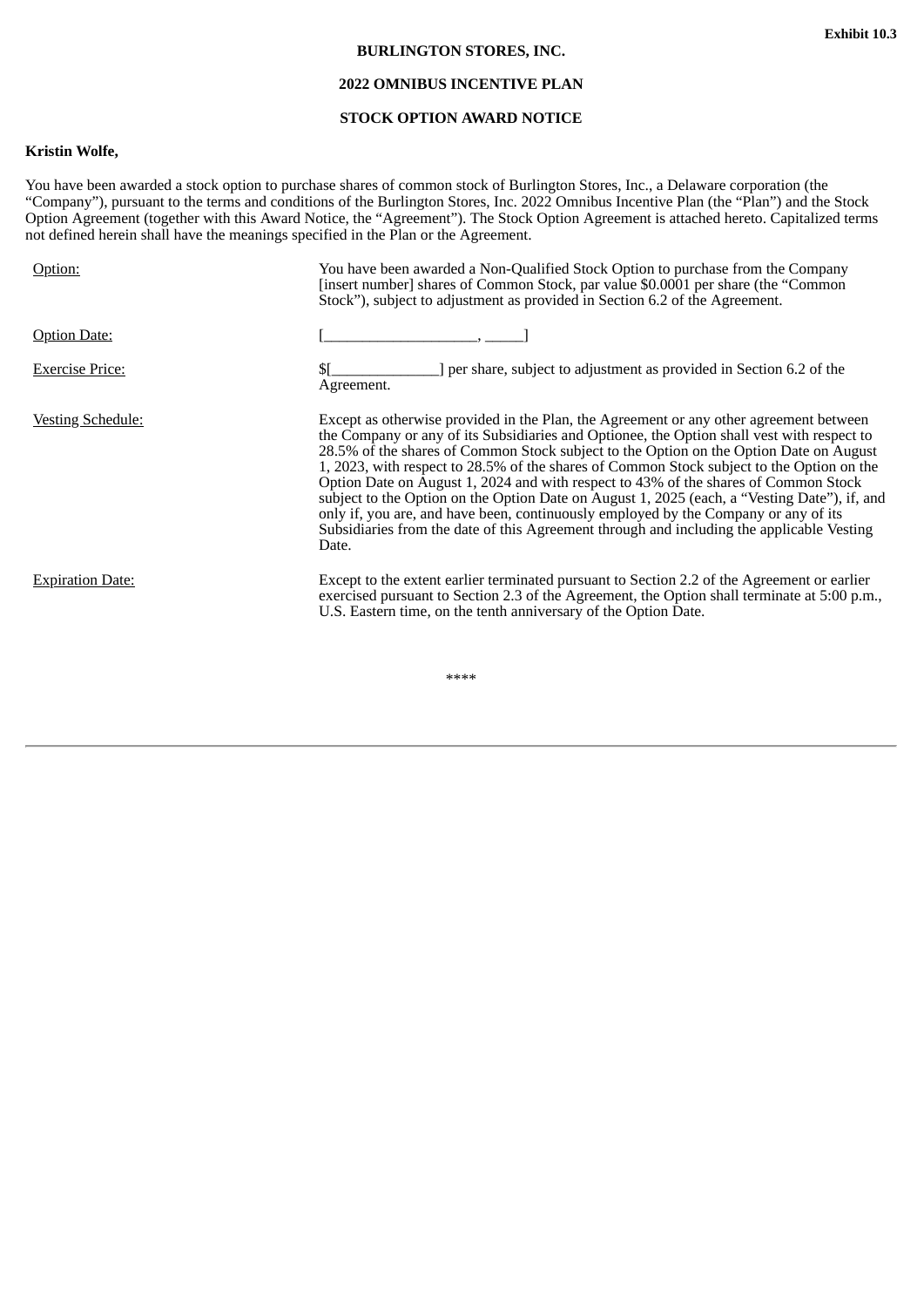| By:    |  |  |
|--------|--|--|
| Name:  |  |  |
| Title: |  |  |

# Acknowledgment, Acceptance and Agreement:

 $\frac{1}{2}$  ,  $\frac{1}{2}$  ,  $\frac{1}{2}$  ,  $\frac{1}{2}$  ,  $\frac{1}{2}$  ,  $\frac{1}{2}$  ,  $\frac{1}{2}$  ,  $\frac{1}{2}$  ,  $\frac{1}{2}$  ,  $\frac{1}{2}$  ,  $\frac{1}{2}$  ,  $\frac{1}{2}$  ,  $\frac{1}{2}$  ,  $\frac{1}{2}$  ,  $\frac{1}{2}$  ,  $\frac{1}{2}$  ,  $\frac{1}{2}$  ,  $\frac{1}{2}$  ,  $\frac{1$ 

By accepting this grant on the Company's stock plan administrator's website, I hereby accept the Option granted to me and acknowledge and agree to be bound by the terms and conditions of this Award Notice, the Agreement and the Plan.

Participant Name

\_\_\_\_\_\_\_\_\_\_\_\_\_\_\_\_\_\_\_\_\_\_\_\_\_\_\_\_\_\_\_\_\_\_ Date\_\_\_\_\_\_\_\_\_\_\_\_\_\_\_\_\_\_\_\_\_\_\_\_\_\_\_\_\_\_\_

**Signature**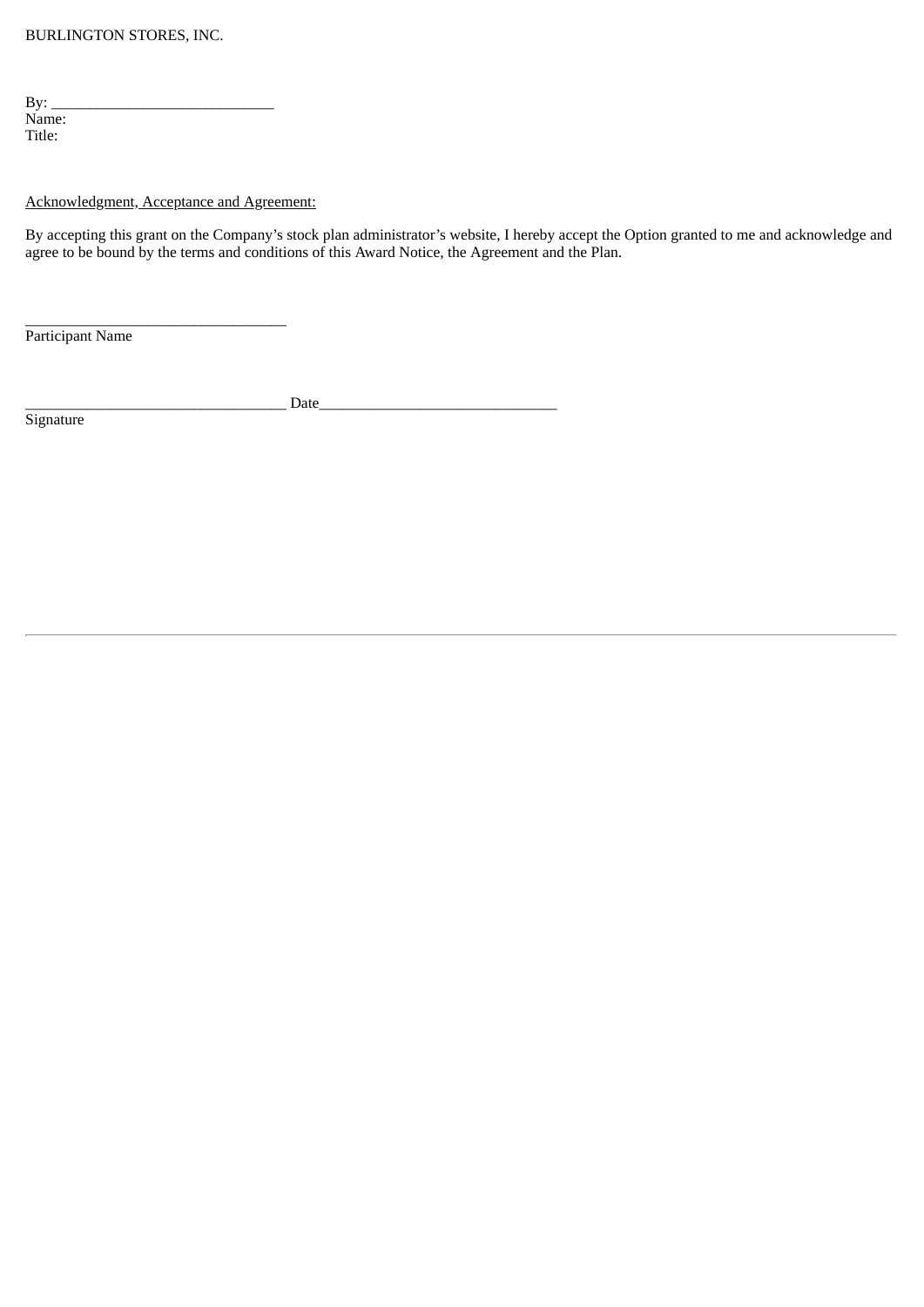#### **BURLINGTON STORES, INC.**

#### **2022 OMNIBUS INCENTIVE PLAN**

#### **STOCK OPTION AGREEMENT**

Burlington Stores, Inc., a Delaware corporation (the "Company"), hereby grants to the individual (the "Optionee") named in the stock option award notice attached hereto (the "Award Notice") as of the date set forth in the Award Notice (the "Option Date"), pursuant to the provisions of the Burlington Stores, Inc. 2022 Omnibus Incentive Plan (the "Plan"), an option to purchase from the Company the number of shares of the Company's Common Stock, par value \$0.0001 per share ("Common Stock"), set forth in the Award Notice at the price per share set forth in the Award Notice (the "Exercise Price") (the "Option"), upon and subject to the restrictions, terms and conditions set forth in the Award Notice, the Plan and this agreement (the "Agreement"). Capitalized terms not defined herein shall have the meanings specified in the Plan.

1. Option Subject to Acceptance of Agreement. The Option shall be null and void unless Optionee electronically accepts this Agreement within Optionee's stock plan account with the Company's stock plan administrator according to the procedures then in effect (or, if permitted by the Company, accepts this Agreement by executing the Award Notice in the space provided therefor and returning an original execution copy of the Award Notice to the Company).

#### 2. Time and Manner of Exercise of Option.

2.1 Maximum Term of Option. In no event may the Option be exercised, in whole or in part, after the expiration date set forth in the Award Notice (the "Expiration Date").

2.2 Vesting and Exercise of Option. The Option shall become vested and exercisable in accordance with the Vesting Schedule set forth in the Award Notice. The Option shall be vested and exercisable following a termination of Optionee's employment according to the following terms and conditions:

(a) Termination of Employment due to Death or Disability. If Optionee's employment with the Company and its Subsidiaries terminates by reason of Optionee's death or Disability, then in either such case the unvested portion of the Option shall become fully vested as of the date of termination and the vested Option may thereafter be exercised by Optionee or Optionee's executor, administrator, or the person or persons to whom the Option is transferred by will or the applicable laws of descent and distribution (the "Legal Representative") until and including the earlier to occur of (i) the date which is 180 days after the date of termination of employment and (ii) the Expiration Date. For purposes of this Agreement, "Disability" shall mean that the Optionee is unable to engage in any substantial gainful activity by reason of any medically determinable physical or mental impairment that can be expected to result in death or can be expected to last for a continuous period of not less than twelve (12) months.

(b) Termination Without Cause. If Optionee's employment with the Company and its Subsidiaries is terminated by the Company or its Subsidiaries without Cause, then the unvested portion of the Option shall become fully vested as of the date of termination of employment, and the vested Option may thereafter be exercised by Optionee or Optionee's Legal Representative until and including the earlier to occur of (i) the date which is 180 days after the date of termination of employment and (ii) the Expiration Date. Notwithstanding anything in this Agreement or in the Plan to the contrary,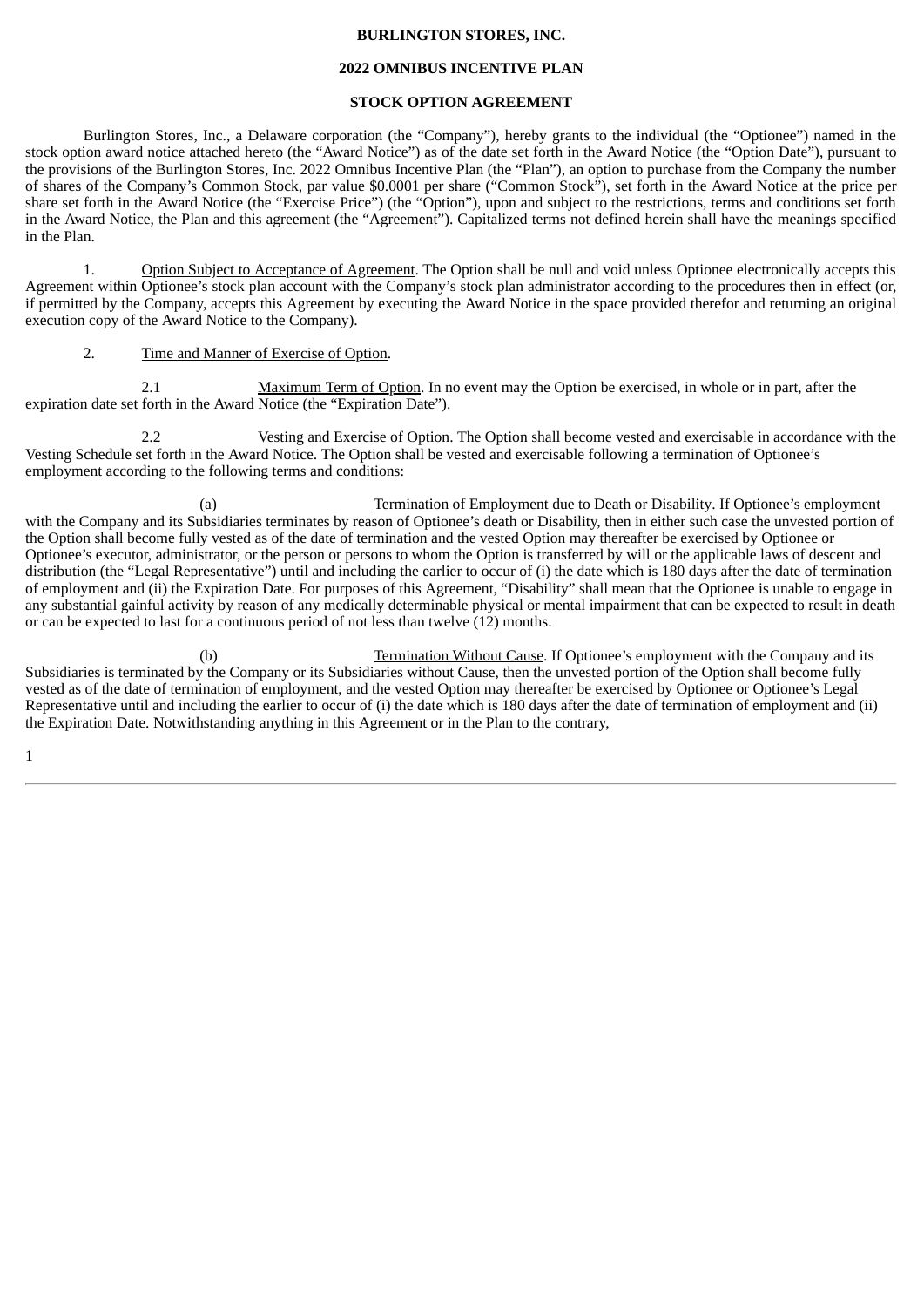for purposes of this Agreement, "Cause" shall have the meaning provided in the terms of Optionee's employment agreement with the Company, as in effect on the Option Date.

(c) Change in Control Qualifying Termination. If Optionee's employment with the Company and its Subsidiaries terminates due to a Change in Control Qualifying Termination, then the unvested portion of the Option shall become fully vested as of the date of termination of employment, and the vested Option may thereafter be exercised by Optionee or Optionee's Legal Representative until and including the earlier to occur of (i) the date which is 180 days after the date of termination of employment and (ii) the Expiration Date. Except as otherwise provided in any other agreement between the Company or any of its Subsidiaries and Optionee, a Change in Control Qualifying Termination means a resignation by Optionee for Good Reason within the two year period immediately following a Change in Control. Notwithstanding anything in this Agreement or in the Plan to the contrary, for purposes of this Agreement, "Good Reason" shall have the meaning provided in the terms of Optionee's employment agreement with the Company, as in effect on the Option Date.

(d) Termination for Cause. If (i) Optionee's employment with the Company and its Subsidiaries terminates by reason of the termination of Optionee's employment by the Company or its Subsidiaries for Cause or (ii) Optionee breaches any non-competition obligation Optionee has to the Company or any of its Subsidiaries under any agreement, then the Option, whether or not vested, shall terminate immediately upon such termination of employment.

(e) Termination for any other Reason. If Optionee's employment with the Company and its Subsidiaries is terminated by the Company or Optionee for any reason other than as specified in Sections 2.2(a)–(d), then the Option, to the extent vested on the effective date of such termination of employment, may thereafter be exercised by Optionee or Optionee's Legal Representative until and including the earlier to occur of (i) the date which is 180 days after the date of such termination of employment and (ii) the Expiration Date.

2.3 Method of Exercise. Subject to the limitations set forth in this Agreement, the Option, to the extent vested, may be exercised by Optionee (a) by delivering to the Company an exercise notice in the form prescribed by the Company specifying the number of whole shares of Common Stock to be purchased and by accompanying such notice with payment therefor in full (or by arranging for such payment to the Company's satisfaction) either (i) in cash, (ii) by authorizing the Company to withhold whole shares of Common Stock which would otherwise be delivered having an aggregate Fair Market Value, determined as of the date of exercise, equal to the amount necessary to satisfy such obligation, (iii) except as may be prohibited by applicable law, in cash by a broker-dealer acceptable to the Company to whom Optionee has submitted an irrevocable notice of exercise or (iv) by a combination of (i) and (ii), and (b) by executing such documents as the Company may reasonably request. Any fraction of a share of Common Stock which would be required to pay such purchase price shall be disregarded and the remaining amount due shall be paid in cash by Optionee. No share of Common Stock shall be issued or delivered until the full purchase price therefor and any withholding taxes thereon, as described in Section 6.1, have been paid.

2.4 Termination of Option. In no event may the Option be exercised after it terminates as set forth in this Section 2.4. The Option shall terminate, to the extent not earlier terminated pursuant to Section 2.2 or exercised pursuant to Section 2.3, on the Expiration Date. Upon the termination of the Option, the Option and all rights hereunder shall immediately become null and void.

3. Non-Compete, Non-Solicitation; Confidentiality.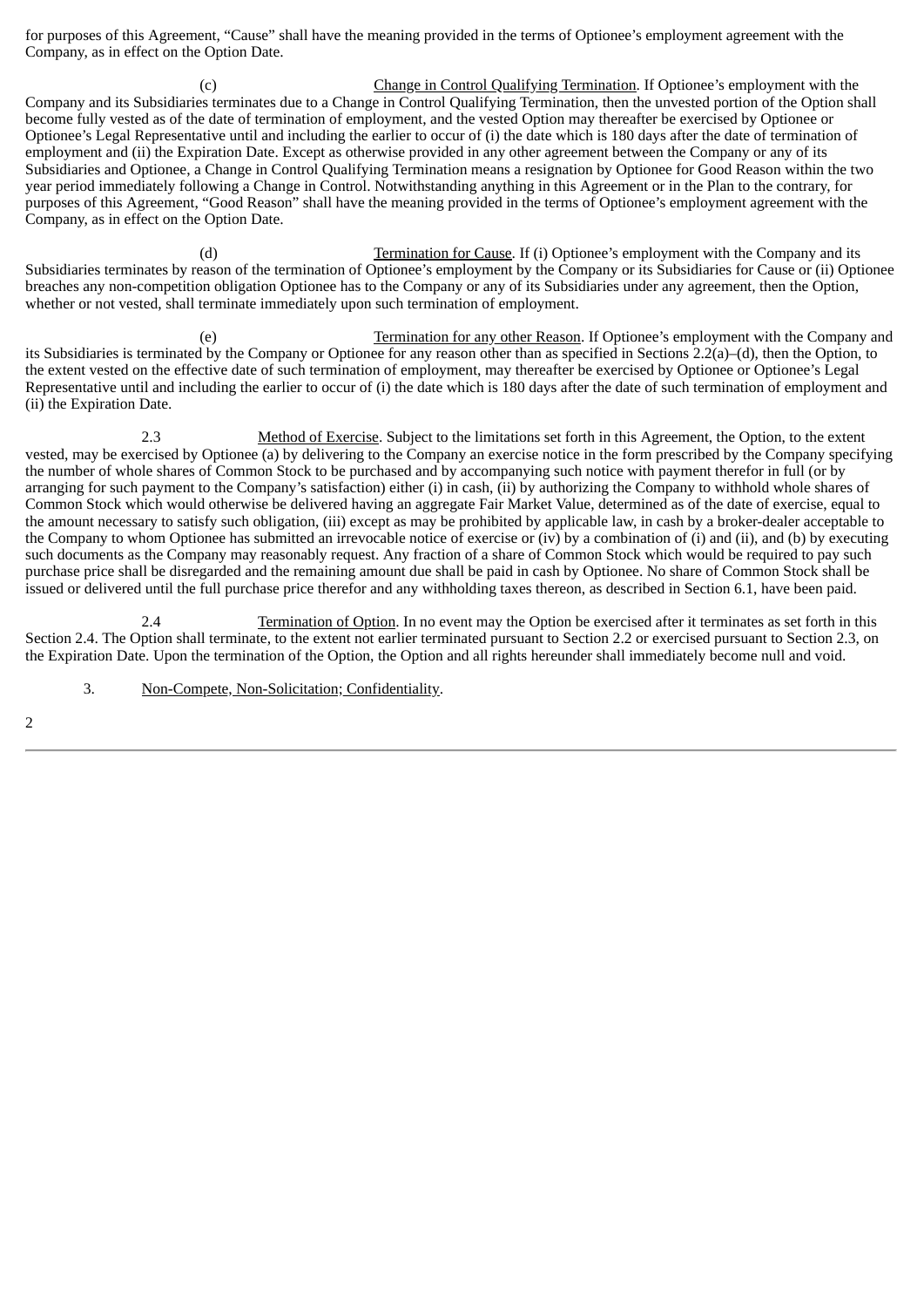3.1 Non-Compete. In further consideration of the Option granted to Optionee hereunder, Optionee acknowledges and agrees that during the course of Optionee's employment with the Company and its Subsidiaries, Optionee shall become familiar, and during Optionee's employment with the predecessors of the Company and its Subsidiaries, Optionee has become familiar, with the Company's and its Subsidiaries' trade secrets and with other confidential information and that Optionee's services have been and shall be of special, unique and extraordinary value to the Company and its Subsidiaries, and therefore, Optionee agrees that, during his or her employment with the Company and its Subsidiaries and, if Optionee's employment with the Company and its Subsidiaries terminates for any reason, for a period of one year thereafter (the "Non-Compete Period"), Optionee shall not directly or indirectly (whether as an owner, partner, shareholder, agent, officer, director, employee, independent contractor, consultant or otherwise) own any interest in, operate, invest in, manage, control, participate in, consult with, render services for (alone or in association with any person or entity), or in any manner engage in any business activity on behalf of a Competing Business within any geographical area in which the Company or its Subsidiaries currently operates or plans to operate. Nothing herein shall prohibit Optionee from being a passive owner of not more than 2% of the outstanding stock of any class of a corporation which is publicly traded, so long as Optionee has no active participation in the business of such corporation. For purposes of this Agreement, "Competing Business" means each of the following entities, together with their respective subsidiaries, affiliates, successors and assigns: Macy's, Inc., the TJX Companies, Inc. and Ross Stores, Inc.

3.2 Non-Solicitation. During the Non-Compete Period, Optionee shall not, directly or indirectly, and shall ensure that any person or entity controlled by Optionee does not, (a) induce or attempt to induce any employee of the Company or any Subsidiary to leave the employ of the Company or such Subsidiary, or in any way interfere with the relationship between the Company or any Subsidiary and any employee thereof, (b) hire, directly or through another person, any person (whether or not solicited) who was an employee of the Company or any Subsidiary at any time within the one year period before Optionee's termination from employment, (c) induce or attempt to induce any customer, supplier, licensee, licensor, franchisee or other business relation of the Company or any Subsidiary to cease doing business with the Company or such Subsidiary, assist any Competing Business or in any way interfere with the relationship between any such customer, supplier, licensee or business relation and the Company or any Subsidiary or (d) make or solicit or encourage others to make or solicit directly or indirectly any defamatory statement or communication about the Company or any of its Subsidiaries or any of their respective businesses, products, services or activities (it being understood that such restriction shall not prohibit truthful testimony compelled by valid legal process).

3.3 Confidentiality. Optionee acknowledges and agrees that the information, observations and data (including trade secrets) obtained by Optionee while employed by the Company and its Subsidiaries concerning the business or affairs of the Company and its Subsidiaries are the confidential information ("Confidential Information"), and the property, of the Company and/or its Subsidiaries. Without limiting the foregoing, the term "Confidential Information" shall be interpreted as broadly as possible to include all observations, data and other information of any sort that are (a) related to any past, current or potential business of the Company or any of its Subsidiaries or any of their respective predecessors, and any other business related to any of the foregoing, and (b) not generally known to and available for use by those within the line of business or industry of the Company or by the public (except to the extent such information has become generally known to and available for use by the public as a direct or indirect result of Optionee's acts or omissions) including all (i) work product; (ii) information concerning development, acquisition or investment opportunities in or reasonably related to the business or industry of the Company or any of its Subsidiaries of which Optionee is aware or becomes aware during the term of his employment; (iii) information identifying or otherwise concerning any current, former or prospective suppliers, distributors, contractors, agents or customers of the Company or any of its Subsidiaries; (iv) development, transition, integration and transformation plans, methodologies,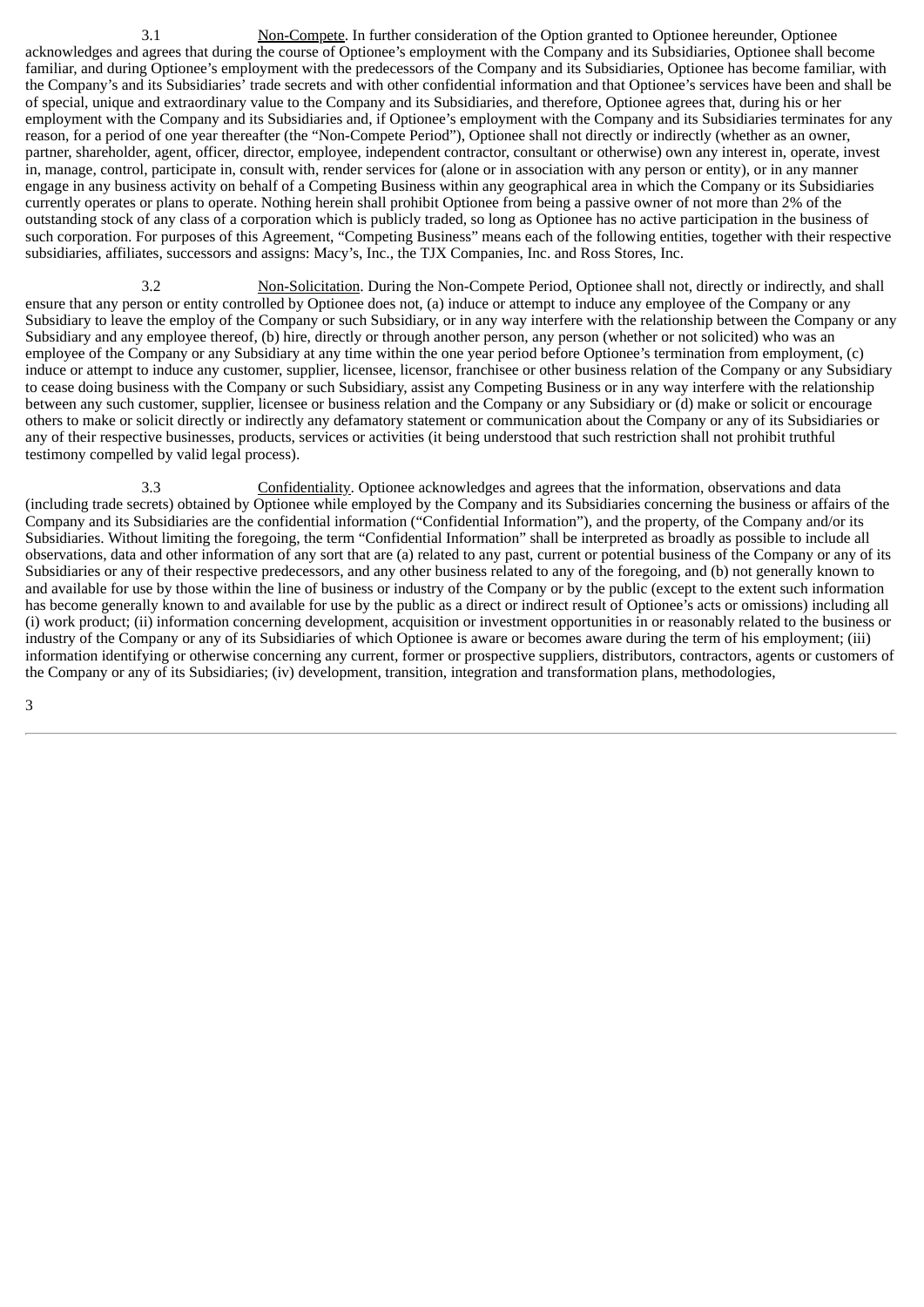processes and methods of doing business; (v) strategic, marketing, promotional and financial information (including all financial statements), business and expansion plans, including plans and information regarding planned, projected and/or potential sales, pricing, discount and cost information; (vi) information identifying or otherwise concerning employees, independent contractors and consultants; (vii) information on new and existing programs and services, prices, terms, and related information; (viii) all information marked, or otherwise designated, as confidential by the Company or any of its Subsidiaries or which Optionee should reasonably know is confidential or proprietary information of the Company or any of its Subsidiaries; (ix) all information or materials similar or related to any of the foregoing, in whatever form or medium, whether now existing or arising hereafter (and regardless of whether merely stored in the mind of Optionee or employees or consultants of the Company or any of its Subsidiaries, or embodied in a tangible form or medium); and (x) all tangible embodiments of any of the foregoing.

3.4 Disclosure. Optionee agrees that, except as required by law or court order, including, without limitation, depositions, interrogatories, court testimony, and the like (and in such case provided that Optionee must give the Company and/or its Subsidiaries, as applicable, prompt written notice of any such legal requirement, disclose no more information than is so required and seek, at the Company's sole cost and expense, confidential treatment where available and cooperate fully with all efforts by the Company and/or its Subsidiaries to obtain a protective order or similar confidentiality treatment for such information), Optionee shall not disclose to any unauthorized person or entity or use for Optionee's own purposes any Confidential Information without the prior written consent of the Board, unless and to the extent that the Confidential Information becomes generally known to and available for use by the public other than as a direct or indirect result of Optionee's acts or omissions. Optionee shall deliver to the Company at the time Optionee's employment ceases, or at any other time the Company may request, all memoranda, notes, plans, records, reports, computer tapes, printouts and software and other documents and data (and copies thereof) embodying or relating to the Confidential Information (including any work product) or the business of the Company and its Subsidiaries which Optionee may then possess or have under Optionee's control and if, at any time thereafter, any such materials are brought to Optionee's attention or Optionee discovers them in his possession or control, Optionee shall deliver such materials to the Company immediately upon such notice or discovery.

3.5 Protected Rights. Pursuant to 18 U.S.C. § 1833(b), "an individual shall not be held criminally or civilly liable under any Federal or State trade secret law for the disclosure of a trade secret that-(A) is made-(i) in confidence to a Federal, State, or local government official, either directly or indirectly, or to an attorney; and (ii) solely for the purpose of reporting or investigating a suspected violation of law; or (B) is made in a complaint or other document filed in a lawsuit or other proceeding, if such filing is made under seal." Accordingly, Optionee has the right to disclose in confidence trade secrets to Federal, State, and local government officials, or to an attorney, for the sole purpose of reporting or investigating a suspected violation of law. Optionee also has the right to disclose trade secrets in a document filed in a lawsuit or other proceeding, but only if the filing is made under seal and protected from public disclosure. Nothing in this Agreement is intended to conflict with 18 U.S.C. § 1833(b) or create liability for disclosures of trade secrets that are expressly allowed by 18 U.S.C. § 1833(b). Optionee understands that nothing contained in this Agreement limits Optionee's ability to file a charge or complaint with the Equal Employment Opportunity Commission, the National Labor Relations Board, the Occupational Safety and Health Administration, the Securities and Exchange Commission or any other federal, state or local governmental agency or commission ("Government Agencies"). Optionee further understands that this Agreement does not limit Optionee's ability to communicate with any Government Agencies or otherwise participate in any investigation or proceeding that may be conducted by any Government Agency, including providing documents or other information, without notice to the Company. This Agreement does not limit Optionee's right to receive an award for information provided to any Government Agencies.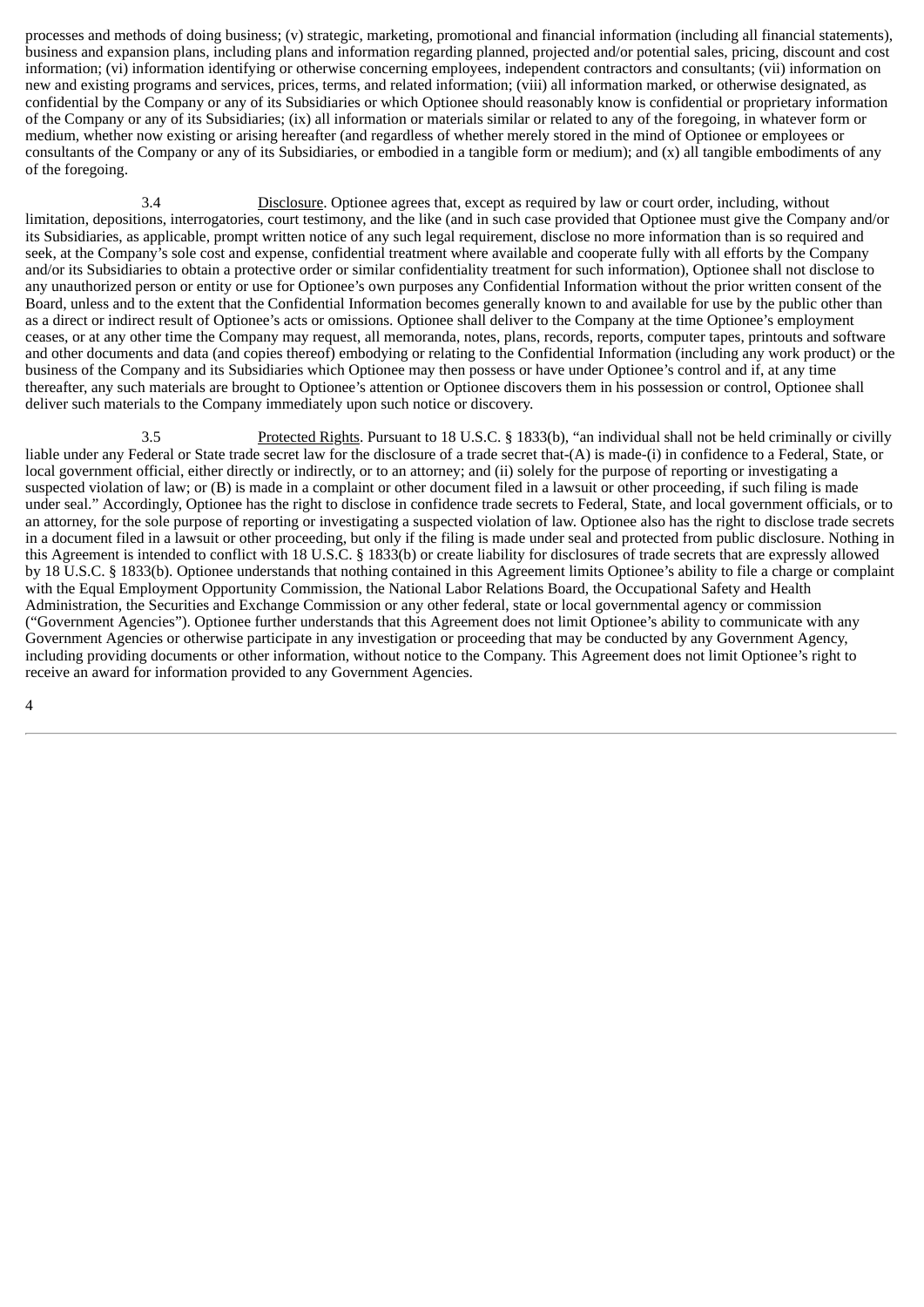3.6 Other Agreements. Notwithstanding the foregoing and any other language in this Agreement, this Agreement does not supersede or preclude the enforceability of any restrictive covenant provision contained in any prior agreement entered into by Optionee. Further, no prior restrictive covenant supersedes or precludes the enforceability of any provision contained in this Agreement.

3.7 Applicability. Notwithstanding the foregoing and any other language in this Agreement, Section 3.1 shall not apply to Optionee if he or she is below the position of Director level as of the Option Date.

4. Enforcement.

4.1 Reliance. Optionee acknowledges and agrees that the Company entered into this Agreement in reliance on the provisions of Section 3 and the enforcement of this Agreement is necessary to ensure the preservation, protection and continuity of the business of the Company and its Subsidiaries and other Confidential Information and goodwill of the Company and its Subsidiaries to the extent and for the periods of time expressly agreed to herein. Optionee acknowledges and agrees that Optionee has carefully read this Agreement and has given careful consideration to the restraints imposed upon Optionee by this Agreement, and is in full accord as to their necessity for the reasonable protection of the Company's and its Subsidiaries' interests and the reasonable and proper protection of confidential and proprietary information of the Company and its Subsidiaries now existing or to be developed in the future. Optionee expressly acknowledges and agrees that each and every restraint imposed by this Agreement is reasonable with respect to subject matter, time period and geographical area.

4.2 Enforcement. Notwithstanding any provision to the contrary herein, the Company or its Subsidiaries may pursue, at its discretion, enforcement of Section 3 in any court of competent jurisdiction (each, a "Court").

4.3 Severability. Whenever possible, each provision of this Agreement shall be interpreted in such manner as to be effective and valid under applicable law, but if any provision of this Agreement is held to be invalid, illegal or unenforceable in any respect under any applicable law or rule in any jurisdiction, such invalidity, illegality or unenforceability shall not affect any other provision or any other jurisdiction, but this Agreement shall be reformed, construed and enforced in such jurisdiction as if such invalid, illegal or unenforceable provision had never been contained herein. More specifically, if any Court determines that any of the covenants set forth in Section 3 are overbroad or unreasonable under applicable law in duration, geographical area or scope, the parties to this Agreement specifically agree and authorize such Court to rewrite this Agreement to reflect the maximum duration, geographical area and/or scope permitted under applicable law.

4.4 Equitable Relief. Because Optionee's services are unique and because Optionee has intimate knowledge of and access to confidential information and work product, the parties hereto agree that money damages would not be an adequate remedy for any breach of Section 3, and any breach of the terms of Section 3 would result in irreparable injury and damage to the Company and its Subsidiaries for which the Company and its Subsidiaries would have no adequate remedy at law. Therefore, in the event of a breach or threatened breach of Section 3, the Company or its successors or assigns, in addition to any other rights and remedies existing in their favor at law or in equity, shall be entitled to specific performance and/or immediate injunctive or other equitable relief from a Court in order to enforce, or prevent any violations of, the provisions hereof (without posting a bond or other security), without having to prove damages. The terms of this Section 4.4 shall not prevent the Company or any of its Subsidiaries from pursuing any other available remedies for any breach or threatened breach of this Agreement, including the recovery of damages from Optionee.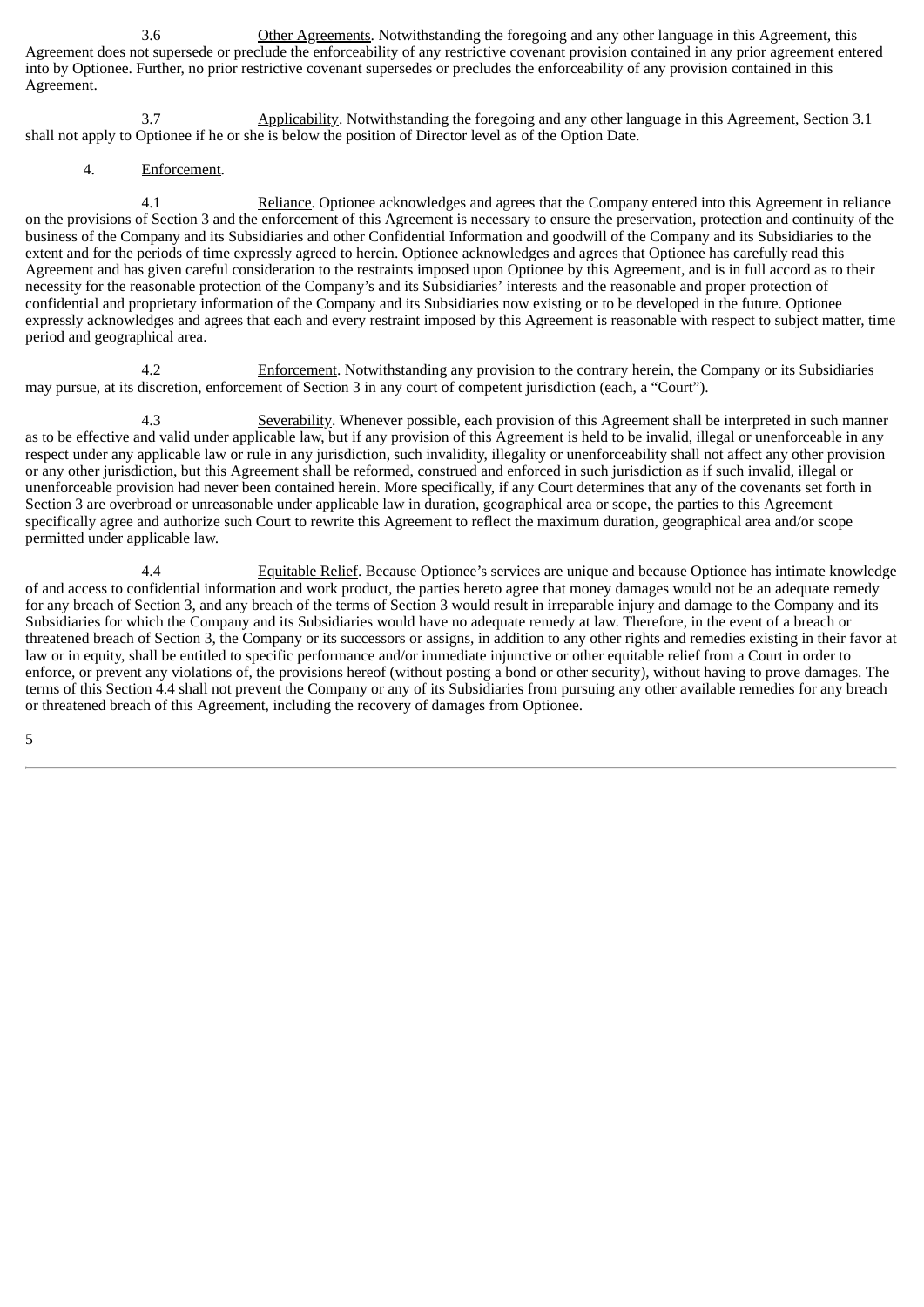# 5. Transfer Restrictions and Investment Representations.

5.1 Nontransferability of Option. The Option may not be transferred by Optionee other than by will or the laws of descent and distribution or pursuant to the designation of one or more beneficiaries on the form prescribed by the Company. Except to the extent permitted by the foregoing sentence, (a) during Optionee's lifetime the Option is exercisable only by Optionee or Optionee's Legal Representative and (b) the Option may not be sold, transferred, assigned, pledged, hypothecated, encumbered or otherwise disposed of (whether by operation of law or otherwise) or be subject to execution, attachment or similar process. Upon any attempt to so sell, transfer, assign, pledge, hypothecate, encumber or otherwise dispose of the Option, the Option and all rights hereunder shall immediately become null and void.

5.2 **Investment Representation**. Optionee hereby represents and covenants that (a) any shares of Common Stock purchased upon exercise of the Option will be purchased for investment and not with a view to the distribution thereof within the meaning of the Securities Act of 1933, as amended (the "Securities Act"), unless such purchase has been registered under the Securities Act and any applicable state securities laws; (b) any subsequent sale of any such shares shall be made either pursuant to an effective registration statement under the Securities Act and any applicable state securities laws, or pursuant to an exemption from registration under the Securities Act and such state securities laws; and (c) if requested by the Company, Optionee shall submit a written statement, in a form satisfactory to the Company, to the effect that such representation (i) is true and correct as of the date of any purchase of any shares hereunder or (ii) is true and correct as of the date of any sale of any such shares, as applicable. As a further condition precedent to any exercise of the Option, Optionee shall comply with all regulations and requirements of any regulatory authority having control of or supervision over the issuance or delivery of the shares and, in connection therewith, shall execute any documents which the Board or the Committee shall in its sole discretion deem necessary or advisable.

#### 6. Additional Terms and Conditions.

6.1 Withholding Taxes. As a condition precedent to the issuance of Common Stock following the exercise of the Option, Optionee shall, upon request by the Company, pay to the Company in addition to the purchase price of the shares, such amount of cash as the Company may be required, under all applicable federal, state, local or other laws or regulations, to withhold and pay over as income or other withholding taxes (the "Required Tax Payments") with respect to such exercise of the Option. If Optionee shall fail to advance the Required Tax Payments after request by the Company, the Company may, in its discretion, deduct any Required Tax Payments from any amount then or thereafter payable by the Company to Optionee or withhold shares of Common Stock. Optionee may elect to satisfy his or her obligation to advance the Required Tax Payments by any of the following means: (i) a cash payment to the Company; (ii) authorizing the Company to withhold whole shares of Common Stock which would otherwise be delivered to Optionee upon exercise of the Option having an aggregate Fair Market Value, determined as of the date the obligation to withhold or pay taxes first arises in connection with the Option, equal to the Required Tax Payments; (iii) except as may be prohibited by applicable law, a cash payment by a broker-dealer acceptable to the Company to whom Optionee has submitted an irrevocable notice of exercise or (iv) any combination of (i) and (ii). Shares to be delivered or withheld may be withheld up to the maximum statutory tax rates in the applicable jurisdictions. Any fraction of a share of Common Stock which would be required to satisfy any such obligation shall be disregarded and the remaining amount due shall be paid in cash by Optionee. No shares of Common Stock shall be issued or delivered until the Required Tax Payments have been satisfied in full.

6.2 Adjustment. In the event of any equity restructuring (within the meaning of Financial Accounting Standards Board Accounting Standards Codification Topic 718,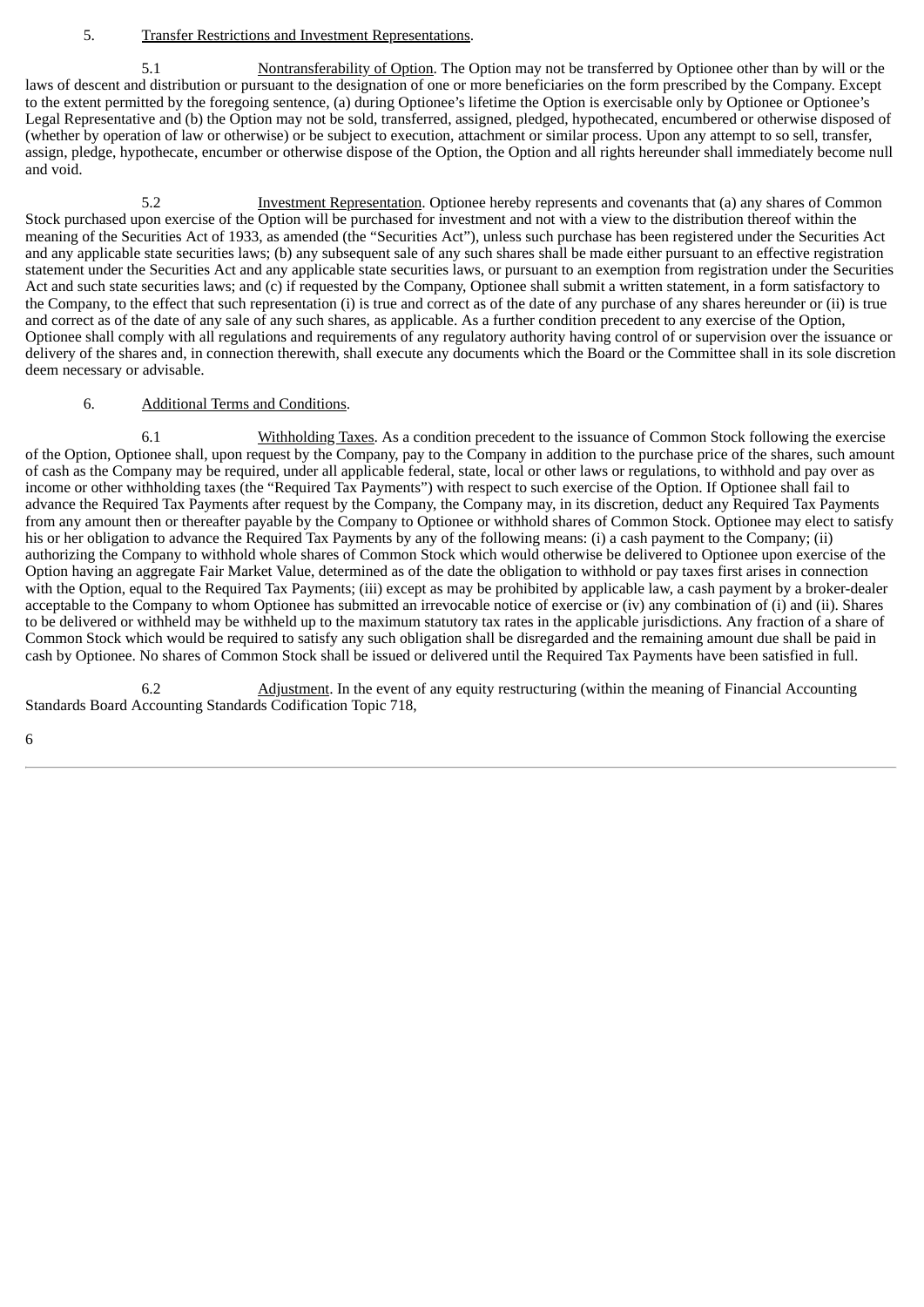Compensation—Stock Compensation) that causes the per share value of shares of Common Stock to change, such as a stock dividend, stock split, spinoff, rights offering or recapitalization through an extraordinary dividend, the number and class of securities subject to the Option and the Exercise Price shall be equitably adjusted by the Committee, such adjustment to be made in accordance with Section 409A of the Code. In the event of any other change in corporate capitalization, including a merger, consolidation, reorganization, or partial or complete liquidation of the Company, such equitable adjustments described in the foregoing sentence may be made as determined to be appropriate and equitable by the Committee (or, if the Company is not the surviving corporation in any such transaction, the board of directors of the surviving corporation) to prevent dilution or enlargement of rights of participants. The decision of the Committee regarding any such adjustment shall be final, binding and conclusive.

6.3 Compliance with Applicable Law. The Option is subject to the condition that if the listing, registration or qualification of the shares of Common Stock subject to the Option upon any securities exchange or under any law, or the consent or approval of any governmental body, or the taking of any other action is necessary or desirable as a condition of, or in connection with, the purchase or issuance of shares hereunder, the Option may not be exercised, in whole or in part, and such shares may not be issued, unless such listing, registration, qualification, consent, approval or other action shall have been effected or obtained, free of any conditions not acceptable to the Company. The Company agrees to use reasonable efforts to effect or obtain any such listing, registration, qualification, consent, approval or other action.

6.4 Issuance or Delivery of Shares. Upon the exercise of the Option, in whole or in part, the Company shall issue or deliver, subject to the conditions of this Agreement, the number of shares of Common Stock purchased against full payment therefor. Such issuance shall be evidenced by the appropriate entry on the books of the Company or of a duly authorized transfer agent of the Company. The Company shall pay all original issue or transfer taxes and all fees and expenses incident to such issuance, except as otherwise provided in Section 6.1.

6.5 Option Confers No Rights as Stockholder. Optionee shall not be entitled to any privileges of ownership with respect to shares of Common Stock subject to the Option unless and until such shares are purchased and issued upon the exercise of the Option, in whole or in part, and Optionee becomes a stockholder of record with respect to such issued shares. Optionee shall not be considered a stockholder of the Company with respect to any such shares not so purchased and issued.

6.6 Option Confers No Rights to Continued Employment. In no event shall the granting of the Option or its acceptance by Optionee, or any provision of the Agreement or the Plan, give or be deemed to give Optionee any right to continued employment by the Company, any Subsidiary or any affiliate of the Company or affect in any manner the right of the Company, any Subsidiary or any affiliate of the Company to terminate the employment of any person at any time.

Decisions of Committee. The Committee shall have the right to resolve all questions which may arise in connection with the Option or its exercise. Any interpretation, determination or other action made or taken by the Committee regarding the Plan or this Agreement shall be final, binding and conclusive.

6.8 Successors. This Agreement shall be binding upon and inure to the benefit of any successor or successors of the Company and any person or persons who shall, upon the death of Optionee, acquire any rights hereunder in accordance with this Agreement or the Plan.

6.9 Notices. All notices, requests or other communications provided for in this Agreement shall be made, if to the Company, to Burlington Stores, Inc., 2006 Route 130 North,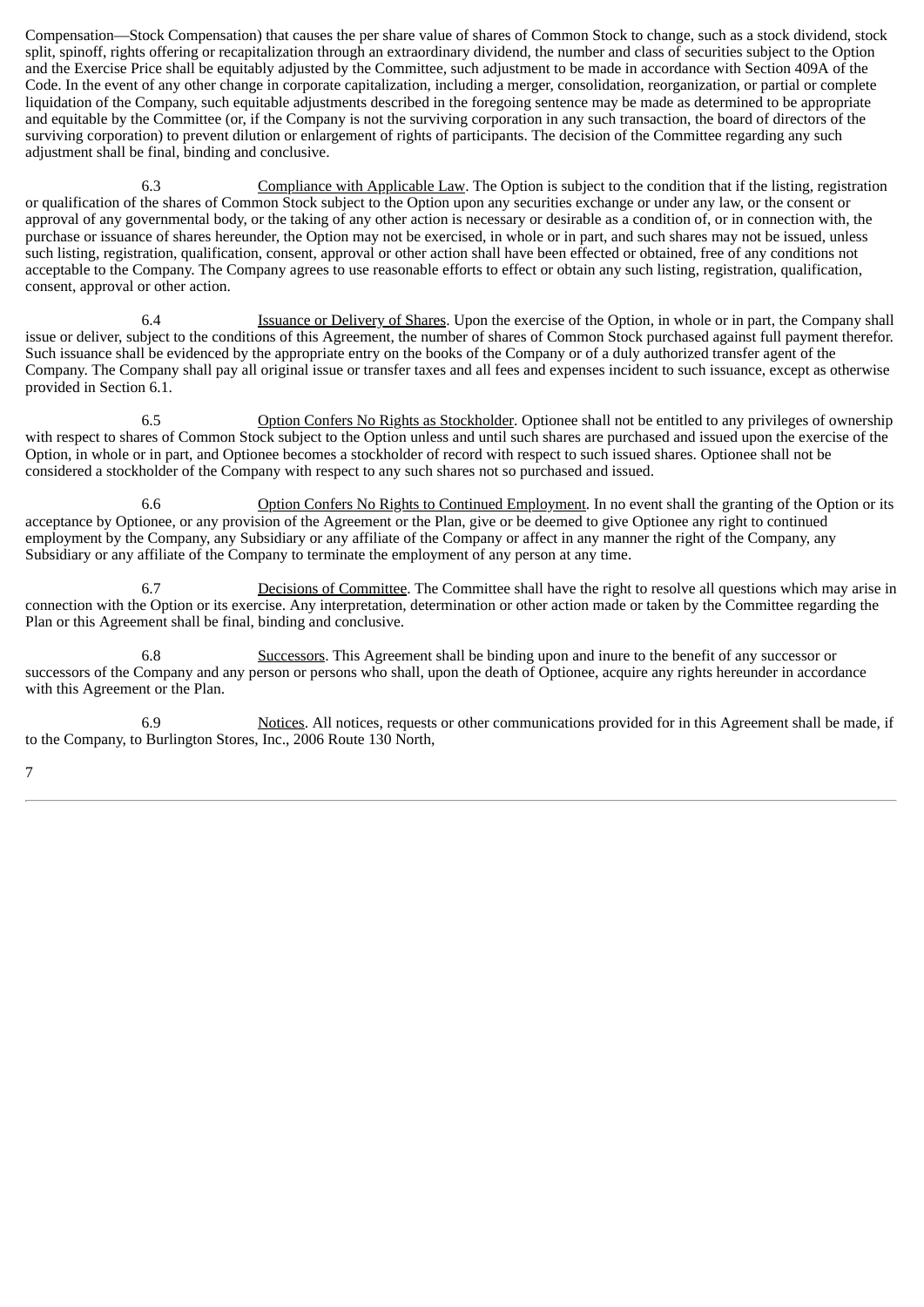Burlington, NJ 08016, Attention: General Counsel, and if to Optionee, to the last known mailing address of Optionee contained in the records of the Company. All notices, requests or other communications provided for in this Agreement shall be made in writing either (a) by personal delivery, (b) by facsimile or electronic mail with confirmation of receipt, (c) by mailing in the United States mails or (d) by express courier service. The notice, request or other communication shall be deemed to be received upon personal delivery, upon confirmation of receipt of facsimile or electronic mail transmission or upon receipt by the party entitled thereto if by United States mail or express courier service; provided, however, that if a notice, request or other communication sent to the Company is not received during regular business hours, it shall be deemed to be received on the next succeeding business day of the Company.

6.10 Governing Law. This Agreement, the Option and all determinations made and actions taken pursuant hereto and thereto, to the extent not governed by the Code or the laws of the United States, shall be governed by the laws of the State of Delaware and construed in accordance therewith without giving effect to principles of conflicts of laws.

6.11 Agreement Subject to the Plan. This Agreement is subject to the provisions of the Plan and shall be interpreted in accordance therewith. In the event that the provisions of this Agreement and the Plan conflict, the Plan shall control. Optionee hereby acknowledges receipt of a copy of the Plan.

6.12 Entire Agreement. Except as provided for in Section 3.6, this Agreement and the Plan constitute the entire agreement of the parties with respect to the subject matter hereof and supersede in their entirety all prior undertakings and agreements of the Company and Optionee with respect to the subject matter hereof, and may not be modified adversely to Optionee's interest except by means of a writing signed by the Company and Optionee. Notwithstanding the foregoing, Optionee acknowledges that Optionee is subject to Company policies relating to trading in the Company's securities.

6.13 Amendment and Waiver. The Company may amend the provisions of this Agreement at any time; provided that an amendment that would adversely affect Optionee's rights under this Agreement shall be subject to the written consent of Optionee. No course of conduct or failure or delay in enforcing the provisions of this Agreement shall affect the validity, binding effect or enforceability of this Agreement.

6.14 Counterparts. The Award Notice may be executed in two counterparts, each of which shall be deemed an original and both of which together shall constitute one and the same instrument.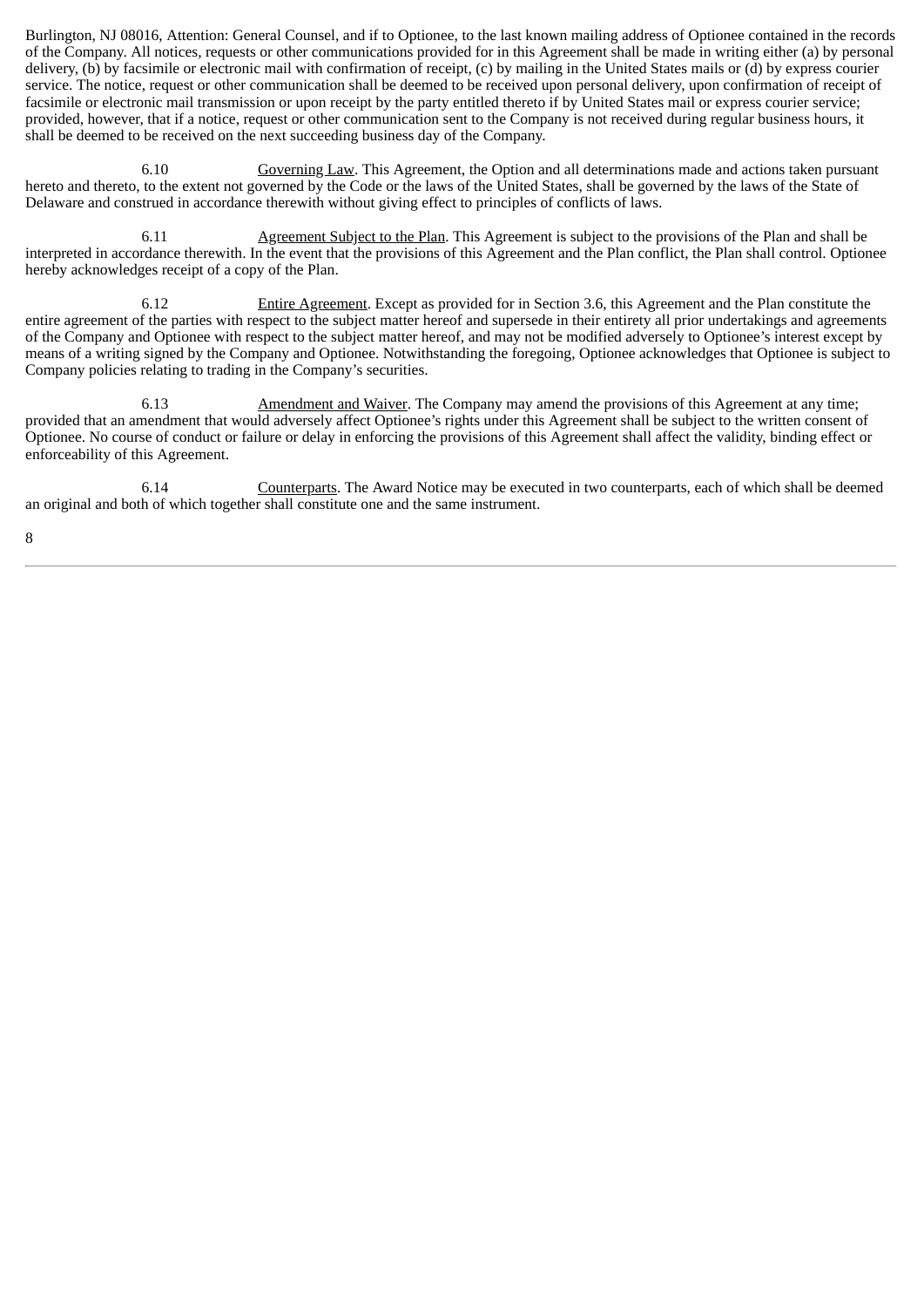# <span id="page-43-0"></span>**Burlington**

# **Burlington Stores, Inc. Reports First Quarter 2022 Earnings All First Quarter 2022 comparisons are made versus the First Quarter 2021**

- o *On a GAAP basis, total sales decreased 12%, net income was \$16 million, and diluted EPS was \$0.24*
- o *Comparable store sales decreased 18%*
- o *On a non-GAAP basis, Adjusted EBIT was \$59 million, a decrease of 780 basis points as a percentage of sales*
- o *On a non-GAAP basis, Adjusted EPS was \$0.54*

**BURLINGTON, New Jersey; May 26, 2022 —** Burlington Stores, Inc. (NYSE: BURL), a nationally recognized off-price retailer of high-quality, branded apparel, footwear, accessories, and merchandise for the home at everyday low prices, today announced its results for the first quarter ended April 30, 2022.

Michael O'Sullivan, CEO, stated, "We are disappointed with our first quarter results. We were up against 20% comp growth from 2021 so we had planned for a mid-teens comp decline, but we missed this plan. The biggest driver of this sales miss was that inventories were too low and unbalanced in February and March. We raised inventory levels during the quarter, in-line with last year, and this drove an improvement in our comp trend. Our three-year geometric comp stack**\*** was -6% in February, -2% in March, and +5% in April."

He continued, "Despite the monthly sequential improvement during Q1, our sales trend remains weak, with comp trends in May similar to April. We had anticipated that 2022 would be a difficult year in retail but the economic environment, especially the impact of inflation on lower income shoppers, is having a greater impact than we had expected. We have lowered our outlook for sales."

He concluded, "Historically, economic slowdowns have strengthened off-price retail at the expense of other channels. We are already seeing a significantly increased supply of off-price merchandise, and we feel that our conservative sales plan and strong liquidity position us well to take advantage of this opportunity. We also believe that if inflation persists and this economic slowdown spreads, then it may cause shoppers to trade down to off-price, looking for value. Lastly, we think that we may see longer term strategic benefits if this situation accelerates the restructuring of bricks and mortar retail stores over the next few years."

\*Three year geometric stack is defined as a stacked comparable sales growth rate that accounts for the compounding of comparable store sales from the same period from Fiscal 2019 to Fiscal 2022. It is calculated for each Fiscal 2022 quarter and full year Fiscal 2022, respectively, as follows:  $(1 + OTD)$ 2021 comparable store sales growth)  $*(1 + \text{OTD } 2022$  comparable store sales growth) - 1, and  $(1 + \text{YTD } 2021$  comparable store sales growth)  $*(1 + \text{YTD } 2021)$ 2022 comparable store sales growth) - 1. Comparisons for Fiscal 2021 periods are made versus the same periods in Fiscal 2019.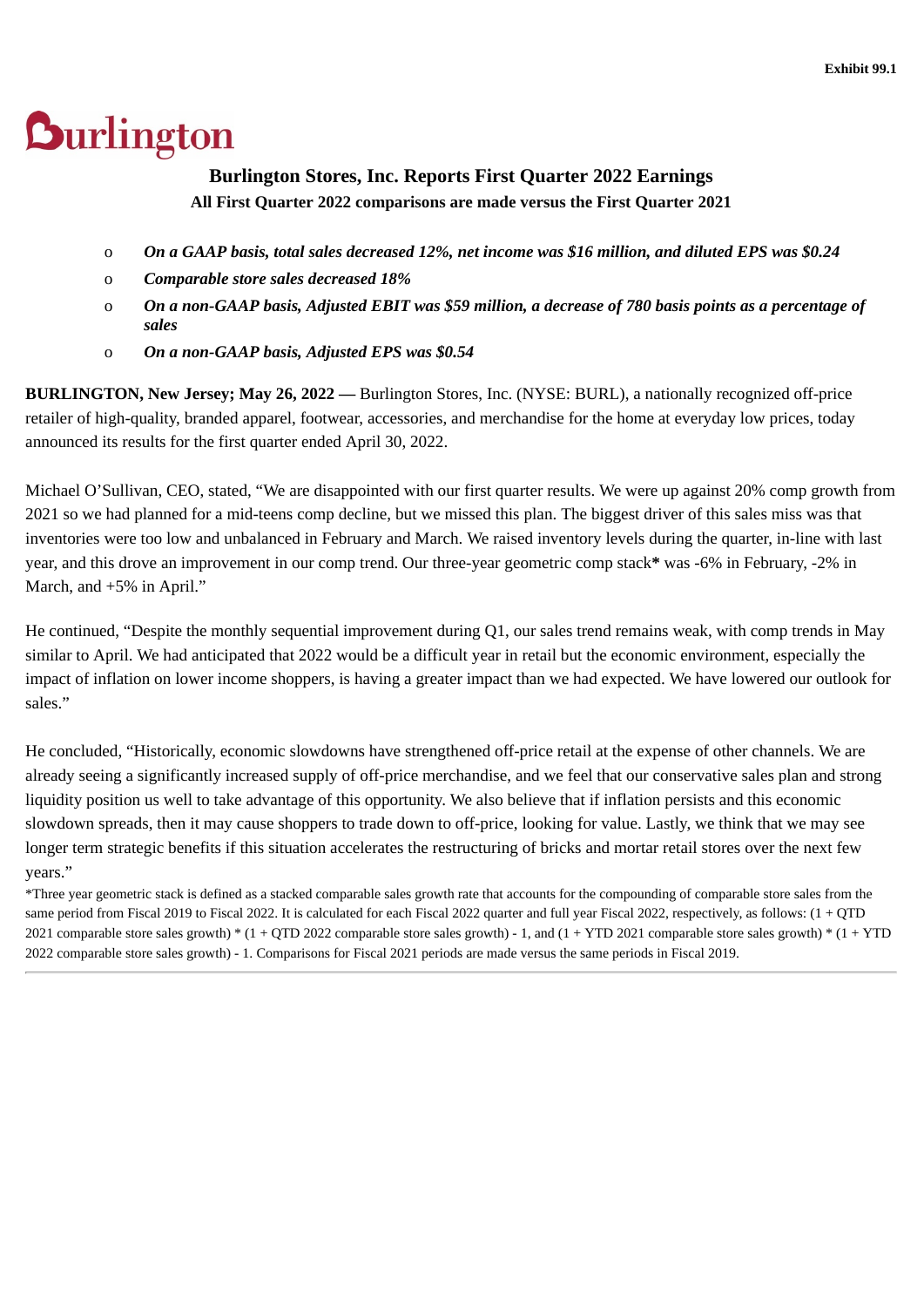# **Fiscal 2022 First Quarter Operating Results (for the 13-week period ended April 30, 2022 compared with the 13-week period ended May 1, 2021)**

- **Total sales** decreased 12% compared to the first quarter of Fiscal 2021 to \$1,926 million, while comparable store sales decreased 18% compared to the first quarter of Fiscal 2021.
- **Gross margin** rate as a percentage of net sales was 41.0% vs. 43.3% for the first quarter of Fiscal 2021, a decrease of 230 basis points. Freight expense increased 150 basis points as a percentage of net sales and merchandise margins decreased 80 basis points.
- **Product sourcing costs,** which are included in selling, general and administrative expenses (SG&A), were \$157 million vs. \$141 million in the first quarter of Fiscal 2021. Product sourcing costs include the costs of processing goods through our supply chain and buying costs.
- **SG&A** was 35.3% as a percentage of net sales vs. 30.3% in the first quarter of Fiscal 2021. **Adjusted SG&A,** as defined below, was 26.7% as a percentage of net sales vs. 23.7% in the first quarter of Fiscal 2021, an increase of 300 basis points.
- **The effective tax rate** was 8.7% vs. 19.2% in the first quarter of Fiscal 2021. **The Adjusted Effective Tax Rate** was 19.2% vs. 19.4% in the first quarter of Fiscal 2021.
- **Net income** was \$16 million, or \$0.24 per share vs. \$171 million, or \$2.51 per share for the first quarter of Fiscal 2021. Adjusted Net Income was \$36 million, or \$0.54 per share vs. \$176 million, or \$2.59 per share for the first quarter of Fiscal 2021.
- **Diluted weighted average shares outstanding** amounted to 66.6 million during the quarter compared with 68.0 million during the first quarter of Fiscal 2021.
- **Adjusted EBITDA** was \$125 million vs. \$293 million in the first quarter of Fiscal 2021, a decrease of 690 basis points as a percentage of sales. **Adjusted EBIT** was \$59 million, a decrease of 780 basis points as a percentage of sales.

# **Inventory**

• Merchandise inventories were \$1,257 million vs. \$768 million at the end of the first quarter of Fiscal 2021, a 64% increase, while comparable store inventories increased 2%. Reserve inventory was 50% of total inventory at the end of the first quarter of Fiscal 2022 compared to 35% at the end of the first quarter of Fiscal 2021.

# **Liquidity and Debt**

• The Company ended the first quarter of Fiscal 2022 with \$1,225 million in liquidity, comprised of \$627 million in unrestricted cash and \$598 million in availability on its ABL facility. The Company ended the first quarter with \$1,489 million in outstanding total debt, including \$949 million on its Term Loan facility, \$508 million in Convertible Notes, and no borrowings on the ABL facility.

# **Convertible Note and Common Stock Repurchases**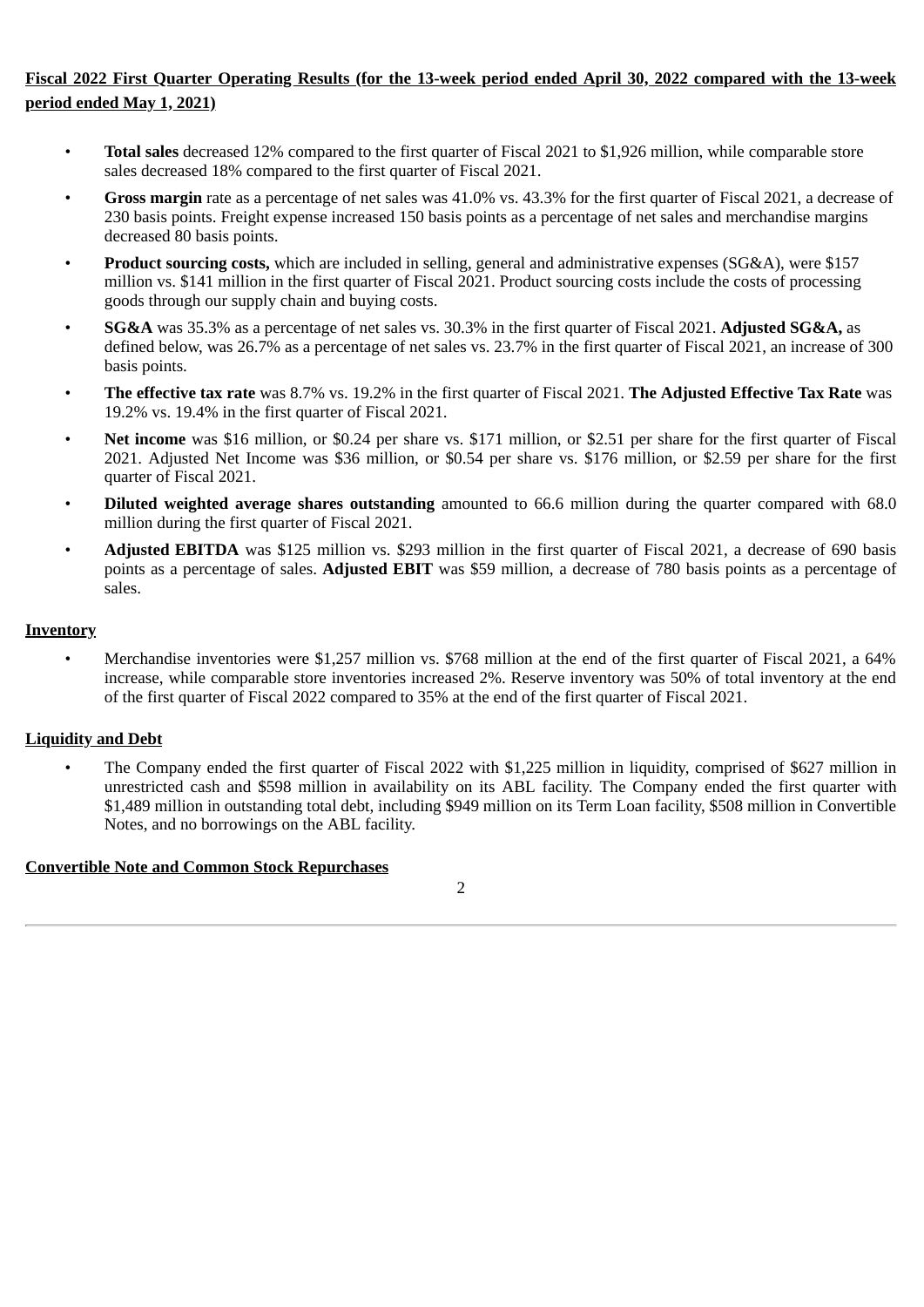- During the first quarter of Fiscal 2022, the Company entered into privately negotiated transactions to repurchase approximately \$65 million in principal value of the Company's outstanding 2.25% Convertible Notes. The total transaction value of approximately \$78 million was paid in cash. After the completion of these transactions, approximately \$508 million of the Convertible Notes remained outstanding.
- In addition, during the first quarter of Fiscal 2022 the Company repurchased 512,905 shares of its common stock under its share repurchase program for \$99 million. As of the end of the first quarter of Fiscal 2022, the Company had \$551 million remaining on its current share repurchase program authorizations.

# **Outlook**

# **For the full Fiscal Year 2022 (the 52-weeks ending January 28, 2023), the Company now expects:**

- Comparable store sales to decrease in the range of -9% to -6% for Fiscal 2022, on top of the 15% increase during Fiscal 2021; this translates to a 3-year geometric comparable store sales stack of 5% to 8% versus Fiscal 2019.
- Capital expenditures, net of landlord allowances, is expected to be approximately \$730 million;
- The Company still expects to open 120 new stores, while relocating or closing 30 stores, for a total of 90 net new stores in Fiscal 2022;
- Depreciation and amortization, exclusive of favorable lease costs, to be approximately \$285 million;
- Adjusted EBIT margin to be down 200 to 130 basis points to last year;
- Interest expense is expected to be approximately \$65 million;
- An effective tax rate of approximately 25% to 26%; and
- Adjusted EPS to be in the range of \$6.00 to \$7.00, as compared to \$6.00 on a GAAP basis and \$8.41 on a non-GAAP basis last year.

# **For the second quarter of Fiscal 2022 (the 13 weeks ending July 30, 2022), the Company expects:**

- Comparable store sales to decrease -15% to -13%; this translates to a 3-year geometric comparable store sales stack of 1% to 3%;
- Adjusted EBIT margin to be down 670 to 610 basis points to last year;
- An effective tax rate of approximately 26% to 27%; and
- Adjusted EPS in the range of \$0.18 to \$0.31, as compared to \$1.50 on a GAAP basis and \$1.94 on a non-GAAP basis last year.

# **Note Regarding Non-GAAP Financial Measures**

The foregoing discussion of the Company's operating results includes references to Adjusted SG&A, Adjusted EBITDA, Adjusted Net Income, Adjusted Earnings per Share (or Adjusted EPS), Adjusted EBIT (or Operating Margin), and Adjusted Effective Tax Rate. The Company believes these supplemental measures are useful in evaluating the performance of our business and provide greater transparency into our results of operations. In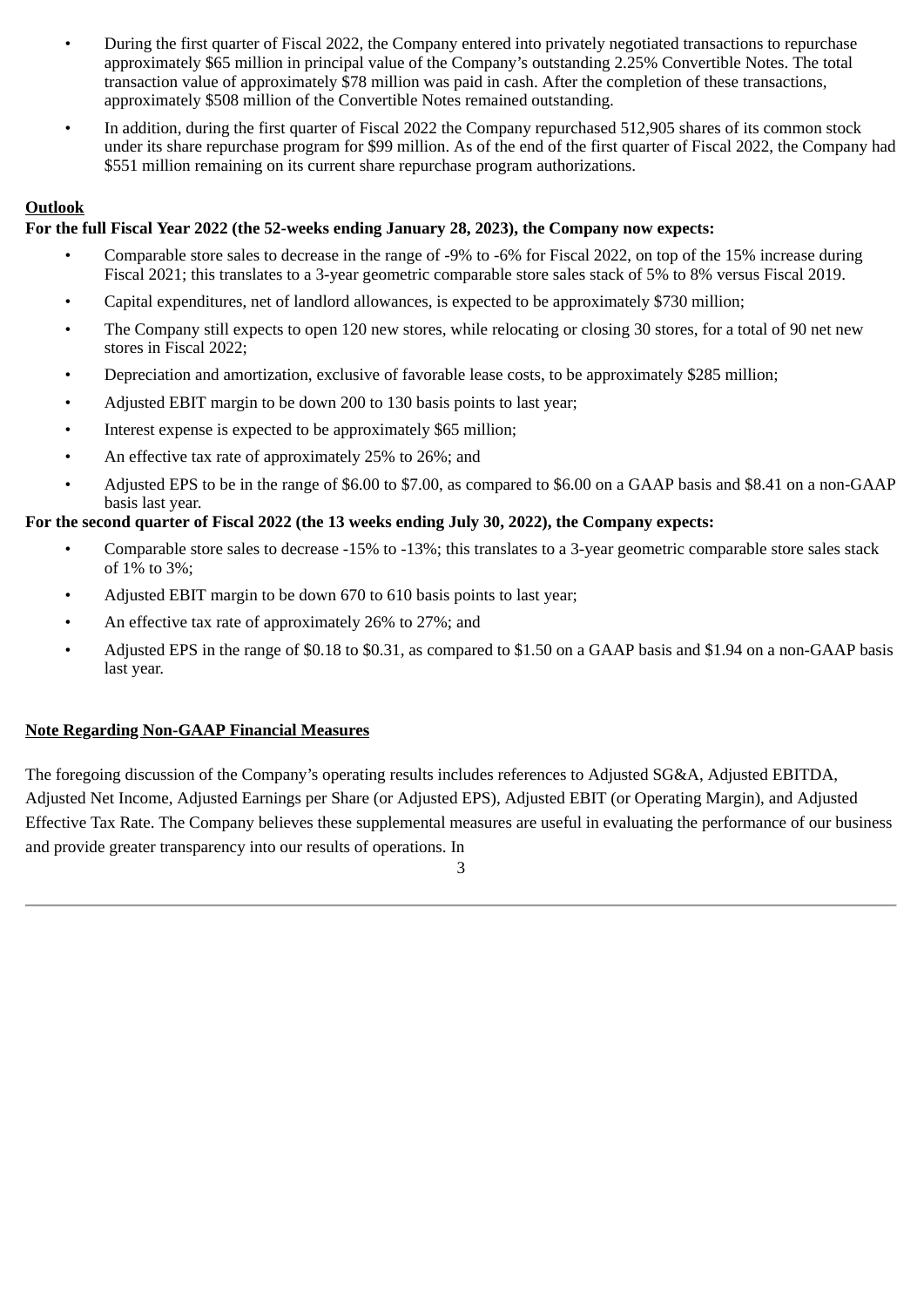particular, we believe that excluding certain items that may vary substantially in frequency and magnitude from what we consider to be our core operating results are useful supplemental measures that assist in evaluating our ability to generate earnings and leverage sales, and to more readily compare core operating results between past and future periods. These non-GAAP financial measures are defined and reconciled to the most comparable GAAP measures later in this document.

# **First Quarter 2022 Conference Call**

A live webcast of the conference call will also be available on the investor relations page of the company's website at www.burlingtoninvestors.com.

For those unable to participate in the conference call, a replay will be available after the conclusion of the call on May 26, 2022 beginning at 11:30 a.m. ET through June 2, 2022 11:59 p.m. ET. The U.S. toll-free replay dial-in number is 1-855-859-2056 and the international replay dial-in number is 1-404-537-3406. The replay passcode is 4406526.

# **About Burlington Stores, Inc.**

Burlington Stores, Inc., headquartered in New Jersey, is a nationally recognized off-price retailer with Fiscal 2021 net sales of \$9.3 billion. The Company is a Fortune 500 company and its common stock is traded on the New York Stock Exchange under the ticker symbol "BURL." The Company operated 866 stores as of the end of the first quarter of Fiscal 2022, in 46 states and Puerto Rico, principally under the name Burlington Stores. The Company's stores offer an extensive selection of in-season, fashionfocused merchandise at up to 60% off other retailers' prices, including women's ready-to-wear apparel, menswear, youth apparel, baby, beauty, footwear, accessories, home, toys, gifts and coats.

For more information about the Company, visit www.burlington.com.

# **Investor Relations Contacts:**

David J. Glick Daniel Delrosario 855-973-8445 Info@BurlingtonInvestors.com

Allison Malkin ICR, Inc. 203-682-8225

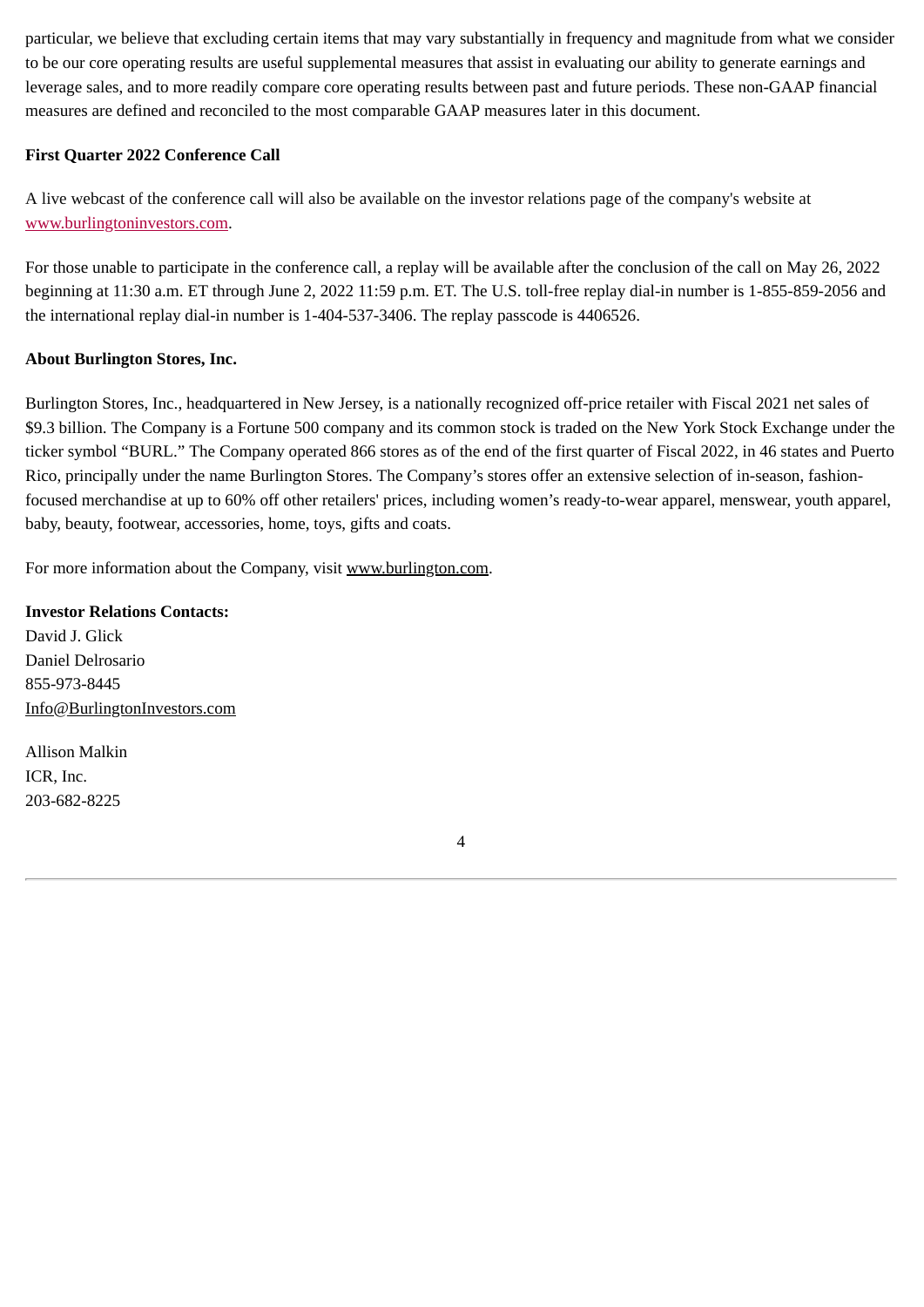## **Safe Harbor for Forward-Looking and Cautionary Statements**

This release contains forward-looking statements within the meaning of Section 27A of the Securities Act of 1933, as amended, and Section 21E of the Securities Exchange Act of 1934, as amended. All statements other than statements of historical fact included in this release, including those about our expected sales trend, our liquidity position, inventory plans, and the economic environment, as well as statements describing our outlook for future periods, are forward-looking statements. Forward-looking statements discuss our current expectations and projections relating to our financial condition, results of operations, plans, objectives, future performance and business. You can identify forward-looking statements by the fact that they do not relate strictly to historical or current facts. We do not undertake to publicly update or revise our forward-looking statements, except as required by law, even if experience or future changes make it clear that any projected results expressed or implied in such statements will not be realized. If we do update one or more forward-looking statements, no inference should be made that we will make additional updates with respect to those or other forward-looking statements. All forward-looking statements are subject to risks and uncertainties that may cause actual events or results to differ materially from those we expected, including the impact of the COVID-19 pandemic and actions taken to slow its spread and the related impacts on economic activity, financial markets, labor markets and the global supply chain; general economic conditions, including inflation, and the related impact on consumer confidence and spending; competitive factors, including pricing and promotional activities of major competitors and an increase in competition within the markets in which we compete; weather patterns, including changes in year-over-year temperatures; the reduction in traffic to, or the closing of, the other destination retailers in the shopping areas where our stores are located; changing consumer preferences and demand; industry trends, including changes in buying, inventory and other business practices; natural and man-made disasters, including fire, snow and ice storms, flood, hail, hurricanes and earthquakes; our ability to successfully implement one or more of our strategic initiatives and growth plans; the availability, selection and purchasing of attractive merchandise on favorable terms; the availability of desirable store locations on suitable terms; industry trends, including changes in buying, inventory and other business practices; terrorist attacks, particularly attacks on or within markets in which we operate; our ability to attract, train and retain quality employees and temporary personnel in appropriate numbers; our ability to control costs and expenses; the solvency of parties with whom we do business and their willingness to perform their obligations to us; import risks, including tax and trade policies, tariffs and government regulations; our dependence on vendors for our merchandise; domestic and international events affecting the delivery of merchandise to our stores; unforeseen cyberrelated problems or attacks; regulatory and tax changes; issues with merchandise safety and shrinkage; any unforeseen material loss or casualty or the existence of adverse litigation; the impact of current and future laws and the interpretation of such laws; our substantial level of indebtedness and related debt-service obligations; consequences of the failure to comply with covenants in our debt agreements; the availability of adequate financing; and each of the factors that may be described from time to time in our filings with the U.S. Securities and Exchange Commission. For each of these factors, the Company claims the protection of the safe harbor for forward-looking statements contained in the Private Securities Litigation Reform Act of 1995, as amended.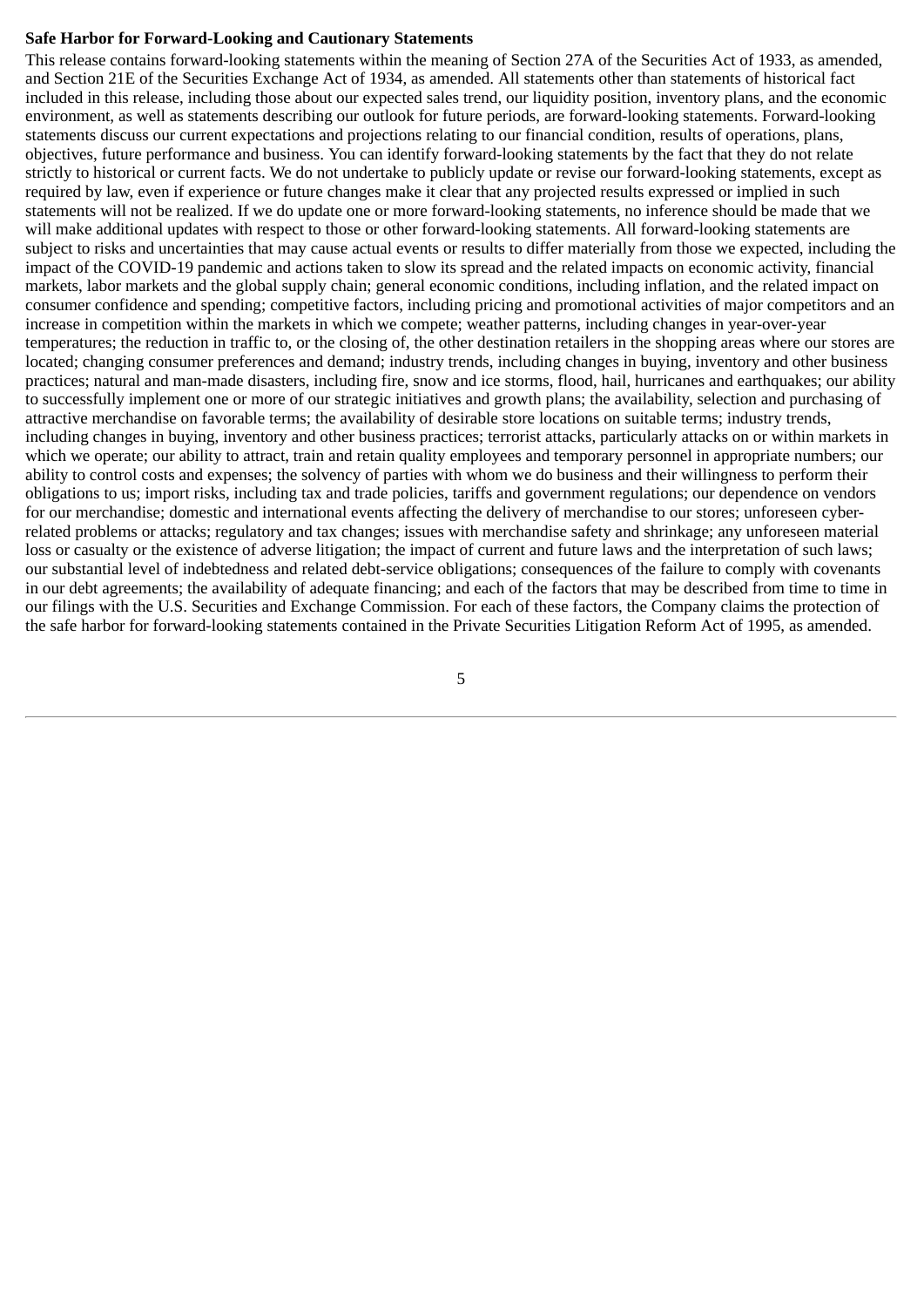#### **BURLINGTON STORES, INC. CONDENSED CONSOLIDATED STATEMENTS OF INCOME (unaudited) (All amounts in thousands, except per share data)**

|                                              | <b>Three Months Ended</b> |    |                |  |
|----------------------------------------------|---------------------------|----|----------------|--|
|                                              | April 30,<br>2022         |    | May 1,<br>2021 |  |
| <b>REVENUES:</b>                             |                           |    |                |  |
| Net sales                                    | \$<br>1,925,643           | \$ | 2,190,667      |  |
| Other revenue                                | 4,049                     |    | 2,629          |  |
| <b>Total revenue</b>                         | 1,929,692                 |    | 2,193,296      |  |
| <b>COSTS AND EXPENSES:</b>                   |                           |    |                |  |
| Cost of sales                                | 1,136,946                 |    | 1,242,189      |  |
| Selling, general and administrative expenses | 680,327                   |    | 664,828        |  |
| Depreciation and amortization                | 66,304                    |    | 55,610         |  |
| Impairment charges - long-lived assets       | 2,543                     |    | 777            |  |
| Other income - net                           | (3,398)                   |    | (1,374)        |  |
| Loss on extinguishment of debt               | 14,657                    |    |                |  |
| Interest expense                             | 14,606                    |    | 19,599         |  |
| <b>Total costs and expenses</b>              | 1,911,985                 |    | 1,981,629      |  |
| Income before income tax expense             | 17,707                    |    | 211,667        |  |
| Income tax expense                           | 1,533                     |    | 40,637         |  |
| <b>Net income</b>                            | 16,174                    | \$ | 171,030        |  |
| Diluted net income per common share          | \$<br>0.24                | \$ | 2.51           |  |
|                                              |                           |    |                |  |
| Weighted average common shares - diluted     | 66,645                    |    | 68,032         |  |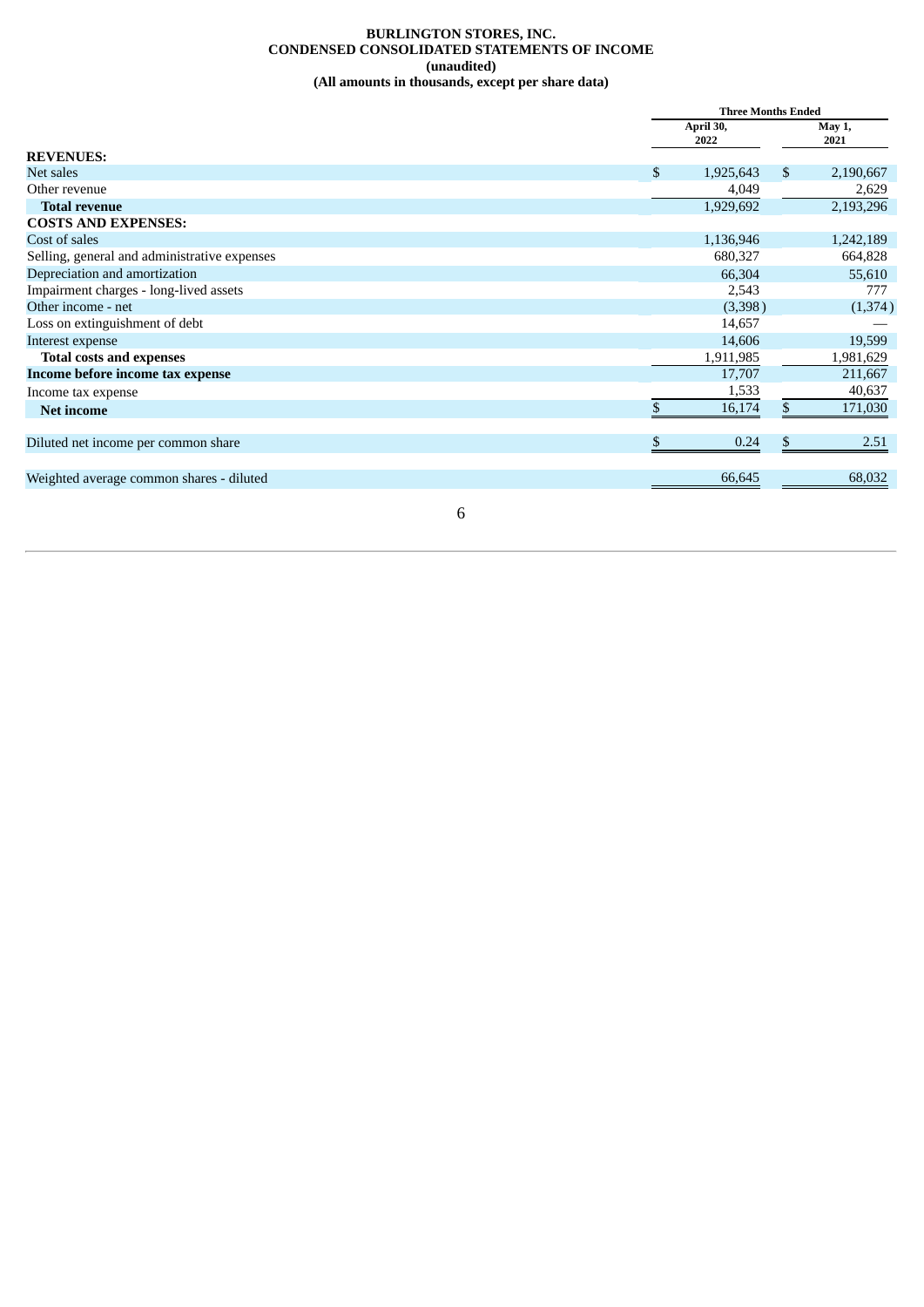#### **BURLINGTON STORES, INC. CONDENSED CONSOLIDATED BALANCE SHEETS (unaudited) (All amounts in thousands)**

|                                      | April 30,<br>January 29,<br>2022<br>2022 |           |     |           |    |           | May 1,<br>2021 |  |  |
|--------------------------------------|------------------------------------------|-----------|-----|-----------|----|-----------|----------------|--|--|
| <b>ASSETS</b>                        |                                          |           |     |           |    |           |                |  |  |
| <b>Current assets:</b>               |                                          |           |     |           |    |           |                |  |  |
| Cash and cash equivalents            | $\mathbb{S}$                             | 627,050   | \$. | 1,091,091 | \$ | 1,530,600 |                |  |  |
| Restricted cash and cash equivalents |                                          | 6,582     |     | 6,582     |    | 6,582     |                |  |  |
| Accounts receivable—net              |                                          | 77,708    |     | 54,089    |    | 83,350    |                |  |  |
| Merchandise inventories              |                                          | 1,257,104 |     | 1,021,009 |    | 767,575   |                |  |  |
| Assets held for disposal             |                                          | 3,791     |     | 4,358     |    | 6,655     |                |  |  |
| Prepaid and other current assets     |                                          | 209,007   |     | 370,515   |    | 343,336   |                |  |  |
| <b>Total current assets</b>          |                                          | 2,181,242 |     | 2,547,644 |    | 2,738,098 |                |  |  |
| Property and equipment-net           |                                          | 1,567,400 |     | 1,552,237 |    | 1,454,454 |                |  |  |
| Operating lease assets               |                                          | 2,816,885 |     | 2,638,473 |    | 2,500,887 |                |  |  |
| Goodwill and intangible assets-net   |                                          | 285,064   |     | 285,064   |    | 285,064   |                |  |  |
| Deferred tax assets                  |                                          | 3,824     |     | 3,959     |    | 4,332     |                |  |  |
| Other assets                         |                                          | 79,067    |     | 62,136    |    | 68,209    |                |  |  |
| <b>Total assets</b>                  |                                          | 6,933,482 |     | 7,089,513 | \$ | 7,051,044 |                |  |  |
| LIABILITIES AND STOCKHOLDERS' EOUITY |                                          |           |     |           |    |           |                |  |  |

#### **LIABILITIES AND STOCKHOLDERS' EQUITY**

| <b>Current liabilities:</b>                |               |     |           |               |
|--------------------------------------------|---------------|-----|-----------|---------------|
| Accounts payable                           | \$<br>962,208 | \$. | 1,080,802 | \$<br>906,960 |
| Current operating lease liabilities        | 374,740       |     | 358,793   | 312.934       |
| Other current liabilities                  | 378,075       |     | 493,695   | 504,520       |
| Current maturities of long term debt       | 14,473        |     | 14,357    | 4,287         |
| <b>Total current liabilities</b>           | 1,729,496     |     | 1,947,647 | 1,728,701     |
| Long term debt                             | 1,474,941     |     | 1,541,102 | 2,081,013     |
| Long term operating lease liabilities      | 2,709,016     |     | 2,539,420 | 2,428,866     |
| Other liabilities                          | 71.010        |     | 80,904    | 100,953       |
| Deferred tax liabilities                   | 232,863       |     | 220,023   | 171,619       |
| Stockholders' equity                       | 716,156       |     | 760,417   | 539,892       |
| Total liabilities and stockholders' equity | 6,933,482     |     | 7,089,513 | 7,051,044     |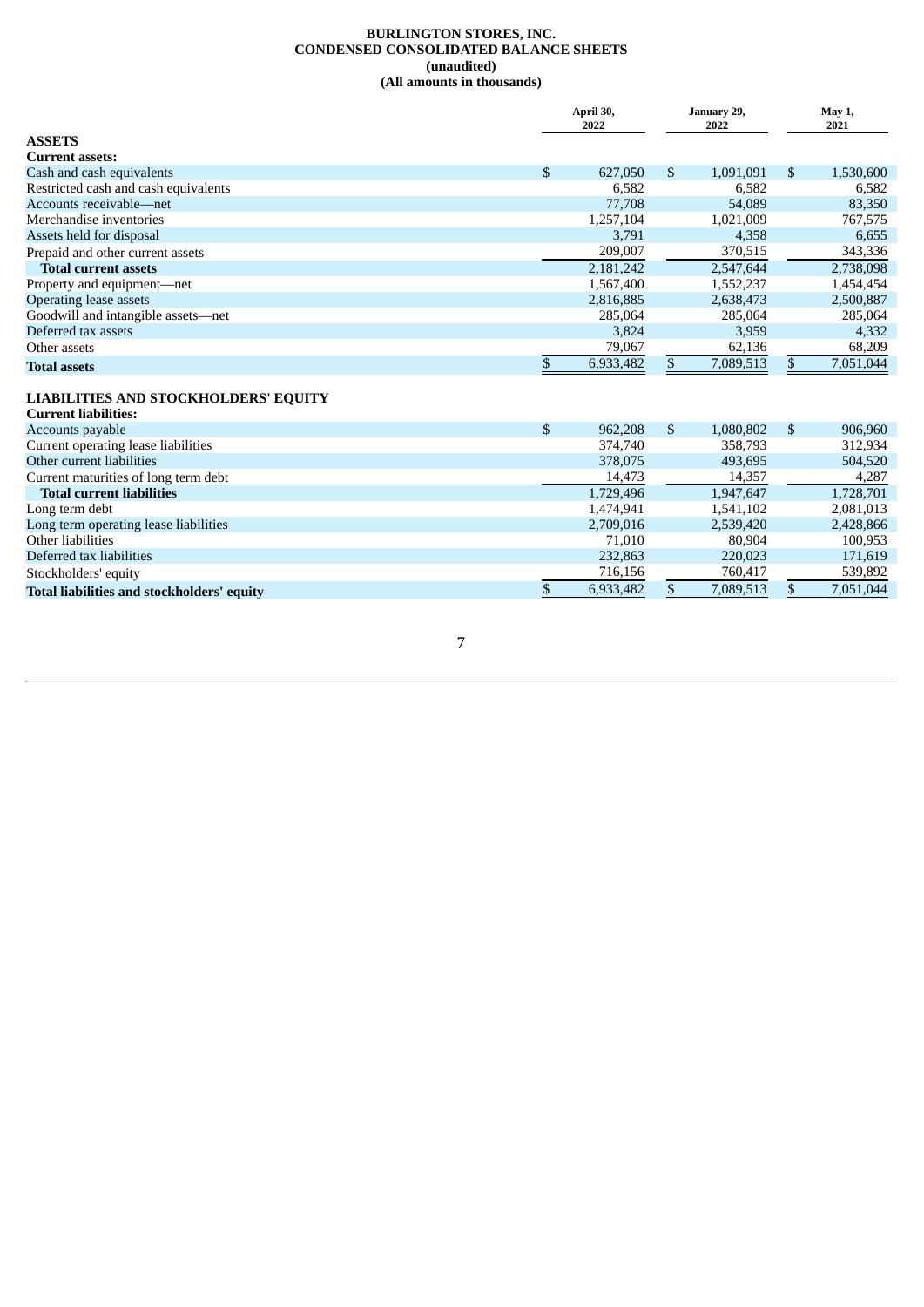#### **BURLINGTON STORES, INC. CONDENSED CONSOLIDATED STATEMENTS OF CASH FLOWS (unaudited) (All amounts in thousands)**

|                                                                                                | <b>Three Months Ended</b> |                   |    |           |  |
|------------------------------------------------------------------------------------------------|---------------------------|-------------------|----|-----------|--|
|                                                                                                |                           | April 30,<br>2022 |    |           |  |
| <b>OPERATING ACTIVITIES</b>                                                                    |                           |                   |    |           |  |
| Net income                                                                                     | \$                        | 16,174            | \$ | 171,030   |  |
| Adjustments to reconcile net income to net cash (used in) provided by operating activities     |                           |                   |    |           |  |
| Depreciation and amortization                                                                  |                           | 66,304            |    | 55,610    |  |
| Deferred income taxes                                                                          |                           | 4,496             |    | 9,010     |  |
| Loss on extinguishment of debt                                                                 |                           | 14,657            |    |           |  |
| Non-cash stock compensation expense                                                            |                           | 16,705            |    | 12,879    |  |
| Non-cash lease expense                                                                         |                           | (357)             |    | (4,799)   |  |
| Cash received from landlord allowances                                                         |                           | 7,199             |    | 9,690     |  |
| Changes in assets and liabilities:                                                             |                           |                   |    |           |  |
| Accounts receivable                                                                            |                           | (23,710)          |    | (20, 175) |  |
| Merchandise inventories                                                                        |                           | (236,096)         |    | (26, 787) |  |
| Accounts payable                                                                               |                           | (119, 282)        |    | 42,651    |  |
| Other current assets and liabilities                                                           |                           | 72,629            |    | (32,211)  |  |
| Long term assets and liabilities                                                               |                           | 1,114             |    | 346       |  |
| Other operating activities                                                                     |                           | 7,868             |    | 6,165     |  |
| Net cash (used in) provided by operating activities                                            |                           | (172, 299)        |    | 223,409   |  |
| <b>INVESTING ACTIVITIES</b>                                                                    |                           |                   |    |           |  |
| Cash paid for property and equipment                                                           |                           | (106, 899)        |    | (71, 671) |  |
| Other investing activities                                                                     |                           | (75)              |    | (149)     |  |
| Net cash (used in) investing activities                                                        |                           | (106, 974)        |    | (71, 820) |  |
| <b>FINANCING ACTIVITIES</b>                                                                    |                           |                   |    |           |  |
| Principal payment on long term debt-Convertible Notes                                          |                           | (78, 187)         |    |           |  |
| Purchase of treasury shares                                                                    |                           | (104, 763)        |    | (13,083)  |  |
| Other financing activities                                                                     |                           | (1,818)           |    | 11,818    |  |
| Net cash (used in) financing activities                                                        |                           | (184, 768)        |    | (1,265)   |  |
| (Decrease) increase in cash, cash equivalents, restricted cash and restricted cash equivalents |                           | (464, 041)        |    | 150,324   |  |
| Cash, cash equivalents, restricted cash and restricted cash equivalents at beginning of period |                           | 1,097,673         |    | 1,386,858 |  |
| Cash, cash equivalents, restricted cash and restricted cash equivalents at end of period       | \$                        | 633,632           |    | 1,537,182 |  |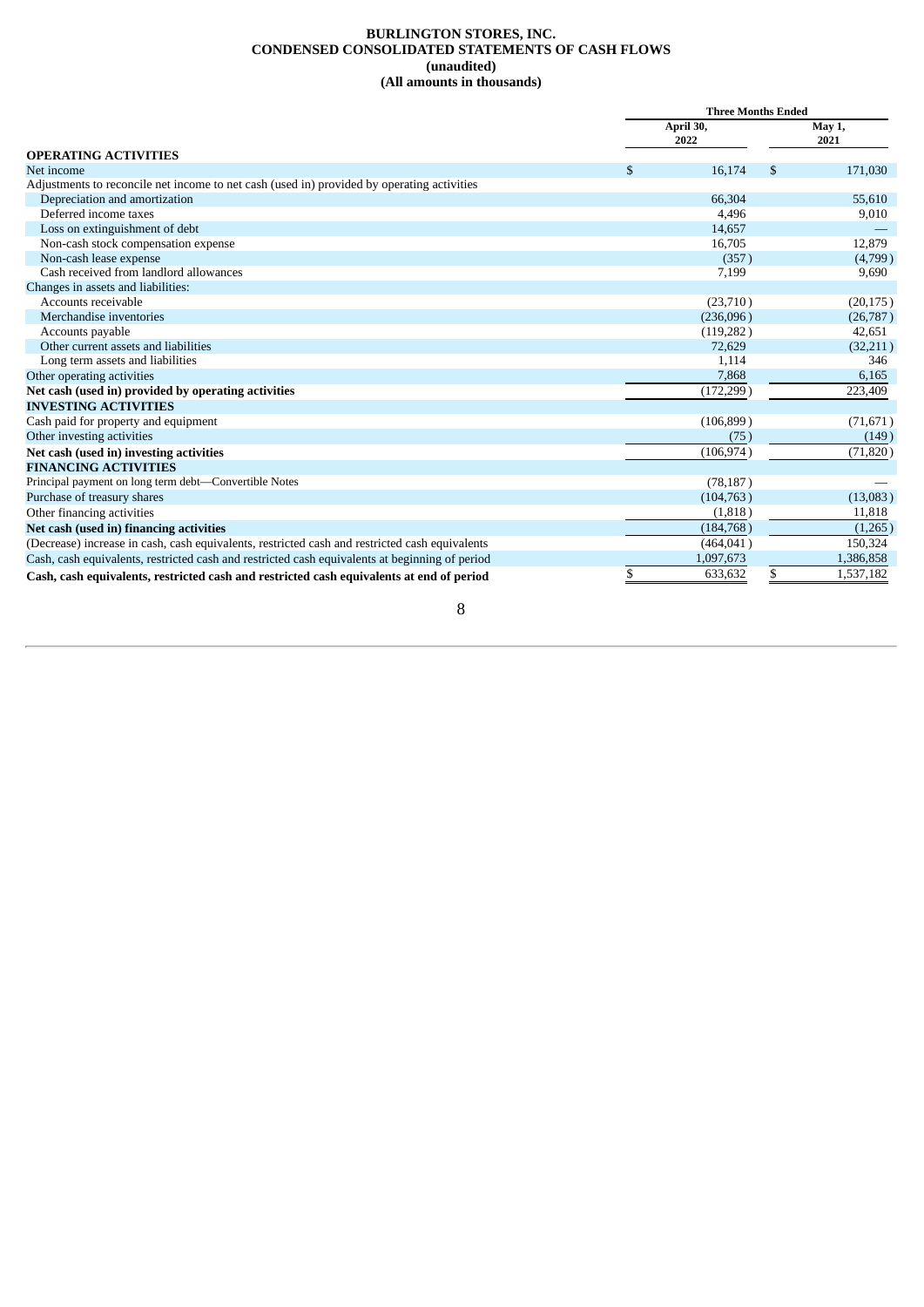## **Reconciliation of Non-GAAP Financial Measures**

(Unaudited)

(Amounts in thousands, except per share data)

The following tables calculate the Company's Adjusted Net Income, Adjusted EPS, Adjusted EBITDA, Adjusted EBIT, Adjusted SG&A and Adjusted Effective Tax Rate, all of which are considered non-GAAP financial measures. Generally, a non-GAAP financial measure is a numerical measure of a company's performance, financial position or cash flows that either excludes or includes amounts that are not normally excluded or included in the most directly comparable measure calculated and presented in accordance with GAAP.

Adjusted Net Income is defined as net income, exclusive of the following items, if applicable: (i) net favorable lease costs; (ii) loss on extinguishment of debt; (iii) impairment charges; (iv) amounts related to certain litigation matters; and (v) other unusual, non-recurring or extraordinary expenses, losses, charges or gains, all of which are tax effected to arrive at Adjusted Net Income.

Adjusted EPS is defined as Adjusted Net Income divided by the diluted weighted average shares outstanding, as defined in the table below.

Adjusted EBITDA is defined as net income, exclusive of the following items, if applicable: (i) interest expense; (ii) interest income; (iii) loss on extinguishment of debt; (iv) income tax expense; (v) depreciation and amortization; (vi) impairment charges; (vii) amounts related to certain litigation matters; and (viii) other unusual, non-recurring or extraordinary expenses, losses, charges or gains.

Adjusted EBIT (or Adjusted Operating Margin) is defined as net income, exclusive of the following items, if applicable: (i) interest expense; (ii) interest income; (iii) loss on extinguishment of debt; (iv) income tax expense; (v) impairment charges; (vi) net favorable lease costs; (vii) amounts related to certain litigation matters; and (viii) other unusual, non-recurring or extraordinary expenses, losses, charges or gains.

Adjusted SG&A is defined as SG&A less product sourcing costs, favorable lease costs and amounts related to certain litigation matters.

Adjusted Effective Tax Rate is defined as the GAAP effective tax rate less the tax effect of the reconciling items to arrive at Adjusted Net Income (footnote (d) in the table below).

The Company presents Adjusted Net Income, Adjusted EPS, Adjusted EBITDA, Adjusted EBIT, Adjusted SG&A and Adjusted Effective Tax Rate, because it believes they are useful supplemental measures in evaluating the performance of the Company's business and provide greater transparency into the results of operations. In particular, the Company believes that excluding certain items that may vary substantially in frequency and magnitude from what the Company considers to be its core operating results are useful supplemental measures that assist in evaluating the Company's ability to generate earnings and leverage sales, and to more readily compare core operating results between past and future periods.

The Company believes that these non-GAAP measures provide investors helpful information with respect to the Company's operations and financial condition. Other companies in the retail industry may calculate these non-GAAP measures differently such that the Company's calculation may not be directly comparable.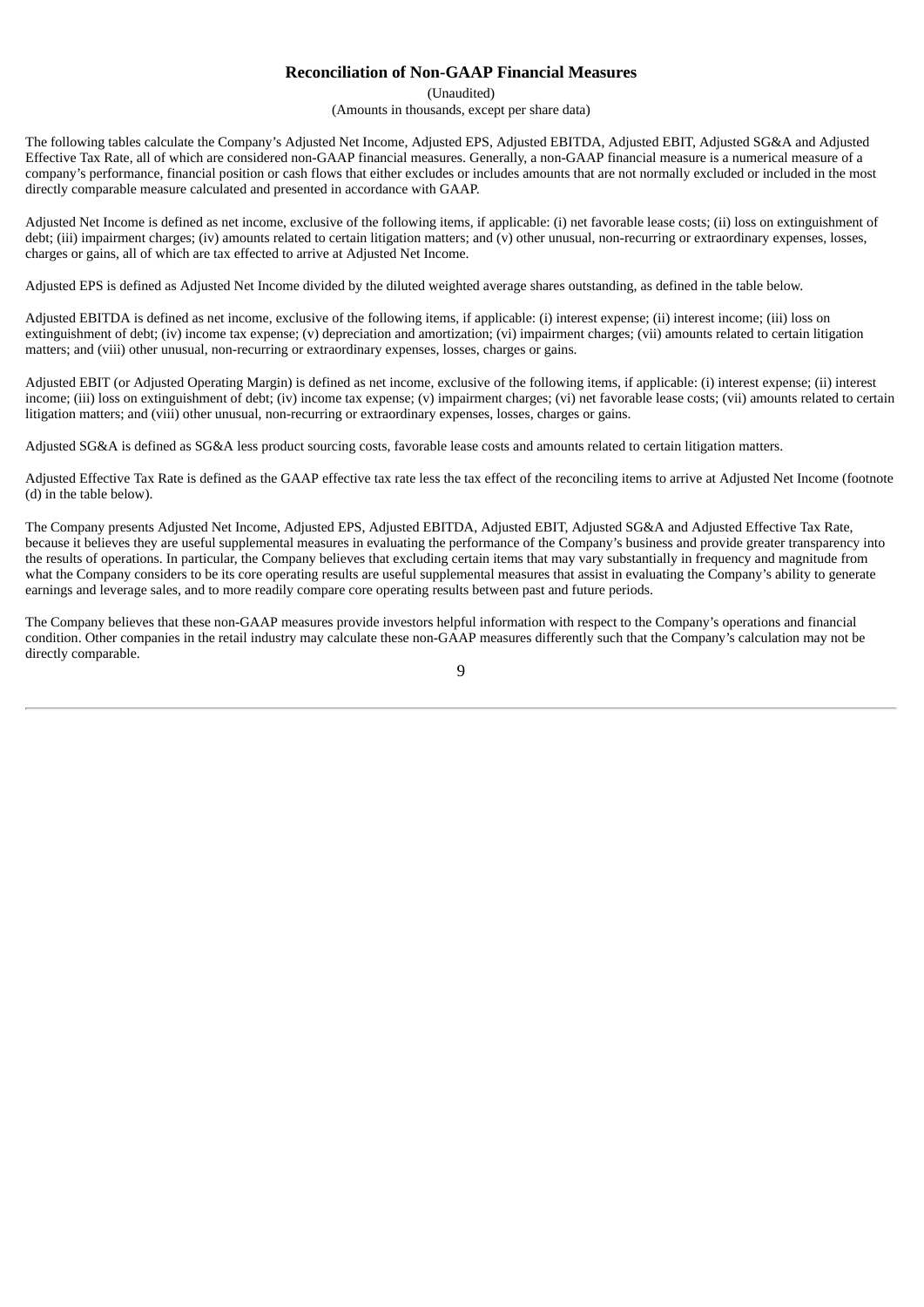The following table shows the Company's reconciliation of net income to Adjusted Net Income and Adjusted EPS for the periods indicated:

|                                                             |   | (unaudited)                                                        |         |  |  |
|-------------------------------------------------------------|---|--------------------------------------------------------------------|---------|--|--|
|                                                             |   | (in thousands, except per share data)<br><b>Three Months Ended</b> |         |  |  |
|                                                             |   |                                                                    |         |  |  |
|                                                             |   | April 30,                                                          | May 1,  |  |  |
|                                                             |   | 2022                                                               | 2021    |  |  |
| <b>Reconciliation of net income to Adjusted Net Income:</b> |   |                                                                    |         |  |  |
| Net income                                                  | S | 16,174<br>\$.                                                      | 171,030 |  |  |
| Net favorable lease costs (a)                               |   | 4,702                                                              | 5,911   |  |  |
| Loss on extinguishment of debt (b)                          |   | 14,657                                                             |         |  |  |
| Impairment charges                                          |   | 2,543                                                              | 777     |  |  |
| Litigation matters (c)                                      |   | 5,000                                                              |         |  |  |
| Tax effect (d)                                              |   | (7,017)                                                            | (1,771) |  |  |
| <b>Adjusted Net Income</b>                                  |   | 36,059                                                             | 175,947 |  |  |
| Diluted weighted average shares outstanding (e)             |   | 66,645                                                             | 68,032  |  |  |
| <b>Adjusted Earnings per Share</b>                          |   | 0.54                                                               | 2.59    |  |  |
|                                                             |   |                                                                    |         |  |  |

The following table shows the Company's reconciliation of net income to Adjusted EBITDA for the periods indicated:

|                                                         | (unaudited)               |    |                       |
|---------------------------------------------------------|---------------------------|----|-----------------------|
|                                                         | (in thousands)            |    |                       |
|                                                         | <b>Three Months Ended</b> |    |                       |
|                                                         | April 30,<br>2022         |    | <b>May 1,</b><br>2021 |
| <b>Reconciliation of net income to Adjusted EBITDA:</b> |                           |    |                       |
| Net income                                              | \$<br>16,174              | \$ | 171,030               |
| Interest expense                                        | 14,606                    |    | 19,599                |
| Interest income                                         | (119)                     |    | (74)                  |
| Loss on extinguishment of debt (b)                      | 14,657                    |    |                       |
| Litigation matters (c)                                  | 5,000                     |    |                       |
| Depreciation and amortization (f)                       | 71,006                    |    | 61,521                |
| Impairment charges                                      | 2,543                     |    | 777                   |
| Income tax expense                                      | 1,533                     |    | 40,637                |
| <b>Adjusted EBITDA</b>                                  | 125,400                   |    | 293,490               |

The following table shows the Company's reconciliation of net income to Adjusted EBIT for the periods indicated:

|                                                       | (unaudited) |                           |    |         |
|-------------------------------------------------------|-------------|---------------------------|----|---------|
|                                                       |             | (in thousands)            |    |         |
|                                                       |             | <b>Three Months Ended</b> |    |         |
|                                                       |             | April 30,                 |    | May 1,  |
|                                                       |             | 2022                      |    | 2021    |
| <b>Reconciliation of net income to Adjusted EBIT:</b> |             |                           |    |         |
| Net income                                            | \$          | 16,174                    | \$ | 171,030 |
| Interest expense                                      |             | 14,606                    |    | 19,599  |
| Interest income                                       |             | (119)                     |    | (74)    |
| Loss on extinguishment of debt (b)                    |             | 14,657                    |    |         |
| Net favorable lease costs (a)                         |             | 4.702                     |    | 5,911   |
| Impairment charges                                    |             | 2,543                     |    | 777     |
| Litigation matters (c)                                |             | 5,000                     |    |         |
| Income tax expense                                    |             | 1,533                     |    | 40,637  |
| <b>Adjusted EBIT</b>                                  |             | 59,096                    |    | 237,880 |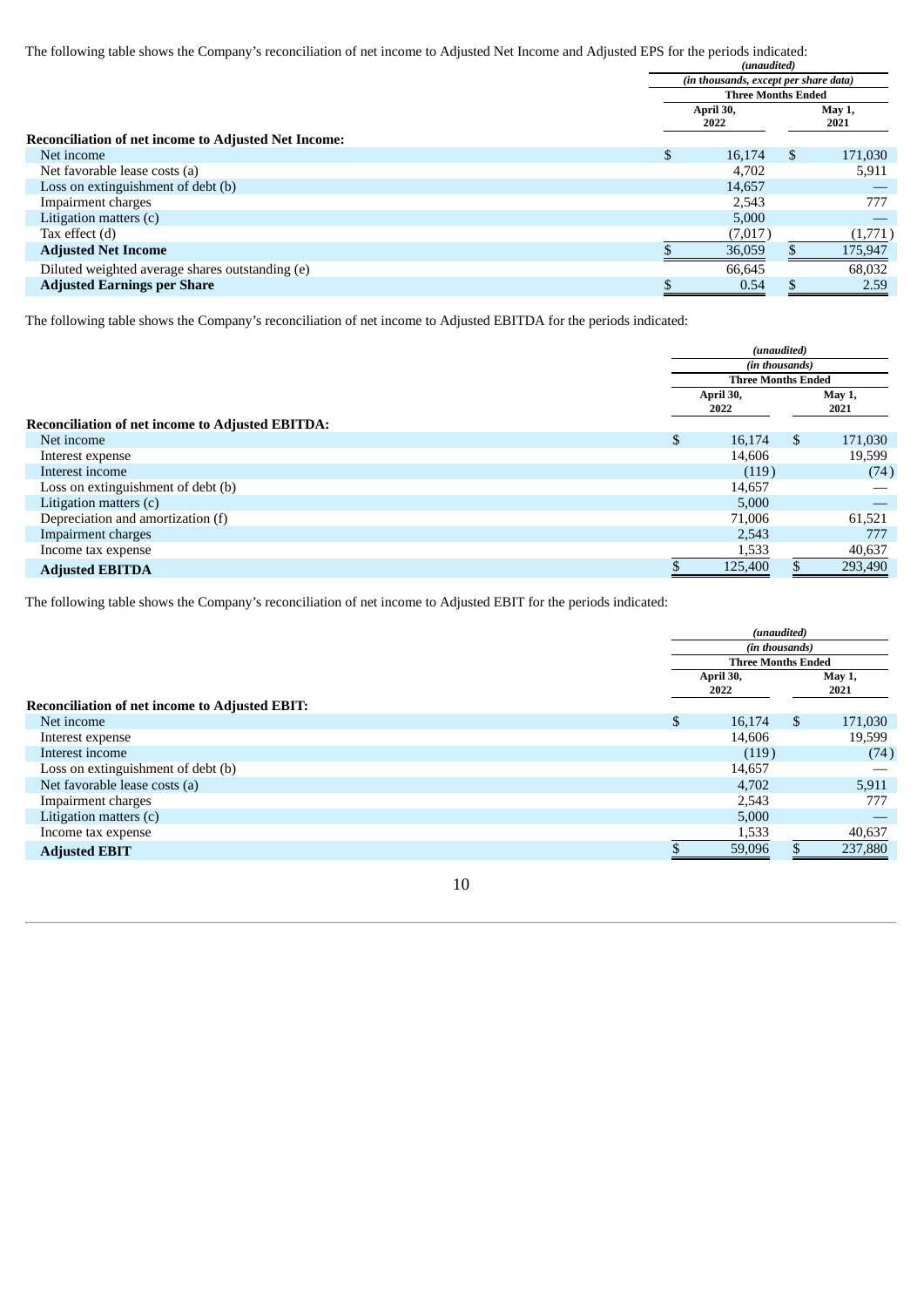The following table shows the Company's reconciliation of SG&A to Adjusted SG&A for the periods indicated:

|                                          |                           | (unaudited)<br>(in thousands) |                |            |
|------------------------------------------|---------------------------|-------------------------------|----------------|------------|
|                                          |                           |                               |                |            |
|                                          | <b>Three Months Ended</b> |                               |                |            |
|                                          | April 30,<br>2022         |                               | May 1,<br>2021 |            |
| Reconciliation of SG&A to Adjusted SG&A: |                           |                               |                |            |
| SG&A                                     |                           | 680,327                       |                | 664,828    |
| Net favorable lease costs (a)            |                           | (4,702)                       |                | (5, 911)   |
| Product sourcing costs                   |                           | (157, 275)                    |                | (140, 497) |
| Litigation matters (c)                   |                           | (5,000)                       |                |            |
| <b>Adjusted SG&amp;A</b>                 |                           | 513,350                       |                | 518,420    |

The following table shows the reconciliation of the Company's effective tax rates on a GAAP basis to the Adjusted Effective Tax Rates for the periods indicated:

|                                                      |                   | (unaudited)<br><b>Three Months Ended</b> |  |  |
|------------------------------------------------------|-------------------|------------------------------------------|--|--|
|                                                      |                   |                                          |  |  |
|                                                      | April 30,<br>2022 | May 1,<br>2021                           |  |  |
| Effective tax rate on a GAAP basis                   | 8.7%              | 19.2%                                    |  |  |
| Adjustments to arrive at Adjusted Effective Tax Rate | 10.5              | 0.2                                      |  |  |
| <b>Adjusted Effective Tax Rate</b>                   | 19.2%             | 19.4%                                    |  |  |

(a) Net favorable lease costs represents the non-cash expense associated with favorable and unfavorable leases that were recorded as a result of purchase accounting related to the April 13, 2006 Bain Capital acquisition of Burlington Coat Factory Warehouse Corporation. These expenses are recorded in the line item "Selling, general and administrative expenses" in our Condensed Consolidated Statements of Income.

(b) Amounts relate to the partial repurchases of the Convertible Notes.

(c) Represents amounts charged for certain litigation matters.

 $(d)$  Tax effect is calculated based on the effective tax rates (before discrete items) for the respective periods, adjusted for the tax effect for the impact of items (a) through (c).

(e) Diluted weighted average shares outstanding starts with basic shares outstanding and adds back any potentially dilutive securities outstanding during the period.

(f) Includes favorable lease costs included in the line item "Selling, general and administrative expenses" in our Condensed Consolidated Statements of Income. During the three months ended April 30, 2022 and May 1, 2021, favorable lease costs were \$4.7 million and \$5.9 million, respectively.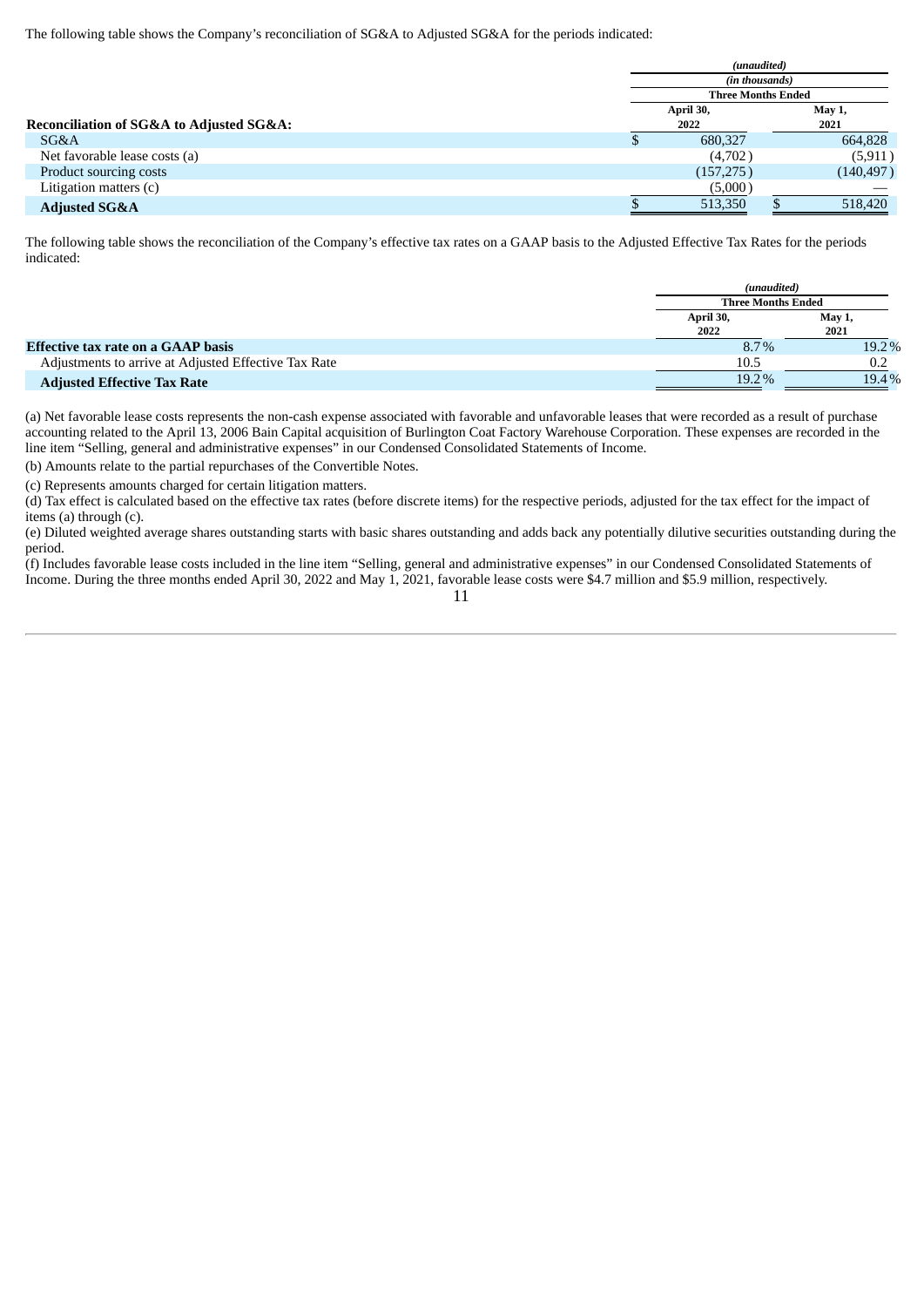# <span id="page-54-0"></span>**Durlington**

# **Burlington Stores, Inc. Announces Appointment of Kristin Wolfe as Chief Financial Officer**

**BURLINGTON, New Jersey;** May 26, 2022 **—** Burlington Stores, Inc. (NYSE: BURL), a nationally recognized off-price retailer of high-quality, branded apparel, footwear, accessories, and merchandise for the home at everyday low prices, today announced that Kristin Wolfe has been appointed Chief Financial Officer effective on or about August 1, 2022. As previously announced, the employment of John Crimmins, the Company's current Chief Financial Officer, will end on August 31, 2022. The month overlap will allow for both executives to transition, and Mr. Crimmins will provide consulting services to the Company through the end of February 2023.

Ms. Wolfe joins Burlington from Ross Stores, Inc., where she served in a wide range of financial, strategic and operational roles. Ms. Wolfe most recently served as Ross Stores' Group Senior Vice President, Corporate Finance of Ross Stores, Inc. from 2021 through her resignation in May 2022. Between 2009 and 2021, Ms. Wolfe served in a number of other roles at Ross Stores, including Senior Vice President, Store Operations from 2018 to 2021, Group Vice President, Store Finance and Strategy from 2016 to 2018, Vice President, Store Finance and Strategy from 2014 to 2016, Senior Director, Corporate Strategy from 2012 to 2014 and Director, Store Operations Finance from 2009 to 2012. Prior to her career with Ross Stores, Ms. Wolfe held various roles over a 10-year period with Bain & Company.

Burlington Chief Executive Officer Michael O'Sullivan said, "Kristin is a seasoned finance executive with a track record of leadership in financial, strategic and operational roles. She has deep experience in off-price retail, and I believe that she will be a strong partner as we continue to execute on our Burlington 2.0 strategy. We look forward to welcoming her to the Burlington team."

"I am excited to become part of a company that has the potential for significant growth and profit improvement for many years to come. I look forward to working with Michael and the rest of the team to execute Burlington 2.0 priorities, accelerate growth and enhance value for shareholders," said Ms. Wolfe.

Mr. O'Sullivan concluded, "I appreciate John's outstanding leadership, dedication, and important contributions to Burlington over the years. His financial acumen and strong commitment to our stakeholders have been invaluable. John has built an outstanding team, which I am confident will facilitate a seamless transition for Kristin. The Board and I are grateful for John's efforts and accomplishments, and we wish him all the best in retirement."